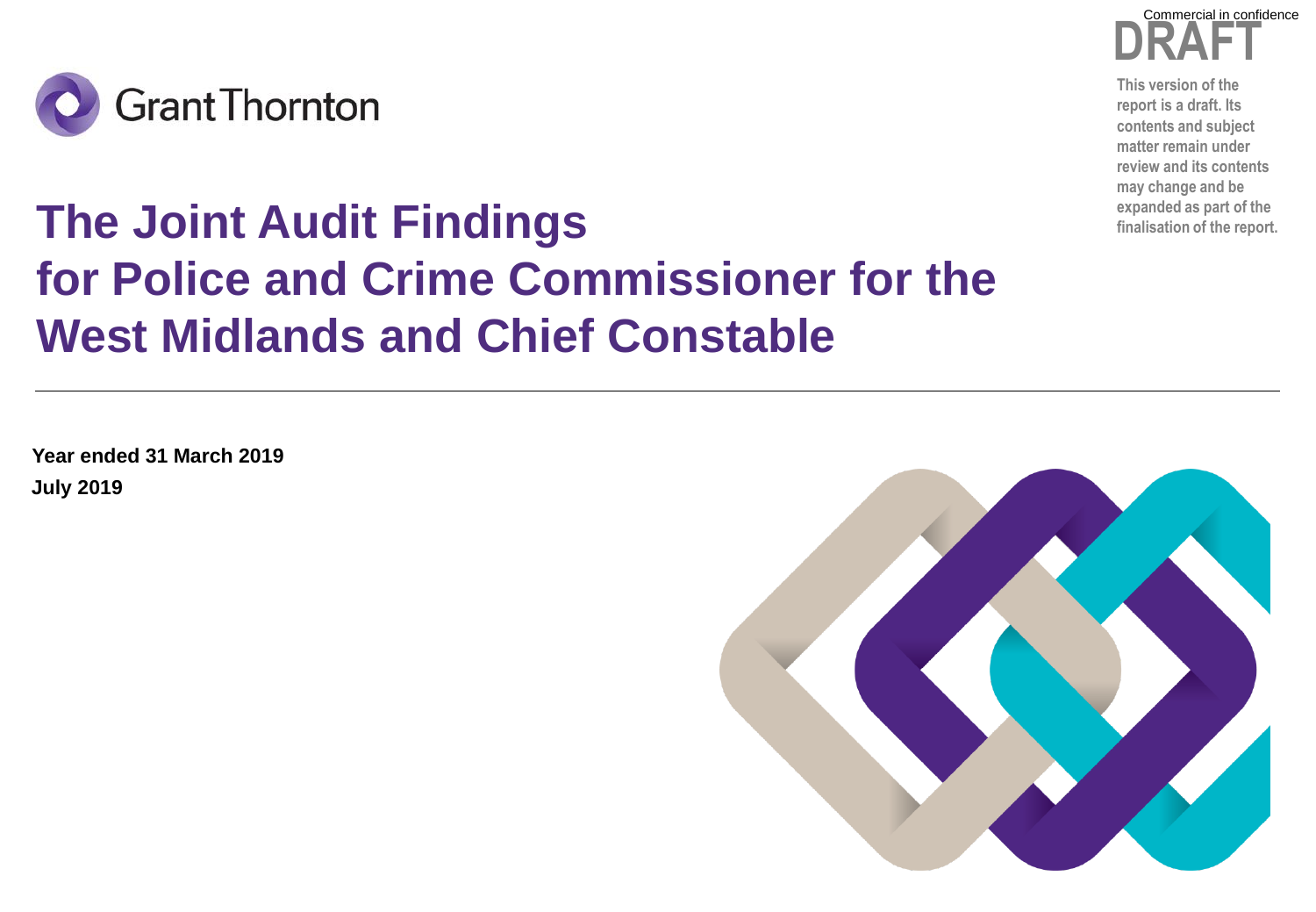

### **Contents**

| <b>Section</b>                             | <b>Page</b>    |
|--------------------------------------------|----------------|
| Headlines<br>1.                            | 3              |
| <b>Financial statements</b><br>2.          | $\overline{4}$ |
| Value for money<br>3.                      | 15             |
| Independence and ethics<br>4.              | 26             |
|                                            |                |
| <b>Appendices</b>                          |                |
| Action plan<br>А.                          | 27             |
| B. Follow up of prior year recommendations | 29             |
| C. Audit adjustments                       | 30             |
| D. Fees                                    | 37             |
| Audit Opinion - PCC<br>Е.                  | 38             |
| Audit Opinion - Chief Constable<br>F.      | 41             |

Tom Greensill In-charge Auditor T: 0121 232 5372 E: [thomas.a.greensill@uk.gt.com](mailto:thomas.a.greensill@uk.gt.com)

**Your key Grant Thornton team members are:**

> Paul Grady Key Audit Partner T: 0207 728 2301 E: [paul.d.grady@uk.gt.com](mailto:paul.d.grady@uk.gt.com)

Emily Mayne Senior Manager T: 0121 232 5309 E: [emily.j.mayne@uk.gt.com](mailto:emily.j.mayne@uk.gt.com)

> The contents of this report relate only to those matters which came to our attention during the conduct of our normal audit procedures which are designed for the purpose of expressing our opinion on the financial statements. Our audit is not designed to test all internal controls or identify all areas of control weakness. However, where, as part of our testing, we identify control weaknesses, we will report these to you. In consequence, our work cannot be relied upon to disclose all defalcations or other irregularities, or to include all possible improvements in internal control that a more extensive special examination might identify. This report has been prepared solely for your benefit and should not be quoted in whole or in part without our prior written consent. We do not accept any responsibility for any loss occasioned to any third party acting, or refraining from acting on the basis of the content of this report, as this report was not prepared for, nor intended for, any other purpose.

Grant Thornton UK LLP is a limited liability partnership registered in England and Wales: No.OC307742. Registered office: 30 Finsbury Square, London, EC2A 1AG. A list of members is available from our registered office. Grant Thornton UK LLP is authorised and regulated by the Financial Conduct Authority. Grant Thornton UK LLP is a member firm of Grant Thornton International Ltd (GTIL). GTIL and the member firms are not a worldwide partnership. Services are delivered by the member firms. GTIL and its member firms are not agents of, and do not obligate, one another and are not liable for one another's acts or omissions.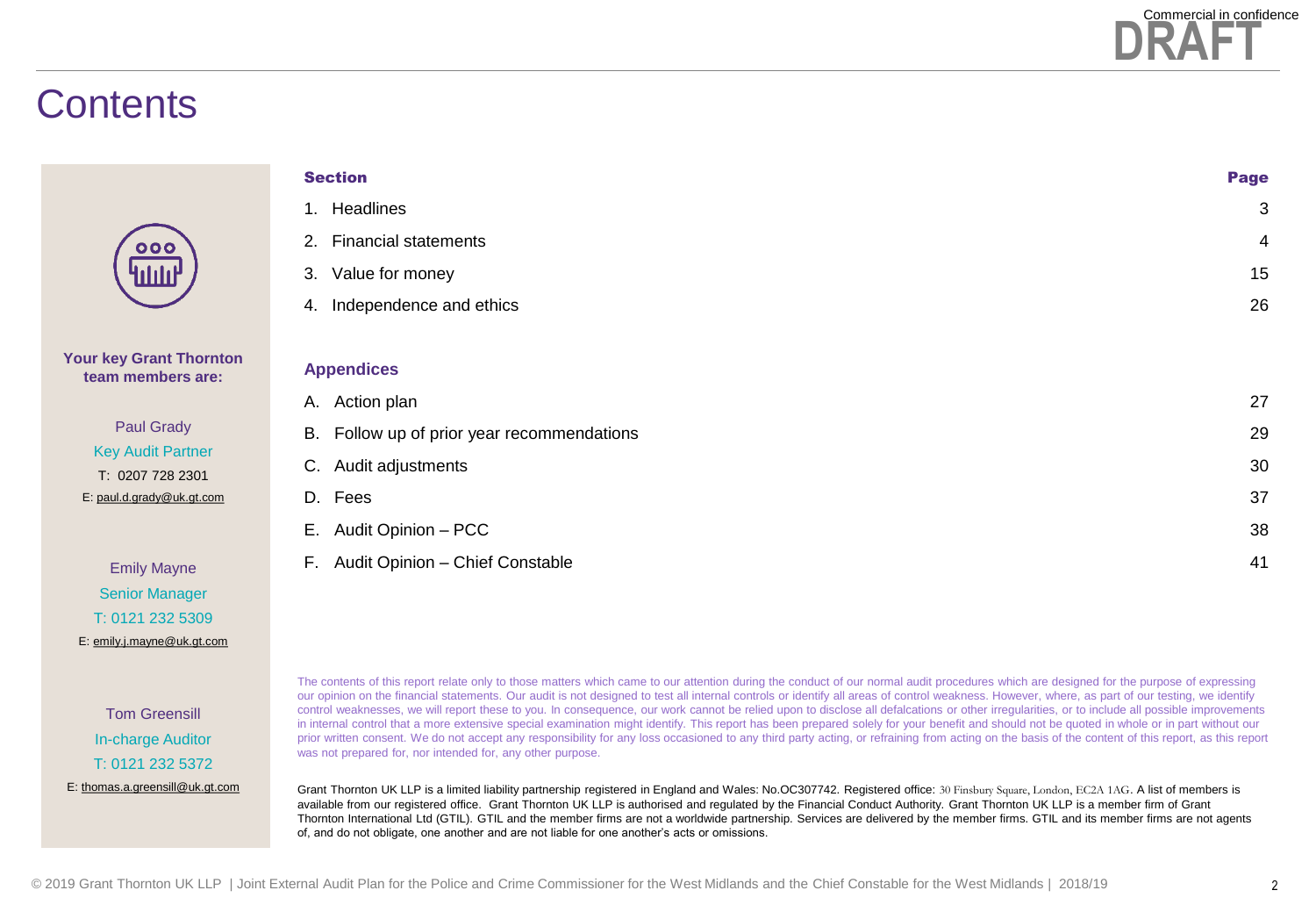### **Headlines**

This table summarises the key findings and other matters arising from the statutory audits of the West Midlands Police and Crime Commissioner ('the PCC') and the West Midlands Chief Constable and the preparation of the PCC and Chief Constable's financial statements for the year ended 31 March 2019 for those charged with governance.

| <b>Financial</b><br><b>Statements</b>  | National Audit Office (NAO) Code of Audit Practice ('the Code'),<br>we are required to report whether, in our opinion, the entity's<br>(and where relevant, the group's) financial statements:                                                                                                                                                                                                                                                                                                                                                                                                                                                                                                       | Under International Standards of Audit (UK) (ISAs) and the Our audit work commenced on site in June. Our findings are summarised on the following pages. We<br>have identified one adjustment relating to the McCloud-Sargeant pensions ruling which resulted in an<br>increase to the Cost of Police Services for the Chief Constable of £347.7 million, and to the to the Office<br>of the PCC of £0.85 million. Both impacted the CIES of the Group financial statements. |
|----------------------------------------|------------------------------------------------------------------------------------------------------------------------------------------------------------------------------------------------------------------------------------------------------------------------------------------------------------------------------------------------------------------------------------------------------------------------------------------------------------------------------------------------------------------------------------------------------------------------------------------------------------------------------------------------------------------------------------------------------|------------------------------------------------------------------------------------------------------------------------------------------------------------------------------------------------------------------------------------------------------------------------------------------------------------------------------------------------------------------------------------------------------------------------------------------------------------------------------|
|                                        | give a true and fair view of the financial position of the entity<br>and the entity's income and expenditure for the year; and<br>have been properly prepared in accordance with the<br>CIPFA/LASAAC code of practice on local authority<br>accounting and prepared in accordance with the Local Audit<br>and Accountability Act 2014.<br>We are also required to report whether other information<br>published together with the audited financial statements<br>(including the Annual Governance Statement (AGS), and<br>Narrative Report), is materially inconsistent with the financial<br>statements or our knowledge obtained in the audit or otherwise<br>appears to be materially misstated. | Audit adjustments are detailed in Appendix C. We have also raised recommendations for management as<br>a result of our audit work in Appendix A. Our follow up of recommendations from the prior year's audit<br>were reported to the March Joint Audit Committee and all recommendations were implemented, or the<br>recommendation has been re-raised within the 2018/19 work. This is detailed in Appendix B.                                                             |
|                                        |                                                                                                                                                                                                                                                                                                                                                                                                                                                                                                                                                                                                                                                                                                      | Our work is in progress and at this stage there are no other material matters of which we are aware that<br>would require modification of our audit opinions. Subject to outstanding work detailed on page 4, we<br>anticipate issuing unqualified audit opinions for both corporations sole.                                                                                                                                                                                |
|                                        |                                                                                                                                                                                                                                                                                                                                                                                                                                                                                                                                                                                                                                                                                                      | We have concluded that the other information to be published with the financial statements is consistent<br>with our knowledge of your organisations and the financial statements we have audited.                                                                                                                                                                                                                                                                           |
| <b>Value for Money</b><br>arrangements | Under the National Audit Office (NAO) Code of Audit Practice<br>('the Code'), we are required to report if, in our opinion, both<br>entities have made proper arrangements to secure economy,<br>efficiency and effectiveness in its use of resources ('the value for<br>money (VFM) conclusion').                                                                                                                                                                                                                                                                                                                                                                                                   | We have completed our risk based reviews of the PCC's and Chief Constable's value for money<br>arrangements. We have concluded that both the West Midlands PCC and the West Midlands Chief<br>Constable have proper arrangements to secure economy, efficiency and effectiveness in their use of<br>resources.                                                                                                                                                               |
|                                        |                                                                                                                                                                                                                                                                                                                                                                                                                                                                                                                                                                                                                                                                                                      | We therefore anticipate issuing an unqualified value for money conclusions, as detailed in Appendices E<br>and F. Our findings are summarised on the following pages.                                                                                                                                                                                                                                                                                                        |
| <b>Statutory duties</b>                | The Local Audit and Accountability Act 2014 ('the Act') also                                                                                                                                                                                                                                                                                                                                                                                                                                                                                                                                                                                                                                         | We have not exercised any of our additional statutory powers or duties for either entity.                                                                                                                                                                                                                                                                                                                                                                                    |
|                                        | requires us to:<br>report to you if we have applied any of the additional powers<br>and duties ascribed to us under the Act; and<br>To certify the closure of the audits.                                                                                                                                                                                                                                                                                                                                                                                                                                                                                                                            | We have completed the majority of work under the Code with the exception of the work on Whole of<br>Government Accounts consolidation, which cannot be undertaken until the financial statements audit is<br>completed. The deadline for this is 13 September. We plan to issue our completion certification following<br>our work on your WGA return.                                                                                                                       |

#### Acknowledgements

We would like to take this opportunity to record our appreciation for the assistance provided by the finance team, management and other staff during our audit.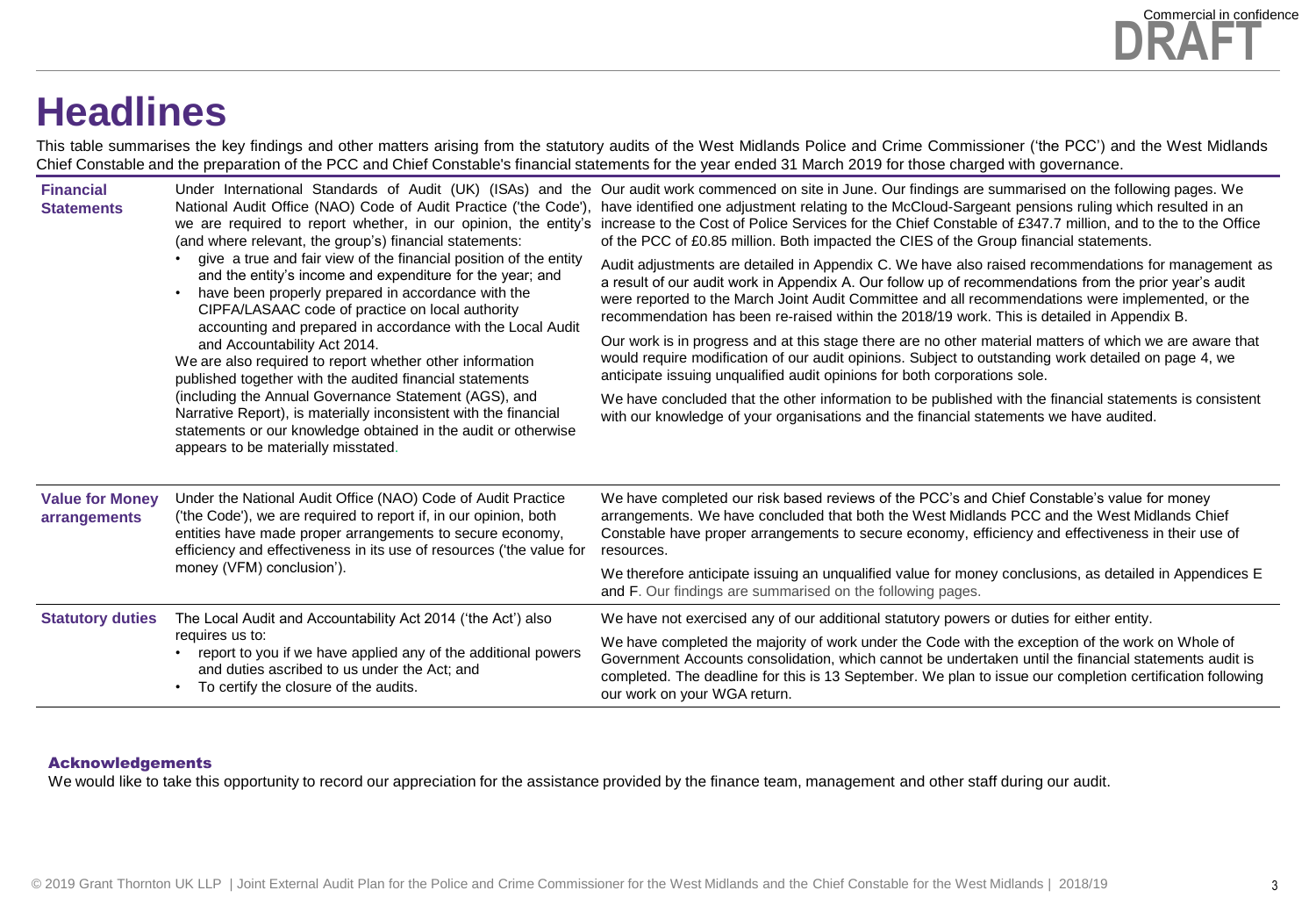## **Summary**

#### **Overview of the scope of our audit**

This Joint Audit Findings Report presents the observations arising from the audits that are significant to the responsibility of those charged with governance to oversee the financial reporting process, as required by International Standard on Auditing (UK) 260 and the Code of Audit Practice ('the Code'). Its contents have been discussed with management and the Police and Crime Commissioner and Chief Constable of the West Midlands as those charged with governance.

As auditor we are responsible for performing the audits, in accordance with International Standards on Auditing (UK) and the Code, which is directed towards forming and expressing an opinion on the financial statements that have been prepared by management with the oversight of those charged with governance. The audit of the financial statements does not relieve management or those charged with governance of their responsibilities for the preparation of the financial statements.

#### **Audit approach**

Our audit approach was based on a thorough understanding of the group's, PCC's and Chief Constable's business and is risk based, and in particular included:

- An evaluation of the components of the group based on a measure of materiality considering each as a percentage of total group assets and revenues to assess the significance of the component and to determine the planned audit response;
- An evaluation of the PCC and Chief Constable's internal controls environment, including their IT systems and controls; and
- Substantive testing on significant transactions and material account balances, including the procedures outlined in this report in relation to the key audit risks

We have not had to alter or change our audit plan, as communicated to you on 28 March 2019.

#### **Audit status**

We have completed most of our audit of your financial statements and, subject to the satisfactory completion of outstanding work and queries (as set out below), we anticipate issuing unqualified audit opinions in respect of the Chief Constable's financial statements and the PCC's financial statements, as well as the group financial statements which consolidate the financial activities of the Chief Constable (Appendices E and F).

These outstanding items include:

- review of the external property valuer's assessment to gain assurance at the year end (31 March 2019) over the material accuracy of the carrying value of land and building assets, which were revalued as at December 2018. Additional audit work may be required due to the limited nature of the valuer's assessment.
- receipt and review of third party bank confirmation letters. Should these not be received we will need to consider performing additional alternative procedures.
- receipt and review of third party investment confirmation letters.
- receipt and review of assurances from the West Midlands Pension Fund auditor as to the controls surrounding the validity and accuracy of member data, contributions data and benefits data sent to the actuary by the pension fund and the fund assets valuation on the pension fund financial statements.
- completion of our work in respect of member data numbers for the Police Pension Scheme.
- updating our review of events after the balance sheet date to the date of the audit opinion.
- receipt and review of management representation letters.
- receipt and review of the final sets of financial statements.
- senior management and quality review of work performed on the audit file and satisfactory follow up and resolution of any queries raised.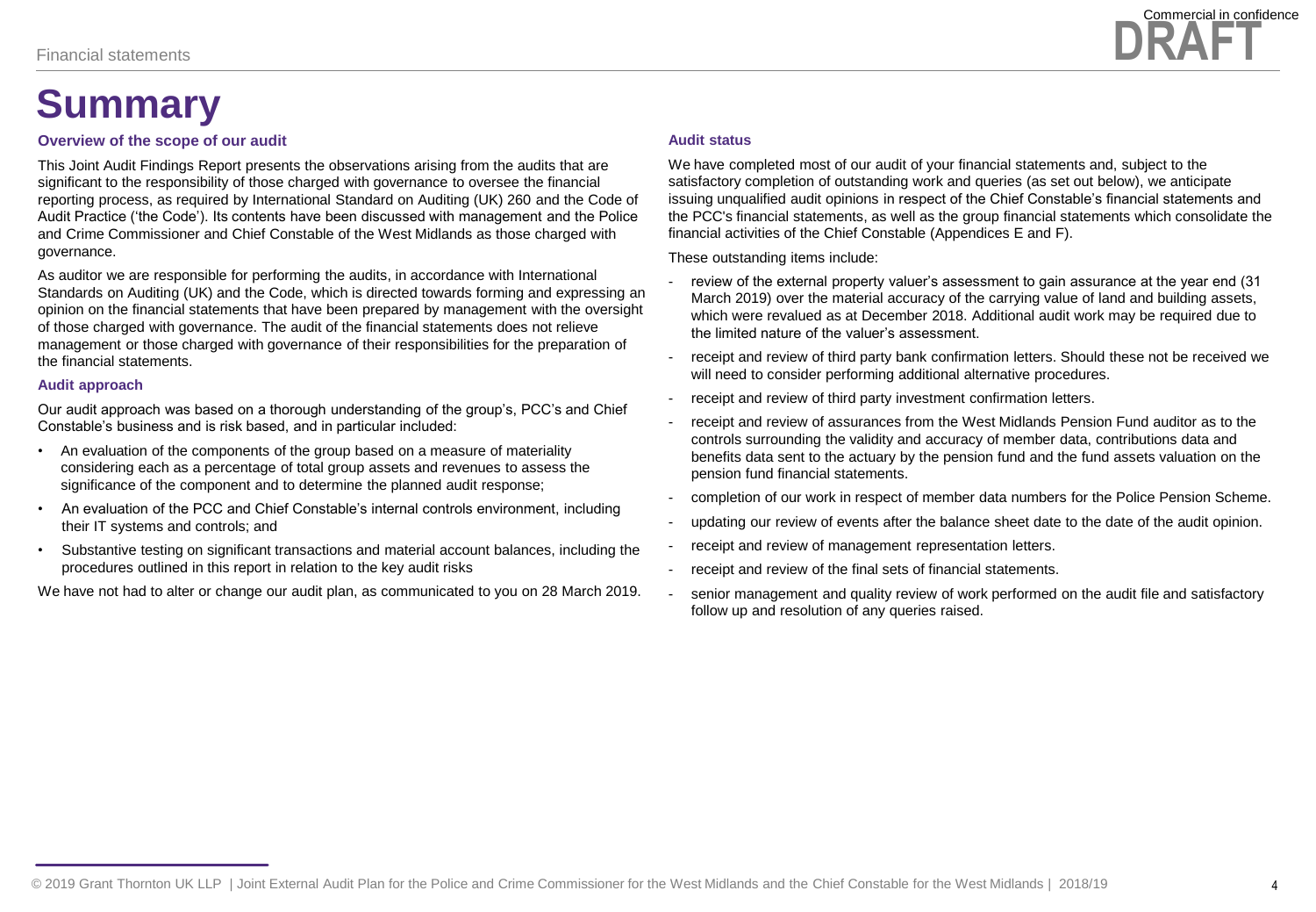### **Summary**

### **DRAFT** Commercial in confidence

#### **Our approach to materiality**

The concept of materiality is fundamental to the preparation of the financial statements and the audit process and applies not only to the monetary misstatements but also to disclosure requirements and adherence to acceptable accounting practice and applicable law.

Our assessment of the materiality has been adjusted to reflect the change in gross expenditure from the prior year. We detail in the table below our determination of materiality for the West Midlands Police and Crime Commissioner, the West Midlands Police Chief Constable and the Group. We have applied the lowest of these materialities for the audit of each entity and the group

|                                             | <b>Group Amount (£)</b> | <b>PCC</b><br>Amount (£) | <b>Chief Constable</b><br>Amount $(E)$ | <b>Qualitative factors considered</b>                                                                                                                                                                                                                                                                                                                                                                                                                                                                          |
|---------------------------------------------|-------------------------|--------------------------|----------------------------------------|----------------------------------------------------------------------------------------------------------------------------------------------------------------------------------------------------------------------------------------------------------------------------------------------------------------------------------------------------------------------------------------------------------------------------------------------------------------------------------------------------------------|
| Materiality for the<br>financial statements | 14,842,000              | 13,177,000               | 14,573,000                             | We decided that total expenditure in year was the most appropriate benchmark. Financial<br>activity is driven by demand and funded by the taxpayer and expenditure is based on the<br>level of activity. Our risk assessment of the Group and single entities calculated materiality<br>for each. Approximately 2% of total expenditure was considered an appropriate level for<br>materiality. We have used the lowest materiality amount of £13.177 million for the single<br>entity accounts and the group. |
| Performance<br>materiality                  | 11.132.000              | 9.883.000                | 10.930.000                             | Our planning and risk assessment did not identify the potential for significant control<br>deficiencies as a result of our audit work. We decided that performance materiality of 75% of<br>our overall materiality levels was an appropriate level. We have used the lowest of the three<br>performance materiality - £9.883 million - for each entity.                                                                                                                                                       |
| <b>Trivial matters</b>                      | 742,000                 | 659.000                  | 729.000                                | We determined the threshold at which we would communicate misstatements to the Joint<br>Audit Committee at 5% of financial statement materiality. We used the lowest of the three<br>trivial thresholds for each entity, £0.659 million.                                                                                                                                                                                                                                                                       |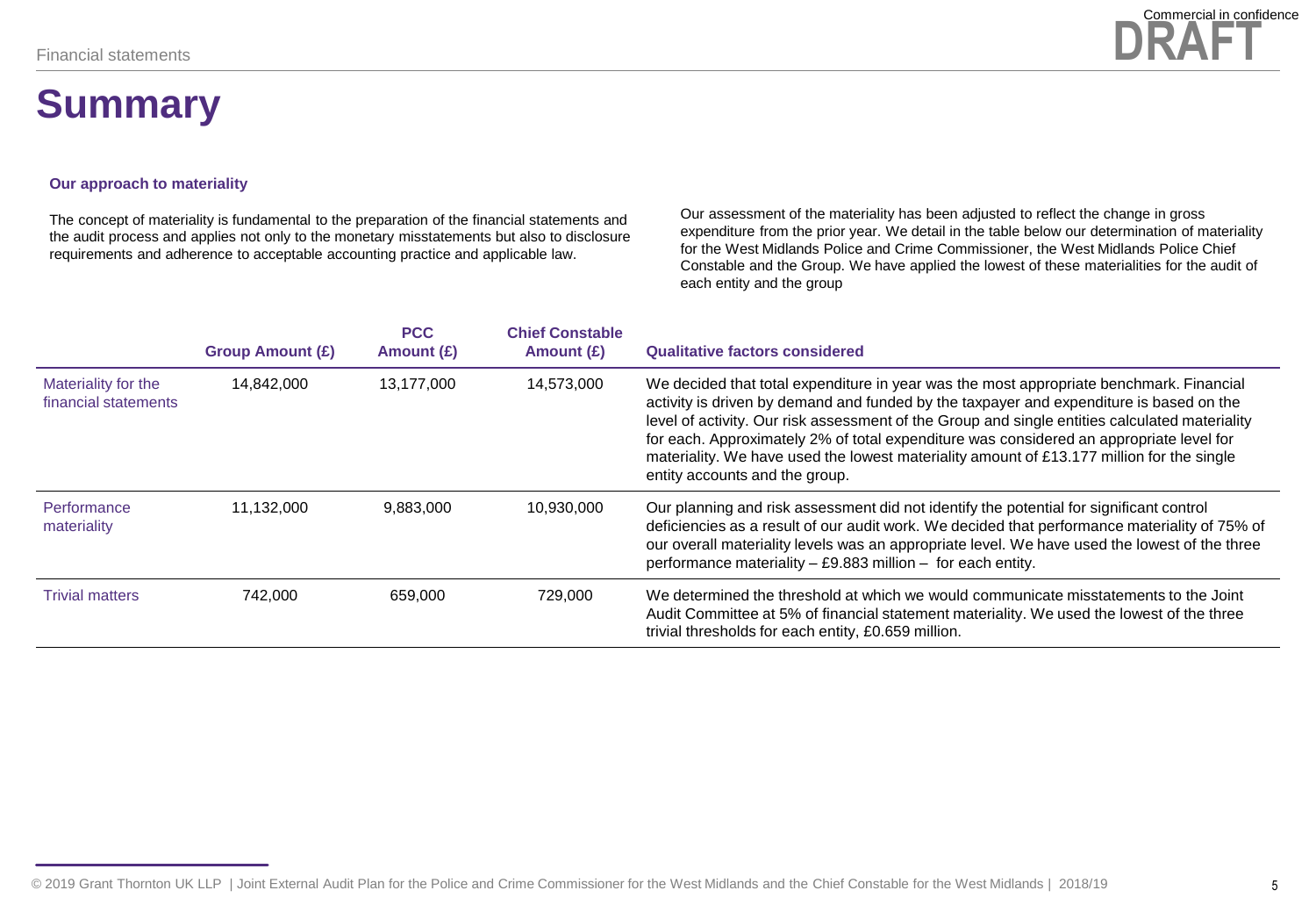

|   | <b>Risks identified in our Audit Plan</b><br><b>Relates to</b>                                                                                                                                                                                              |                           | <b>Commentary</b>                                                                                                                                                                                                                                                                                                                                                                                         |
|---|-------------------------------------------------------------------------------------------------------------------------------------------------------------------------------------------------------------------------------------------------------------|---------------------------|-----------------------------------------------------------------------------------------------------------------------------------------------------------------------------------------------------------------------------------------------------------------------------------------------------------------------------------------------------------------------------------------------------------|
| O | <b>Management over-ride of controls</b>                                                                                                                                                                                                                     | <b>Both</b>               | <b>Auditor commentary</b>                                                                                                                                                                                                                                                                                                                                                                                 |
|   | Under ISA (UK) 240 there is a non-rebuttable<br>presumed risk that the risk of management over-<br>ride of controls is present in all entities. The<br>Chief Constable and PCC face external scrutiny<br>of their spending and this could potentially place |                           | We have:                                                                                                                                                                                                                                                                                                                                                                                                  |
|   |                                                                                                                                                                                                                                                             |                           | evaluated the design effectiveness of management controls over journals;                                                                                                                                                                                                                                                                                                                                  |
|   |                                                                                                                                                                                                                                                             |                           | gained an understanding of the accounting estimates, judgements applied and decisions made by<br>management and consider their reasonableness;                                                                                                                                                                                                                                                            |
|   | management under undue pressure in terms of<br>how they report performance.                                                                                                                                                                                 |                           | obtained a full listing of journal entries, identified unusual journals and are finalising our testing of unusual<br>$\bullet$<br>journal entries for appropriateness;                                                                                                                                                                                                                                    |
|   | We therefore identified management override of                                                                                                                                                                                                              |                           | evaluated the rationale for any changes in accounting policies or significant unusual transactions.<br>$\bullet$                                                                                                                                                                                                                                                                                          |
|   | control, in particular journals, management<br>estimates and transactions outside the course of<br>business, as a significant risk of material<br>misstatement.                                                                                             |                           | <b>Conclusion</b><br>Subject to the satisfactory completion of outstanding work set out on page 4, there are no material issues arising<br>to draw to the attention of those charged with governance in respect of the identified risk.                                                                                                                                                                   |
|   | Management over-ride of controls is a risk<br>requiring special audit consideration.                                                                                                                                                                        |                           |                                                                                                                                                                                                                                                                                                                                                                                                           |
| 2 | The revenue cycle includes fraudulent                                                                                                                                                                                                                       | <b>Both</b><br>(rebutted) | <b>Auditor commentary</b>                                                                                                                                                                                                                                                                                                                                                                                 |
|   | transactions<br>(rebutted)                                                                                                                                                                                                                                  |                           | Having considered the risk factors set out in ISA240 and the nature of the revenue streams at the PCC, we<br>determined that the risk of fraud arising from revenue recognition can be rebutted, because:                                                                                                                                                                                                 |
|   | Under ISA (UK) 240 there is a rebuttable<br>presumed risk that revenue may be misstated<br>due to the improper recognition of revenue.                                                                                                                      |                           | there is little incentive to manipulate revenue recognition;<br>$\bullet$                                                                                                                                                                                                                                                                                                                                 |
|   |                                                                                                                                                                                                                                                             |                           | opportunities to manipulate revenue recognition are very limited;<br>$\bullet$                                                                                                                                                                                                                                                                                                                            |
|   | This presumption can be rebutted if the auditor<br>concludes that there is no risk of material                                                                                                                                                              |                           | the culture and ethical frameworks of police bodies, including the West Midlands PCC, mean that all forms of<br>$\bullet$<br>fraud are seen as unacceptable.                                                                                                                                                                                                                                              |
|   | misstatement due to fraud relating to revenue                                                                                                                                                                                                               |                           | Therefore we do not consider this to be a significant risk for the PCC.                                                                                                                                                                                                                                                                                                                                   |
|   | recognition.                                                                                                                                                                                                                                                |                           | For the Chief Constable, revenue is recognised to fund costs and liabilities relating to resources consumed in the<br>direction and control of day-to-day policing. This is shown in the Chief Constable's financial statements as a<br>transfer of resources from the PCC to the Chief Constable for the cost of policing services. Income for the Chief<br>Constable is received entirely from the PCC. |
|   |                                                                                                                                                                                                                                                             |                           | Therefore we have determined that the risk of fraud arising from revenue recognition is not a significant<br>risk for the Chief Constable                                                                                                                                                                                                                                                                 |
|   |                                                                                                                                                                                                                                                             |                           | <b>Conclusion</b>                                                                                                                                                                                                                                                                                                                                                                                         |

There have been no changes to the assessment above as reported in our audit plan.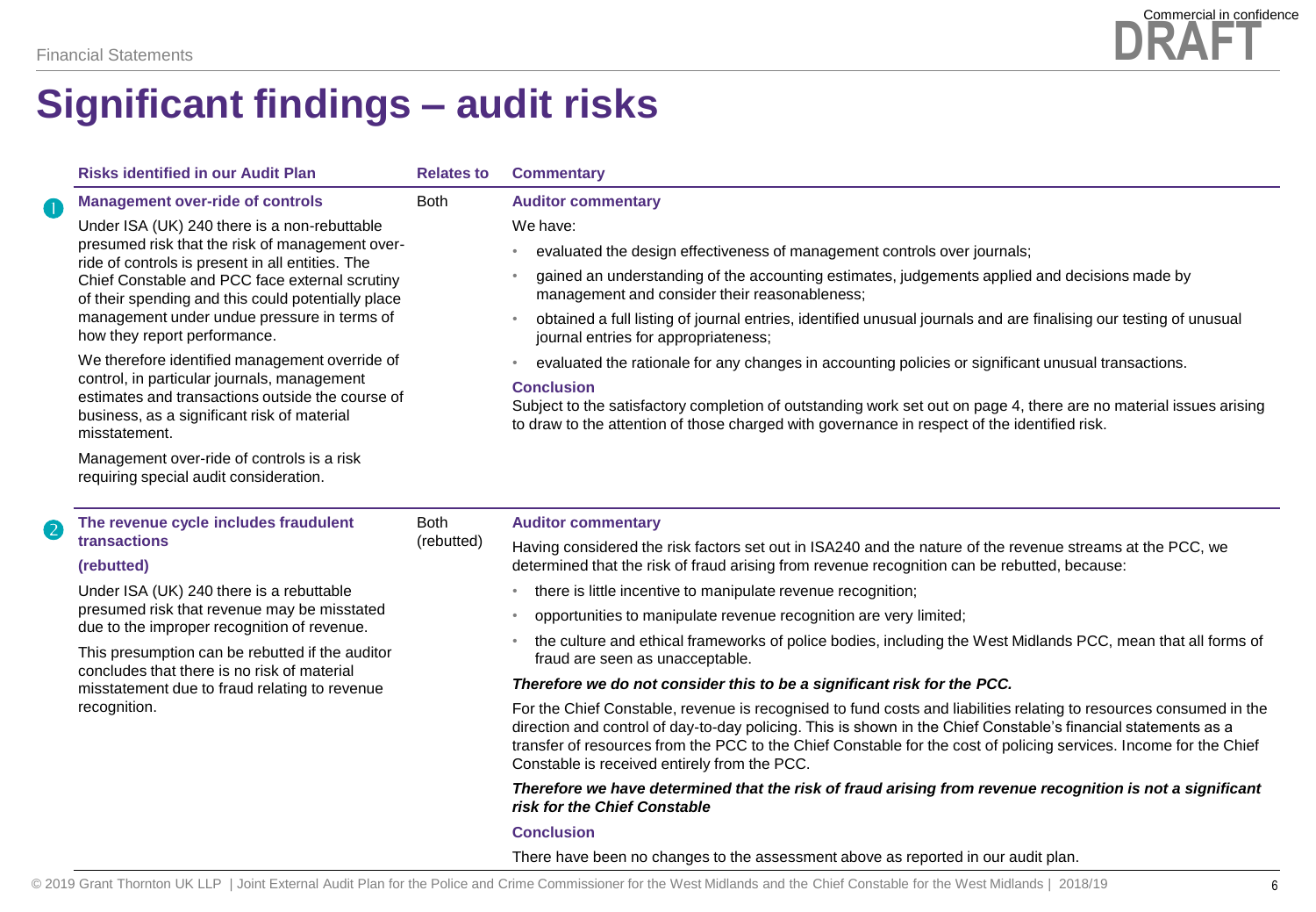

|   | <b>Risks identified in our Audit Plan</b>                                                                                                                                                                                                                    | <b>Relates to</b> | <b>Commentary</b>                                                                                                                                                                                                                                                                                                                                                                                                                                                                                                                                                                                                                                                                                        |
|---|--------------------------------------------------------------------------------------------------------------------------------------------------------------------------------------------------------------------------------------------------------------|-------------------|----------------------------------------------------------------------------------------------------------------------------------------------------------------------------------------------------------------------------------------------------------------------------------------------------------------------------------------------------------------------------------------------------------------------------------------------------------------------------------------------------------------------------------------------------------------------------------------------------------------------------------------------------------------------------------------------------------|
| 8 | Valuation of property, plant and equipment                                                                                                                                                                                                                   | <b>PCC</b>        | <b>Auditor commentary</b>                                                                                                                                                                                                                                                                                                                                                                                                                                                                                                                                                                                                                                                                                |
|   | The PCC revalues land and buildings on a                                                                                                                                                                                                                     |                   | We have:                                                                                                                                                                                                                                                                                                                                                                                                                                                                                                                                                                                                                                                                                                 |
|   | quinquennial basis to ensure that carrying value<br>is not materially different from current value                                                                                                                                                           |                   | evaluated management's processes and assumptions for the calculation of the estimate, the instructions<br>$\bullet$<br>issued to valuation experts and the scope of their work;                                                                                                                                                                                                                                                                                                                                                                                                                                                                                                                          |
|   | In the prior year, a desktop valuation was                                                                                                                                                                                                                   |                   | evaluated the competence, capabilities and objectivity of the valuation expert;<br>$\bullet$                                                                                                                                                                                                                                                                                                                                                                                                                                                                                                                                                                                                             |
|   | performed in order to ascertain that the valuation<br>of assets was not materially misstated. A full<br>valuation will be carried out in 2018/19.<br>We identified, therefore, that the valuation of<br>land and buildings as a significant risk of material |                   | challenged the information and assumptions used by the valuer to assess completeness and consistency with<br>$\bullet$<br>our understanding;                                                                                                                                                                                                                                                                                                                                                                                                                                                                                                                                                             |
|   |                                                                                                                                                                                                                                                              |                   | tested revaluations made during the year to see if they had been input correctly into the Group and PCC<br>$\bullet$<br>asset register;                                                                                                                                                                                                                                                                                                                                                                                                                                                                                                                                                                  |
|   | misstatement.                                                                                                                                                                                                                                                |                   | evaluated the assumptions made by management for those assets not revalued during the year and how<br>٠<br>management has satisfied themselves that these are not materially different from current value at year end.                                                                                                                                                                                                                                                                                                                                                                                                                                                                                   |
|   |                                                                                                                                                                                                                                                              |                   | Our work identified that the asset register is not able to report the split in revaluations taken to the revaluation<br>reserve and the surplus/(deficit). This results in the PCC accounts not complying with the Code but more<br>importantly, where the revaluation is reversed it will be unclear what proportion of the balance goes where. A<br>recommendation has been made relating to house-keeping in 2019/20 to assess whether this information can be<br>captured within the asset register.                                                                                                                                                                                                 |
|   |                                                                                                                                                                                                                                                              |                   | <b>Outstanding matters</b>                                                                                                                                                                                                                                                                                                                                                                                                                                                                                                                                                                                                                                                                               |
|   |                                                                                                                                                                                                                                                              |                   | During the audit, we noted that the assets had been valued as at 31 December 2018, rather than the year end<br>balance sheet date of 31 March 2019. Management requested a response from the valuer to enable them to<br>confirm whether or not any valuation movements from the valuation date to the year end date are material. The<br>response received confirms the valuer is working to a materiality level significantly above the financial statements<br>materiality level, and provides insufficient information to enable us to consider the accuracy and validity of the<br>valuer's conclusions in this respect. We will therefore undertake additional audit analysis and work in order to |

#### assess whether the current value as at 31 March 2019 is materially different from the carrying value. **Conclusion**

Subject to the satisfactory resolution of the issues outlined above and the satisfactory completion of outstanding work set out on page 4, we have identified no further material issues to report to those charged with governance in respect of the identified risk.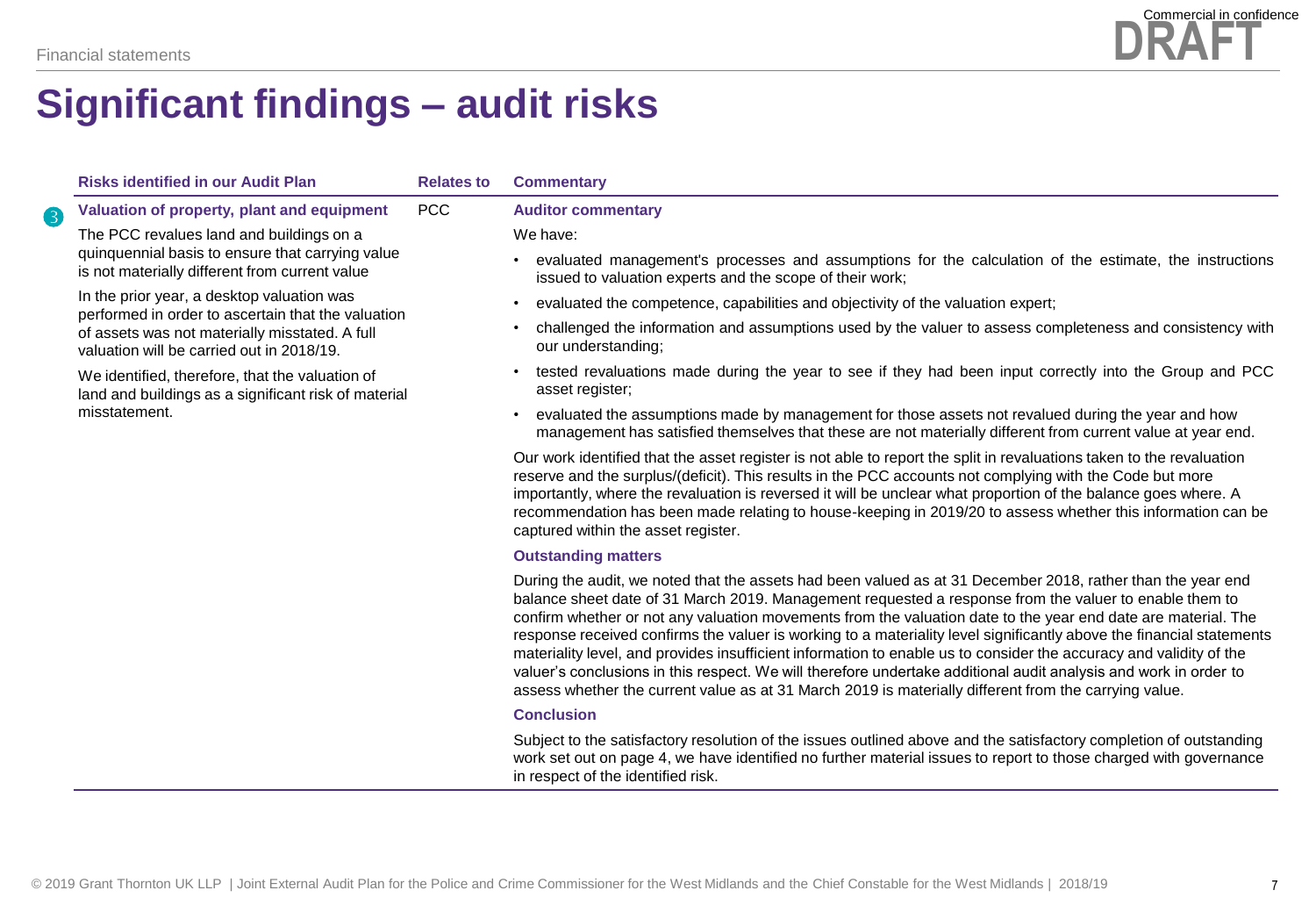

|   | <b>Risks identified in our Audit Plan</b>                                                                                                                                                                  | <b>Relates to</b> | <b>Commentary</b>                                                                                                                                                                                                                                                                                                                                                                                                                                    |
|---|------------------------------------------------------------------------------------------------------------------------------------------------------------------------------------------------------------|-------------------|------------------------------------------------------------------------------------------------------------------------------------------------------------------------------------------------------------------------------------------------------------------------------------------------------------------------------------------------------------------------------------------------------------------------------------------------------|
| 4 | Valuation of pension fund net liability                                                                                                                                                                    | <b>Both</b>       | <b>Auditor commentary</b>                                                                                                                                                                                                                                                                                                                                                                                                                            |
|   | The Local Government Pension Scheme (LGPS)                                                                                                                                                                 |                   | We have:                                                                                                                                                                                                                                                                                                                                                                                                                                             |
|   | pension net liability as reflected in the balance<br>sheet, and asset and liability information<br>disclosed in the notes to the accounts, represent<br>significant estimates in the financial statements. |                   | identified the controls put in place by management to ensure that the pension fund liability is not materially<br>misstated. We will also assess whether these controls were implemented as expected and whether they are<br>sufficient to mitigate the risk of material misstatement;                                                                                                                                                               |
|   | The Police Officer Pension schemes pension<br>fund liability as reflected in the balance sheet                                                                                                             |                   | evaluated the competence, expertise and objectivity of the actuaries who carried out your pension fund<br>valuations. We have gained an understanding of the basis on which the valuations are carried out;                                                                                                                                                                                                                                          |
|   | and notes to the accounts represent significant                                                                                                                                                            |                   | undertaken procedures to confirm the reasonableness of the actuarial assumptions made;                                                                                                                                                                                                                                                                                                                                                               |
|   | estimates in the financial statements.<br>These estimates by their nature are subject to                                                                                                                   |                   | checked the consistency of the pension fund asset and liability and disclosures in notes to the draft financial<br>statements with the actuarial reports from your actuaries.                                                                                                                                                                                                                                                                        |
|   | significant estimation uncertainty, being very                                                                                                                                                             |                   | undertaken procedures to assess the impact of the McCloud judgement upon the financial statements.<br>$\bullet$                                                                                                                                                                                                                                                                                                                                      |
|   | sensitive to small adjustments in the<br>assumptions used.                                                                                                                                                 |                   | <b>Outstanding matters</b>                                                                                                                                                                                                                                                                                                                                                                                                                           |
|   | We identified the valuation of the pension fund<br>net liability as a risk requiring special audit<br>consideration.                                                                                       |                   | As at the date of writing, we are awaiting the required assurances from the auditor of West Midlands Pension<br>Fund as to the controls surrounding the validity and accuracy of membership data; contributions data and<br>benefits data sent to the actuary by the pension fund and the fund assets valuation in the pension fund financial<br>statements These are expect to be provided upon completion of the West Midlands Pension Fund audit. |
|   | This estimate has been impacted by the recent                                                                                                                                                              |                   | Impact of the McCloud transitional protection pensions ruling                                                                                                                                                                                                                                                                                                                                                                                        |
|   | court judgement regarding McCloud / Sargeant.                                                                                                                                                              |                   | The Court of Appeal ruled in December 2018 that there was age discrimination in the judges and firefighters<br>pension schemes where transitional protections were given to scheme members.                                                                                                                                                                                                                                                          |
|   |                                                                                                                                                                                                            |                   | The Government applied to the Supreme Court for permission to appeal this ruling, but this permission to appeal<br>was refused in late June 2019. The case will now be remitted back to employment tribunal for remedy. This<br>decision was made after the accounts had been submitted for audit and, therefore, the draft accounts did not<br>account for any transactions relating to these matters.                                              |
|   |                                                                                                                                                                                                            |                   | The legal ruling around age discrimination (McCloud - Court of Appeal) has implications not just for pension<br>funds, but also for other pension schemes where they have implemented transitional arrangements on changing<br>benefits. For the PCC and Chief Constable, this encompasses both the Police Officer Pension Scheme and the<br>Local Government Pension Scheme.                                                                        |
|   |                                                                                                                                                                                                            |                   |                                                                                                                                                                                                                                                                                                                                                                                                                                                      |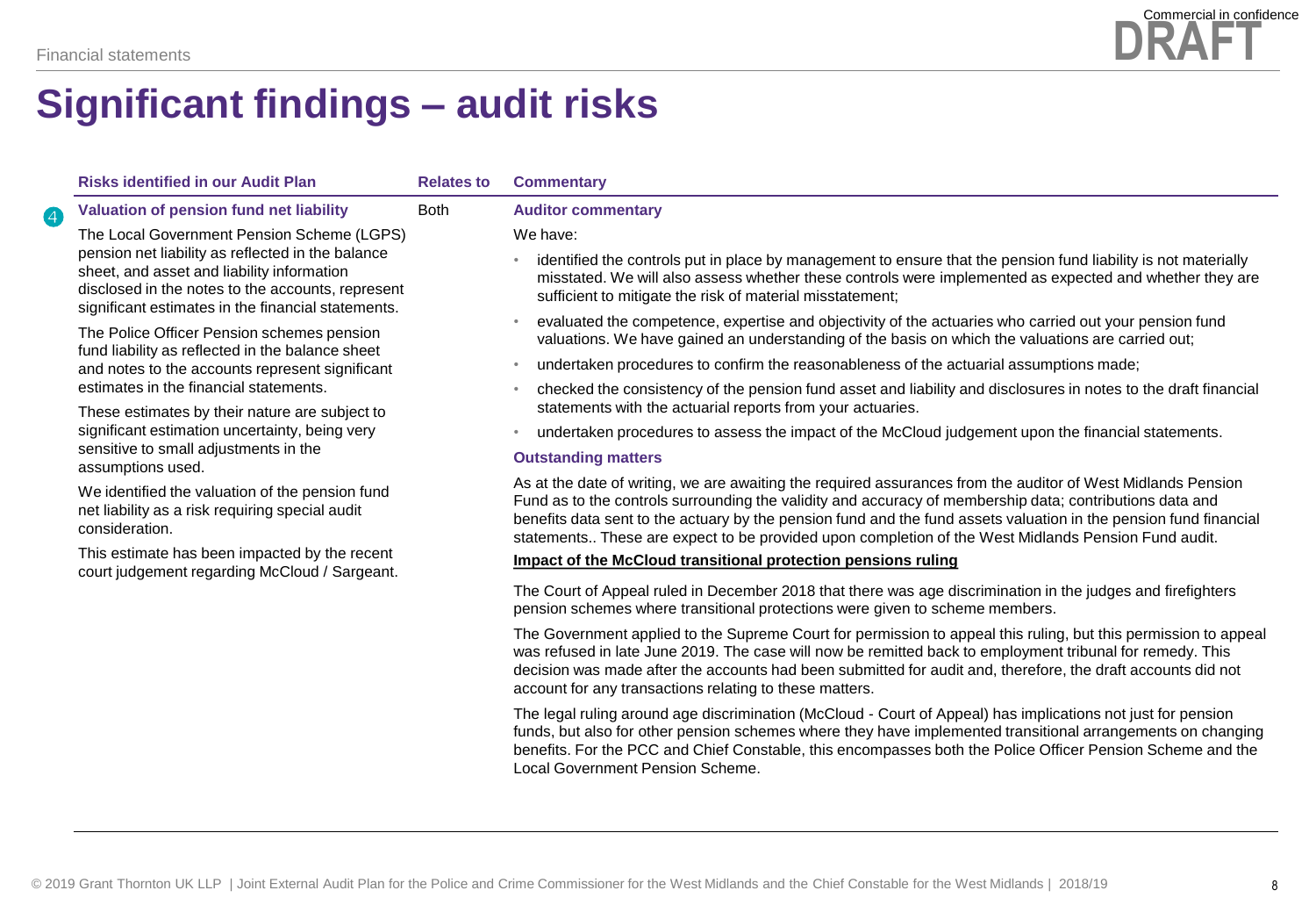|                          | <b>Risks identified in our Audit</b><br><b>Plan</b>         | <b>Relates to</b> | <b>Commentary</b>                                                                                                                                                                                                                                                                                                                                                                                                                                                                                                                                                                                                                                                                                                                           |
|--------------------------|-------------------------------------------------------------|-------------------|---------------------------------------------------------------------------------------------------------------------------------------------------------------------------------------------------------------------------------------------------------------------------------------------------------------------------------------------------------------------------------------------------------------------------------------------------------------------------------------------------------------------------------------------------------------------------------------------------------------------------------------------------------------------------------------------------------------------------------------------|
| $\overline{\mathcal{A}}$ | <b>Valuation of pension fund</b><br>net liability continued | <b>Both</b>       | Our view is that the McCloud judgement gives rise to a past service cost and liability within the scope of IAS 19 Employee<br>Benefits as the ruling created a new obligation. In June 2019 we wrote to all our local government, police and fire clients, setting<br>out our views and recommending that bodies ask their actuaries to re-run their IAS19 reports, reflecting the best estimate for<br>restitution and providing sensitivity analysis for key assumptions.                                                                                                                                                                                                                                                                 |
|                          |                                                             |                   | Management requested estimates from their actuaries of the potential impact of the McCloud ruling. The actuary's estimate for<br>the Police Pension Scheme was of a likely increase in past service cost and overall pension liabilities of £336.5 million. For the<br>Local Government Pension Scheme, Barnett Waddingham estimated the potential increase in scheme liabilities as a result of<br>this judgment to be approximately 11.2 million for the Group. These total the £347.7 million adjustment to the CIES reported on<br>page 3.                                                                                                                                                                                              |
|                          |                                                             |                   | Management has updated their financial statements to reflect the revised liability and service cost figures provided by their<br>actuaries. This has resulted in changes to the draft Chief Constable, PCC and Group Comprehensive Income and Expenditure<br>Statements, Balance Sheets and Movement in Reserves Statements, as well as a number of the Notes to the financial<br>statements including the Expenditure and Funding Analysis and explanatory note, Adjustments between Accounting Basis and<br>Funding Basis under Regulation, Unusable Reserves and Defined Benefit Pension Schemes. This impact has been reported<br>within 'Adjusted Misstatements' at Appendix C. These amendments remain subject to final audit review. |
|                          |                                                             |                   | In addition, an additional disclosure note has been included within the financial statements, explaining the position and the impact<br>on both long-term liabilities in the Chief Constable, PCC and Group balance sheets as well as potential increases in contributions<br>payable to each scheme in future years following further actuarial valuations. This remains subject to finalisation and audit<br>review. This has been reflected in 'Misclassification and Disclosure Changes' at Appendix C.                                                                                                                                                                                                                                 |
|                          |                                                             |                   | <b>Impact of Guaranteed Minimum Pension (GMP) equalisation ruling</b>                                                                                                                                                                                                                                                                                                                                                                                                                                                                                                                                                                                                                                                                       |
|                          |                                                             |                   | In October 2018, the High Court ruled that defined benefit pension schemes must remove any discriminatory effect that<br>guaranteed minimum pension entitlements (GMPs) have had on members benefits. GMPs must be equalised between men and<br>women and that past underpayments must be corrected. Actuaries have taken differing approaches to this issue.                                                                                                                                                                                                                                                                                                                                                                               |
|                          |                                                             |                   | The Government has announced an "interim solution" for members in public service schemes, including the Police Pension<br>Scheme and the Local Government Pension Scheme. We performed specific work to ensure that the impact had been sufficiently<br>included within the Chief Constable and PCC's pensions liability calculations.                                                                                                                                                                                                                                                                                                                                                                                                      |
|                          |                                                             |                   | We are satisfied that all material liabilities arising from the GMP ruling have been included for both schemes in the Chief<br>Constable and PCC balance sheets, having already been considered in the original actuarial valuations obtained for the draft<br>financial statements, or otherwise having an immaterial impact. No amendment to the financial statements has been required as<br>a result of this issue.                                                                                                                                                                                                                                                                                                                     |
|                          |                                                             |                   | <b>Conclusion</b>                                                                                                                                                                                                                                                                                                                                                                                                                                                                                                                                                                                                                                                                                                                           |
|                          |                                                             |                   | Subject to the satisfactory resolution of the issues outlined above and the satisfactory completion of outstanding work set out on<br>page 4, we have identified no further material issues to report to those charged with governance in respect of the identified risk.                                                                                                                                                                                                                                                                                                                                                                                                                                                                   |

**DRAFT**

Commercial in confidence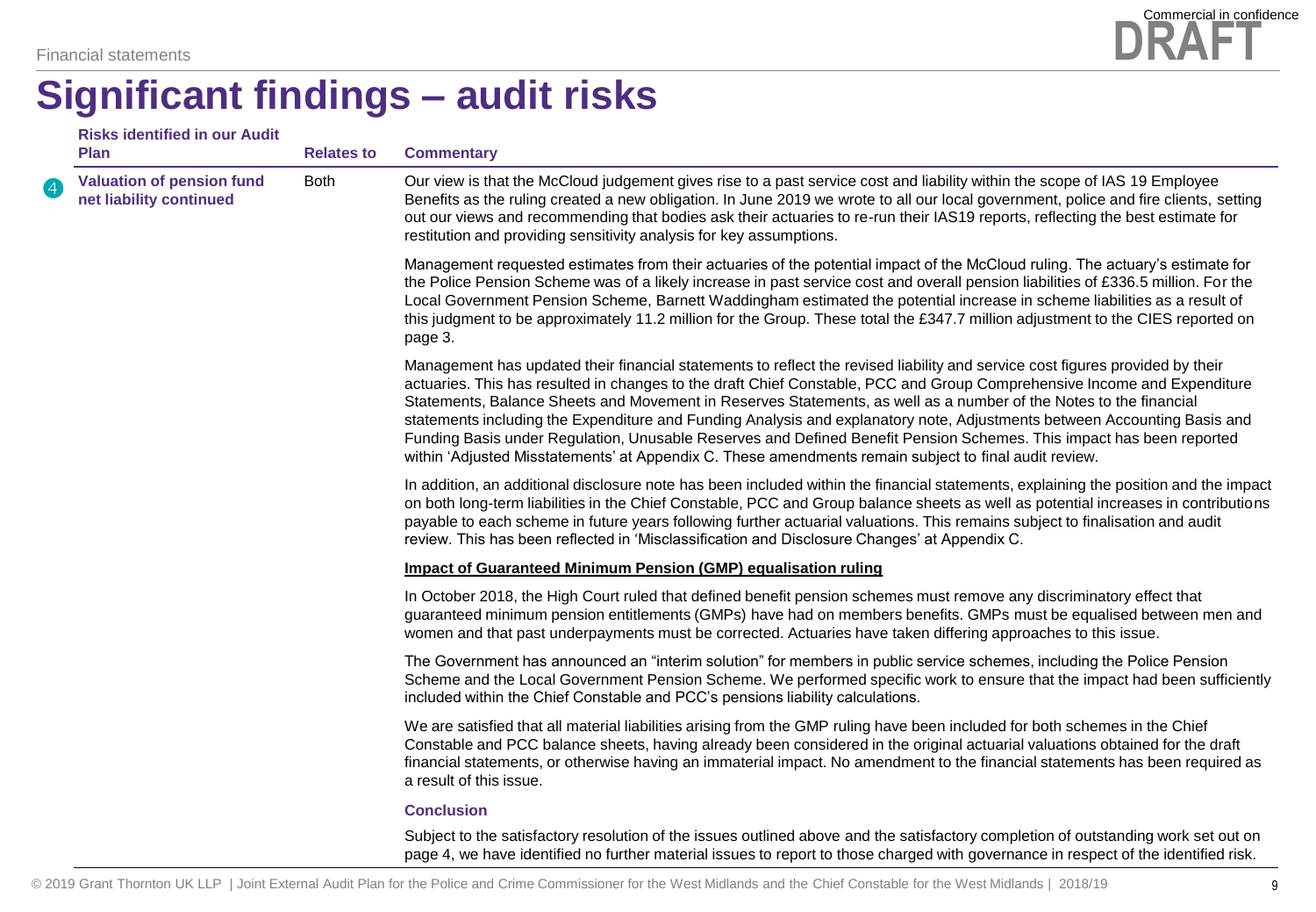

|                                      | <b>Relates to</b> | <b>Summary of management's policy</b>                                                                                                                                                                                                                                                                                                                                                                                                                                                                                                                                                                                                                                                                  | <b>Audit Comments</b>                                                                                                                                                                                                                                                                                                                                                                                                                                                                                                                                                                             | <b>Assessment</b> |
|--------------------------------------|-------------------|--------------------------------------------------------------------------------------------------------------------------------------------------------------------------------------------------------------------------------------------------------------------------------------------------------------------------------------------------------------------------------------------------------------------------------------------------------------------------------------------------------------------------------------------------------------------------------------------------------------------------------------------------------------------------------------------------------|---------------------------------------------------------------------------------------------------------------------------------------------------------------------------------------------------------------------------------------------------------------------------------------------------------------------------------------------------------------------------------------------------------------------------------------------------------------------------------------------------------------------------------------------------------------------------------------------------|-------------------|
| <b>Land and</b><br><b>Buildings-</b> | <b>PCC</b>        | Other land and buildings comprises £40.5 million of<br>specialised assets such as custody suites, which are<br>required to be valued at depreciated replacement cost<br>(DRC) at year end, reflecting the cost of a modern<br>equivalent asset necessary to deliver the same service                                                                                                                                                                                                                                                                                                                                                                                                                   | We have not identified any issues with the independence or<br>$\bullet$<br>competence of Savills                                                                                                                                                                                                                                                                                                                                                                                                                                                                                                  |                   |
| Other-<br>£159.0<br>million          |                   |                                                                                                                                                                                                                                                                                                                                                                                                                                                                                                                                                                                                                                                                                                        | We have gained assurance over the completeness and accuracy of<br>the underlying information used to determine the valuation estimate as<br>at 31 December 2018                                                                                                                                                                                                                                                                                                                                                                                                                                   | Green             |
|                                      |                   | provision. The remainder of other land and buildings are<br>not specialised in nature and are required to be valued at                                                                                                                                                                                                                                                                                                                                                                                                                                                                                                                                                                                 | There were no changes to valuation method                                                                                                                                                                                                                                                                                                                                                                                                                                                                                                                                                         |                   |
|                                      |                   | existing use in value (EUV) at year end.<br>The PCC engaged Savills to complete the valuation of<br>properties as at 31/12/18 on a five yearly cyclical basis,<br>and to provide a review of assets as at year end to<br>confirm whether there had been material movements in<br>the valuation from that date.<br>The valuation of properties valued by the valuer has<br>resulted in a net increase of £6.102 million. The total<br>year end valuation of Other land and buildings was £159<br>million, a net increase of £11.5 million from 2017/18<br>(£147.5 million). £3.637 million of the net increase has<br>directly impacted on the PCC's Comprehensive Income<br>and Expenditure Statement. | The estimate has been made consistently with other estimates made<br>$\bullet$<br>by peers/industry best practice<br>The increase in the value of the estimate appears reasonable<br>$\bullet$<br>Adequate disclosures have been made of the estimate in the financial<br>$\bullet$                                                                                                                                                                                                                                                                                                               |                   |
|                                      |                   |                                                                                                                                                                                                                                                                                                                                                                                                                                                                                                                                                                                                                                                                                                        | statements                                                                                                                                                                                                                                                                                                                                                                                                                                                                                                                                                                                        |                   |
|                                      |                   |                                                                                                                                                                                                                                                                                                                                                                                                                                                                                                                                                                                                                                                                                                        | <b>Outstanding matters</b><br>We are currently assessing the external property valuer's assessment to<br>gain assurance at the year end (31 March 2019) over the material accuracy<br>of the carrying value of land and building assets, which were revalued as at<br>December 2018. The response received confirms the valuer is working to a<br>materiality level significantly above the financial statements materiality level,<br>and provides insufficient information to enable us to consider the accuracy<br>and validity of the valuer's conclusions in this respect. We will therefore |                   |
|                                      |                   | Management requested a response from the valuer to<br>enable them to confirm whether or not any valuation<br>movements from the valuation date to the year end date                                                                                                                                                                                                                                                                                                                                                                                                                                                                                                                                    | undertake additional audit analysis and work in order to assess whether the<br>current value as at 31 March 2019 is materially different from the carrying<br>value.                                                                                                                                                                                                                                                                                                                                                                                                                              |                   |
|                                      |                   | are material. The response received confirms the valuer<br>is working to a materiality level significantly above the                                                                                                                                                                                                                                                                                                                                                                                                                                                                                                                                                                                   | <b>Conclusion</b><br>Subject to the satisfactory resolution of the issues outlined above and the                                                                                                                                                                                                                                                                                                                                                                                                                                                                                                  |                   |
|                                      |                   | financial statements materiality level, and provides<br>insufficient information to enable us to consider the<br>accuracy and validity of the valuer's conclusions in this<br>respect. We will therefore undertake additional audit<br>analysis and work in order to assess whether the current<br>value as at 31 March 2019 is materially different from the<br>carrying value.                                                                                                                                                                                                                                                                                                                       | satisfactory completion of outstanding work set out on page 4, we have<br>identified no further material issues to report to those charged with<br>governance in this area.                                                                                                                                                                                                                                                                                                                                                                                                                       |                   |

#### **Assessment**

- We disagree with the estimation process or judgements that underpin the estimate and consider the estimate to be potentially materially misstated
- We consider the estimate is unlikely to be materially misstated however management's estimation process contains assumptions we consider optimistic
- We consider the estimate is unlikely to be materially misstated however management's estimation process contains assumptions we consider cautious
- We consider management's process and key assumptions to be reasonable

**DRAFT**

Commercial in confidence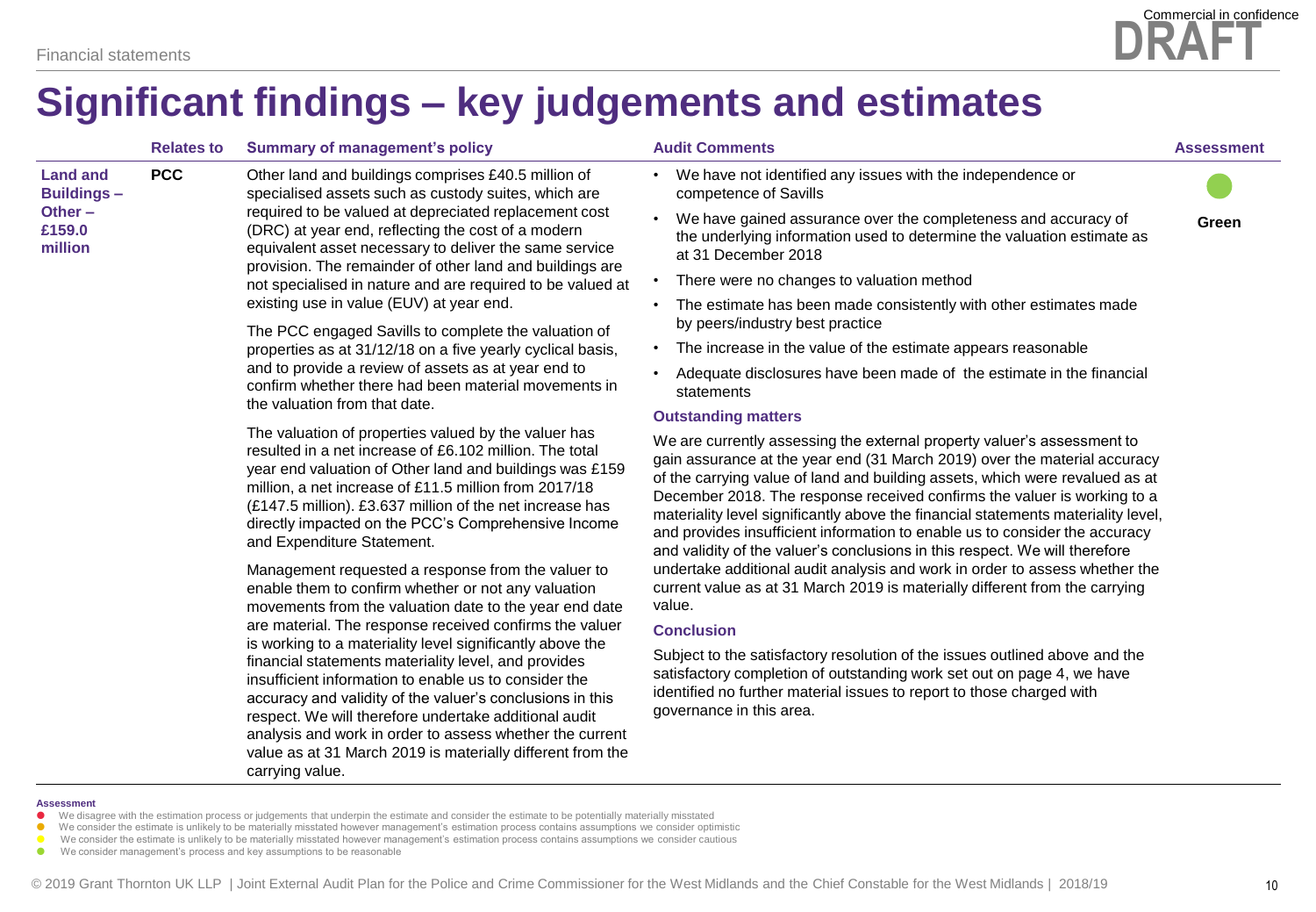**Net pension liability – £369.8 million**

### **Significant findings – key judgements and estimates**

| <b>Chief</b><br><b>Constable</b> | The PCC and Chief Constable's total<br>net pension liability at 31 March 2019<br>is £369.8 million (PY £342.6 million).<br>This is with West Midlands Pension<br><b>Fund Local Government defined</b><br>benefit pension scheme. The PCC<br>and Chief Constable uses Barnett<br>Waddingham to provide actuarial<br>valuations of the group's assets and<br>liabilities derived from these schemes<br>utilising key assumptions such as life<br>expectancy, discount rates and salar |
|----------------------------------|-------------------------------------------------------------------------------------------------------------------------------------------------------------------------------------------------------------------------------------------------------------------------------------------------------------------------------------------------------------------------------------------------------------------------------------------------------------------------------------|
|                                  | arowth.                                                                                                                                                                                                                                                                                                                                                                                                                                                                             |

pension fund liability, small changes in valuation movements. There has been

The PCC and Chief Constable's total net pension liability at 31 March 2019 is £369.8 million (PY £342.6 million). liabilities derived from these schemes, utilising key assumptions such as life expectancy, discount rates and salary

Given the significant value of the net assumptions can result in significant a £191.966 million remeasurement of the net defined benefit liability during 2018/19 which impacted the Comprehensive Income and Expenditure Statement.

- We have assessed both actuaries, the Government Actuarial Department (GAD) and Barnett Waddingham (BW), to be competent, capable and objective.
- We have used PwC as auditor's expert to assess the actuaries and assumptions made by the actuaries. All assumptions fell within PwC's acceptable range, and all assumptions used by the actuaries were used and disclosed by West Midlands Police. See the table below for our comparison of actuarial assumptions. **Green**

| <b>Assumption</b>                                        | <b>GAD's value</b>                    | <b>PwC</b> range                       | <b>Assessment</b> | <b>BW's value</b>                     | <b>PwC</b> range                       | <b>Assessment</b> |
|----------------------------------------------------------|---------------------------------------|----------------------------------------|-------------------|---------------------------------------|----------------------------------------|-------------------|
| Discount rate                                            | 2.45%                                 | 2.45%                                  |                   | 2.40%                                 | $2.35\% - 2.45\%$                      |                   |
| Pension increase rate                                    | 2.35%                                 | 2.35%                                  |                   | 2.40%                                 | $2.45\% - 2.40\%$                      |                   |
| Salary growth                                            | 4.35%<br>(0.05% increase<br>on 17/18) | 0.5% increase<br>acceptable            |                   | 3.90%<br>(0.05% increase<br>on 17/18) | 0.5% increase<br>acceptable            |                   |
| Life expectancy $-$<br>Males currently aged<br>65/45     | 24.6<br>22.7                          | $22.6 - 24.6(65)$<br>$20.0 - 24.3(45)$ |                   | 20.9(65)<br>22.6(45)                  | $20.6 - 23.4(65)$<br>$22.2 - 25.0(45)$ |                   |
| Life expectancy $-$<br>Females currently<br>aged 65 / 45 | 24.3<br>26.2                          | $20.0 - 24.3(65)$<br>$22.6 - 26.2(45)$ |                   | 23.2(65)<br>25.0(45)                  | $23.2 - 24.8(65)$<br>$25.0 - 26.6(45)$ |                   |

- We have gained assurance over the completeness and accuracy of the underlying information used to determine the estimate.
- There were no changes to valuation method, other than the impact of the McCloud judgement which has been separately discussed
- The actuary's methodology is broadly consistent with those of its peers and falls within the PwC range which has been used to challenge the actuary.
- The increase in the estimate appears reasonable given the factors considered.
- No issues noted regarding the adequacy of the accounting treatment in the financial statements
- No issues noted regarding the adequacy of disclosure of estimate in the financial statements. Additional disclosures have been made regarding the McCloud judgement.

#### **Assessment**

- We disagree with the estimation process or judgements that underpin the estimate and consider the estimate to be potentially materially misstated
- We consider the estimate is unlikely to be materially misstated however management's estimation process contains assumptions we consider optimistic
- We consider the estimate is unlikely to be materially misstated however management's estimation process contains assumptions we consider cautious
- We consider management's process and key assumptions to be reasonable



**Relates to Summary of management's policy Audit Comments Assessment**

 $\bullet$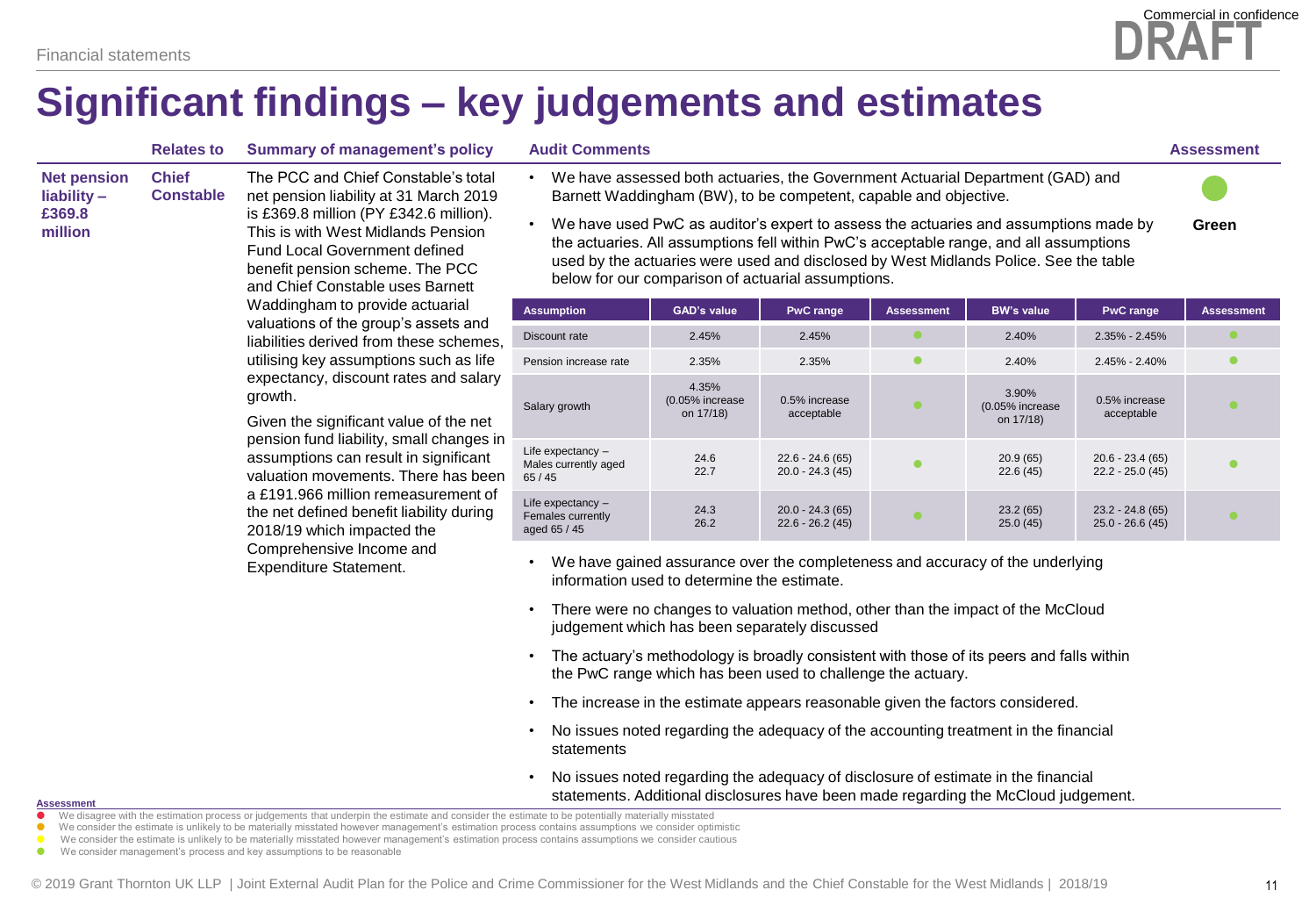

### **Significant findings – Going concern**

#### **Our responsibility**

As auditors, we are required to "obtain sufficient appropriate audit evidence about the appropriateness of management's use of the going concern assumption in the preparation and presentation of the financial statements and to conclude whether there is a material uncertainty about the entity's ability to continue as a going concern" (ISA (UK) 570).

#### **Going concern commentary – Chief Constable and PCC**

**Management's assessment process**

#### **Auditor commentary**

#### **Chief Constable**

The Statement of Accounts has been prepared on a going concern basis, which is the concept that the CC will remain in operational existence for the foreseeable future, in particular that the revenue accounts and Balance Sheet assume no intention to curtail significantly the scale of operations.

#### **PCC**

The Statement of Accounts has been prepared on a going concern basis, which is the concept that the PCC will remain in operational existence for the foreseeable future, in particular that the revenue accounts and Balance Sheet assume no intention to curtail significantly the scale of operations.

As auditors, we are required to "obtain sufficient appropriate audit evidence about the appropriateness of management's use of the going concern assumption in the preparation and presentation of the financial statements and to conclude whether there is a material uncertainty about the entity's ability to continue as a going concern" (ISA (UK) 570).

The Chief Constable and PCC continue to face significant financial challenges. The scale of transformation required to reduce baseline spending is sizeable. It was estimated in the 2019/20 budget submission that the baseline savings of c£10m are required by 2023, of which around £4m are budgeted to be realised from change and transformation programmes.

Uncertainties in the medium term regarding central government funding has made financial planning for the future challenging. We have examined the Medium Term Financial Plan (MTFP) and assessed the reasonableness of assumptions, judgements and estimates. The MTFP sets a target of growth for Police Officers of 250 by 2020 bringing the FTEs to 6,755. This is a reversal of a recent trend where officer establishment has steadily been reducing to maintain financial resilience.

The Force's transformational change programme (WMP2020) has required a planned use of reserves to create efficiencies, either through direct cost-savings or increased capacity to enable the Force to deliver more for less. Further use of reserves is planned with £23.5 million being utilised in 2019/20. Beyond this, the Reserves Strategy published in March 2019 indicates that the Force will be in balance. It is therefore critical that transformation progress is aligned with both the MTFP and Reserves Strategy to identify any unexpected budgetary gaps. Delays to the transformation programme, the realisation of benefits, or reduction in the value of benefits realised could have an impact on the long term financial sustainability of the organisation.

General Fund reserves as at 31 March 2019 were £12.042 million, held at the same level as at 31 March 2018 and 2017 and in line with the Reserves Strategy. This represents a General Fund of approximately 1.6% of gross expenditure.

The PCC has approved a balanced budget for 2019/20.

#### **Work performed**

We have reviewed the 2019/20 budget and updated MTFP as part of out Value for Money Conclusion work. We have considered the key variables in the MTFP and the financial risks the Police and Crime Commissioner and the Chief Constable are managing. We have also reviewed management's cashflow forecast up to 31 July 2020.

#### **Conclusion**

We do not consider there to be a material uncertainty which could cast doubt on either entity's ability to continue as a going concern. The Group holds £12 million of useable revenue reserves as at 31 March 2019. Based on this, we are satisfied that it remains appropriate for the PCC and Chief Constable to prepare accounts on a going concern basis as at 31 March 2019. Both the PCC and Chief Constable have a reasonable expectation that services they provide will continue for the foreseeable future. For this reason we considered it appropriate for both entities to continue to adopt the going concern basis in preparing the financial statements.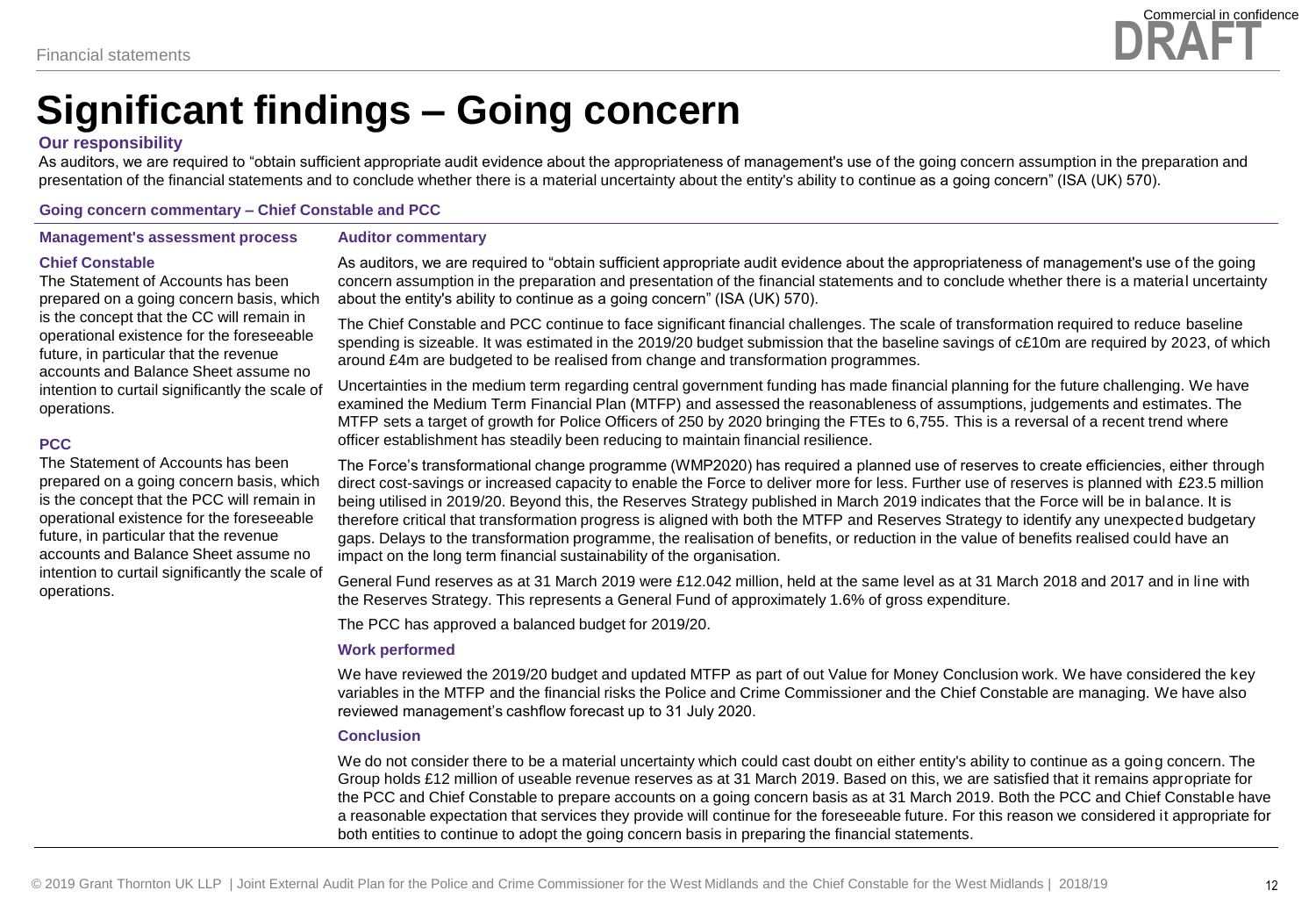

### **Other communication requirements**

We set out below details of other matters which we, as auditors, are required by auditing standards and the Code to communicate to those charged with governance for both the West Midlands Police and Crime Commissioner and the West Midlands Chief Constable.

|                         | <b>Issue</b>                                       | <b>Commentary</b>                                                                                                                                                                                                                                                                                               |
|-------------------------|----------------------------------------------------|-----------------------------------------------------------------------------------------------------------------------------------------------------------------------------------------------------------------------------------------------------------------------------------------------------------------|
| $\blacksquare$          | <b>Matters in relation to fraud</b>                | We have previously discussed the risk of fraud with the Joint Audit Committee, the Chief Constable and the PCC.                                                                                                                                                                                                 |
|                         |                                                    | We have not been made aware of any material incidents in the period and no other material issues have been identified during the course<br>of our audit procedures.                                                                                                                                             |
| $\overline{\mathbf{2}}$ | <b>Matters in relation to related</b><br>parties   | We have previously discussed the arrangements in place to capture and report any related parties with the Joint Audit Committee, the<br>Chief Constable and the PCC.                                                                                                                                            |
|                         |                                                    | From the work we carried out, we have not identified any related party transactions which have not been disclosed.                                                                                                                                                                                              |
| 8                       | Matters in relation to laws and<br>regulations     | We have previously discussed the arrangements in place to adhere to laws and regulations with the Joint Audit Committee, the Chief<br>Constable and the PCC.                                                                                                                                                    |
|                         |                                                    | You have not made us aware of any significant incidences of non-compliance with relevant laws and regulations and we have not<br>identified any incidences from our audit work.                                                                                                                                 |
| $\overline{\mathbf{4}}$ | <b>Written representations</b>                     | A standard letter of representation has been requested from each of the PCC and Chief Constable, including specific representations in<br>respect of the Group.                                                                                                                                                 |
| G                       | <b>Confirmation requests from</b><br>third parties | We requested from management permission to send confirmation requests to bank and investment counter-parties. This permission was<br>granted and the requests were sent. We have not yet received responses from these third parties and may need to consider undertaking<br>additional alternative procedures. |
| 6                       | <b>Disclosures</b>                                 | Our review to date has found no material omissions in the financial statements.                                                                                                                                                                                                                                 |
| 7                       | <b>Audit evidence and</b>                          | All information and explanations requested from management were provided.                                                                                                                                                                                                                                       |
|                         | explanations/significant<br>difficulties           | The detailed work which has been undertaken by the finance team and the audit team has ensured that the accounts production was<br>smoother than the previous year and the provision of audit evidence has been more straight forward from the finance system.                                                  |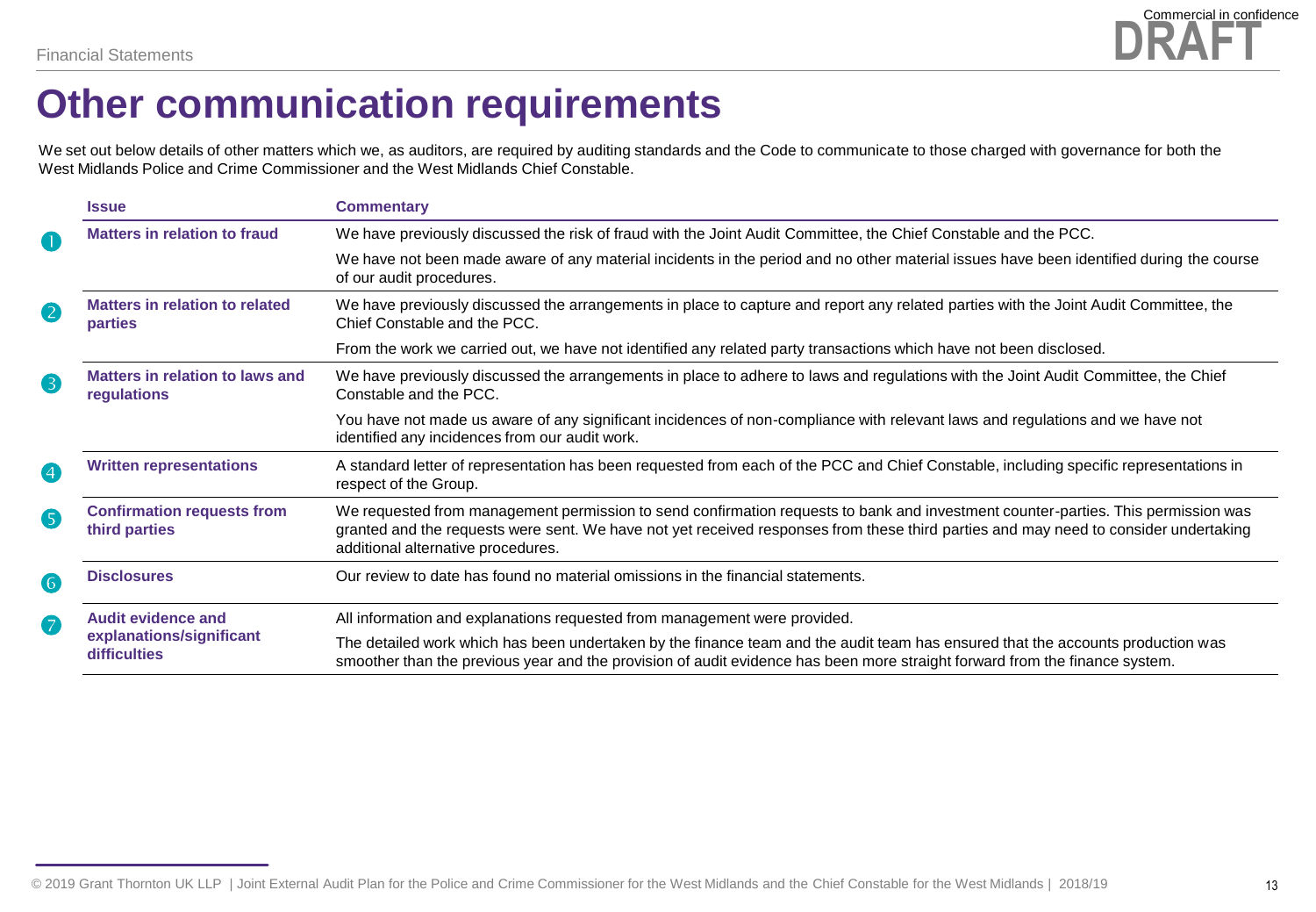

### **Other responsibilities under the Code**

|                  | <b>Issue</b>                                                                     | <b>Commentary</b>                                                                                                                                                                                                                                                                                                                                                                                                                                                                                                   |
|------------------|----------------------------------------------------------------------------------|---------------------------------------------------------------------------------------------------------------------------------------------------------------------------------------------------------------------------------------------------------------------------------------------------------------------------------------------------------------------------------------------------------------------------------------------------------------------------------------------------------------------|
| $\bullet$        | <b>Other information</b>                                                         | We are required to give an opinion on whether the other information published together with the audited financial statements (including<br>the Statements of Accounts, Annual Governance Statements (AGS) and Narrative Reports), is materially inconsistent with the financial<br>statements or our knowledge obtained in the audit or otherwise appears to be materially misstated.                                                                                                                               |
|                  |                                                                                  | No inconsistencies have been identified. Following the additional disclosures in the Annual Governance Statements being made, we plan<br>to issue unqualified opinions in this respect – refer to appendices E and F                                                                                                                                                                                                                                                                                                |
| $\boldsymbol{2}$ | Matters on which we report by                                                    | We are required to report on a number of matters by exception in a numbers of areas:                                                                                                                                                                                                                                                                                                                                                                                                                                |
|                  | exception                                                                        | If the Annual Governance Statement does not meet the disclosure requirements set out in the CIPFA/SOLACE guidance or is<br>$\bullet$<br>misleading or inconsistent with the other information of which we are aware from our audit                                                                                                                                                                                                                                                                                  |
|                  |                                                                                  | If we have applied any of our statutory powers or duties                                                                                                                                                                                                                                                                                                                                                                                                                                                            |
|                  |                                                                                  | We have nothing to report on these matters                                                                                                                                                                                                                                                                                                                                                                                                                                                                          |
| 8                | <b>Specified procedures for</b><br><b>Whole of Government</b><br><b>Accounts</b> | We are required to carry out specified procedures (on behalf of the NAO) on the Whole of Government Accounts (WGA) consolidation<br>pack under WGA group audit instructions.                                                                                                                                                                                                                                                                                                                                        |
|                  |                                                                                  | As the PCC and Chief Constable exceeds the specified group reporting threshold of £500 million we examine and report on the<br>consistency of the WGA consolidation pack with the PCC and Chief Constable's audited financial statements.                                                                                                                                                                                                                                                                           |
|                  |                                                                                  | This work will take place following the completion of the financial statements audit. We will complete the required procedures in advance<br>of the reporting deadline of 13 September 2019.                                                                                                                                                                                                                                                                                                                        |
| 4                | Certification of the closure of<br>the audit                                     | We are unable to certify the closure of the 2018/19 audits of West Midlands PCC and West Midlands Chief Constable until the required<br>procedures in respect of the WGA outlined under point 3 above have been performed. This necessarily takes place following the<br>conclusion of the financial statements audit. This is reflected in the audit opinions, as detailed in Appendices E and F. We intend to certify<br>the closure of the audits in advance of the WGA reporting deadline of 13 September 2019. |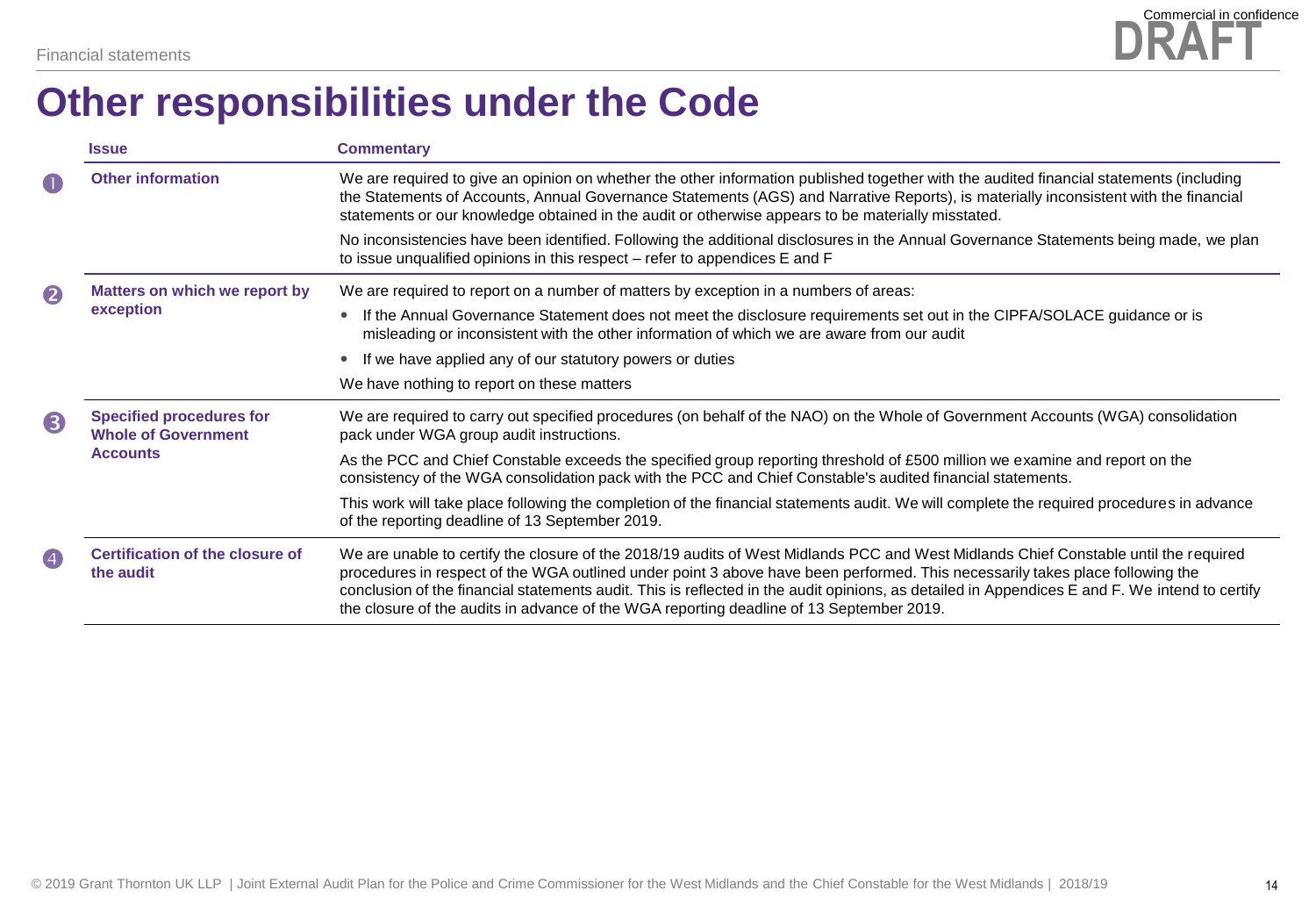

### **Value for Money**

#### Background to our VFM approach

We are required to satisfy ourselves that the PCC and Chief Constable have made proper arrangements for securing economy, efficiency and effectiveness in its use of resources. This is known as the Value for Money (VFM) conclusion.

We are required to carry out sufficient work to satisfy ourselves that proper arrangements are in place at the PCC and Chief Constable. In carrying out this work, we are required to follow the NAO's Auditor Guidance Note 3 (AGN 03) issued in November 2017. AGN 03 identifies one single criterion for auditors to evaluate:

*"In all significant respects, the audited body takes properly informed decisions and deploys resources to achieve planned and sustainable outcomes for taxpayers and local people."*

This is supported by three sub-criteria, as set out below:

#### Risk assessment

We carried out an initial risk assessment in March 2019 and identified a number of significant risks in respect of specific areas of proper arrangements using the guidance contained in AGN03. We communicated these risks to you in our Audit Plan dated March 2019.

We have continued our review of relevant documents up to the date of giving our report, and have not identified any further significant risks where we need to perform further work.

We carried out further work only in respect of the significant risks we identified from our initial and ongoing risk assessment. Where our consideration of the significant risks determined that arrangements were not operating effectively, we have used the examples of proper arrangements from AGN 03 to explain the gaps in proper arrangements that we have reported in our VFM conclusion.

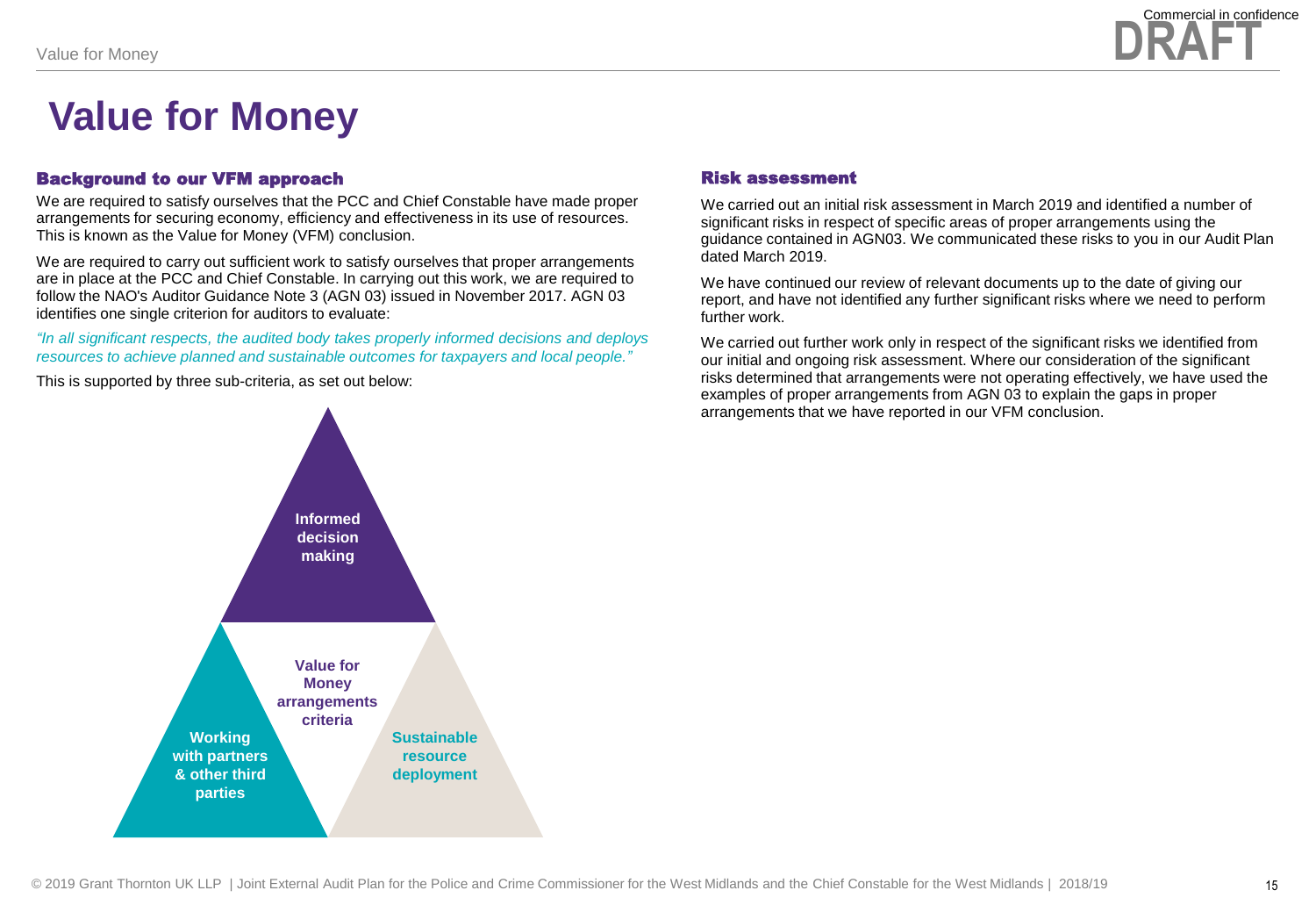# **Value for Money**

#### Our work

AGN 03 requires us to disclose our views on significant qualitative aspects of the PCC and Chief Constable's arrangements for delivering economy, efficiency and effectiveness.

We have focused our work on the significant risks that we identified in the PCC and Chief Constable's arrangements. In arriving at our conclusion, our main considerations were:

- **Devolution** The decision made by the West Midlands Combined Authority not to progress the devolution deal in the West Midlands has resulted in the potential governance risk identified in our initial risk assessment not materialising.
- **Financial strategy and long term sustainability –** From the way in which the public contact the force to how West Midlands Police respond, investigate and prevent reoffending, the WMP Change programme of work (WMP2020) has been an ambitious five-year project to radically overhaul all aspects of the business with people and technology at its heart. By redesigning service delivery, the overall aim was to provide efficient processes to facilitate strong customer focus within significantly reduced budgets. WMP2020, and the contract with AccentureUK Ltd, is due to end in July 2019. Significant projects have been delivered and whilst there have been challenges delivering efficiencies and realising benefits, the Force has considerably changed the way services are delivered over the past five years.
- Set against a backdrop of financial austerity, increased crime levels and increased public expectations from Policing, progress has been made and the embedding of this project and continued delivery of benefits over the coming Medium Term Finance Plan (MTFP) will be a crucial test for its overall success. If WMP2020 benefits do not materialise as forecast, it is important that this is clearly documented and understood given the potential for benefits to slip or not be realised. The MTFP is closely aligned with the WMP2020 programme, its savings and financial benefits and the Director of Commercial Services, supported by the newly appointed Assistant Director of Finance, maintains close links to the programme reflecting the financials in the MTFP.
- **Risk Management**  The PCC and Force maintain separate registers for their corporate and operational risks. The format of these has been aligned in 2018/19 although the scoring methodology is still different. Whilst the registers are utilised independently by the PCC and Force, the overarching governance arrangements mean that they are reported together to inform the business of the Joint Audit Committee. Having greater alignment in the scoring methodologies would enable those with oversight of the wider business can make more informed decisions in directing attention and resource.

*Grant Thornton insight – The key issue on police finance continues to be the uncertainty in the medium term. Funding is only indicative for one year at a time and thereafter planning becomes difficult. Most Police forces' MTFPs show a cliff edge in 2 or 3 years but this cliff edge keeps getting pushed one year back every time there is a new one year settlement. There is growing, but cautious, optimism in the police sector given public sentiment that police funding cannot be reduced much further but with the Brexit issue, everything is still on the table. The uncertainty is having an impact on the sector's ability to plan in the long term.*

We have set out more detail on the risks we identified, the results of the work we performed, and the conclusions we drew from this work on the following pages.

The text of our report, which confirms this can be found at Appendices E and F.

#### Overall conclusion

Based on the work we performed to address the significant risks, we are satisfied that both the PCC and Chief Constable had proper arrangements for securing economy, efficiency and effectiveness in their use of resources.

#### Recommendations for improvement

We discussed findings arising from our work with management and have agreed recommendations for improvement.

Our recommendations and management's response to these can be found in the Action Plan at Appendix A.

We have considered progress made against the recommendations made in 2017/18 and this was reported to your March Joint Audit Committee. Where recommendations were still in progress, we have re-reported the issue and made a new recommendation. Therefore, there are no brought forward recommendations.

### Significant difficulties in undertaking our work

We did not identify any significant difficulties in undertaking our work on your arrangements which we wish to draw to your attention.

#### Significant matters discussed with management

There were no matters where no other evidence was available or matters of such significance to our conclusion or that we required written representation from management or those charged with governance.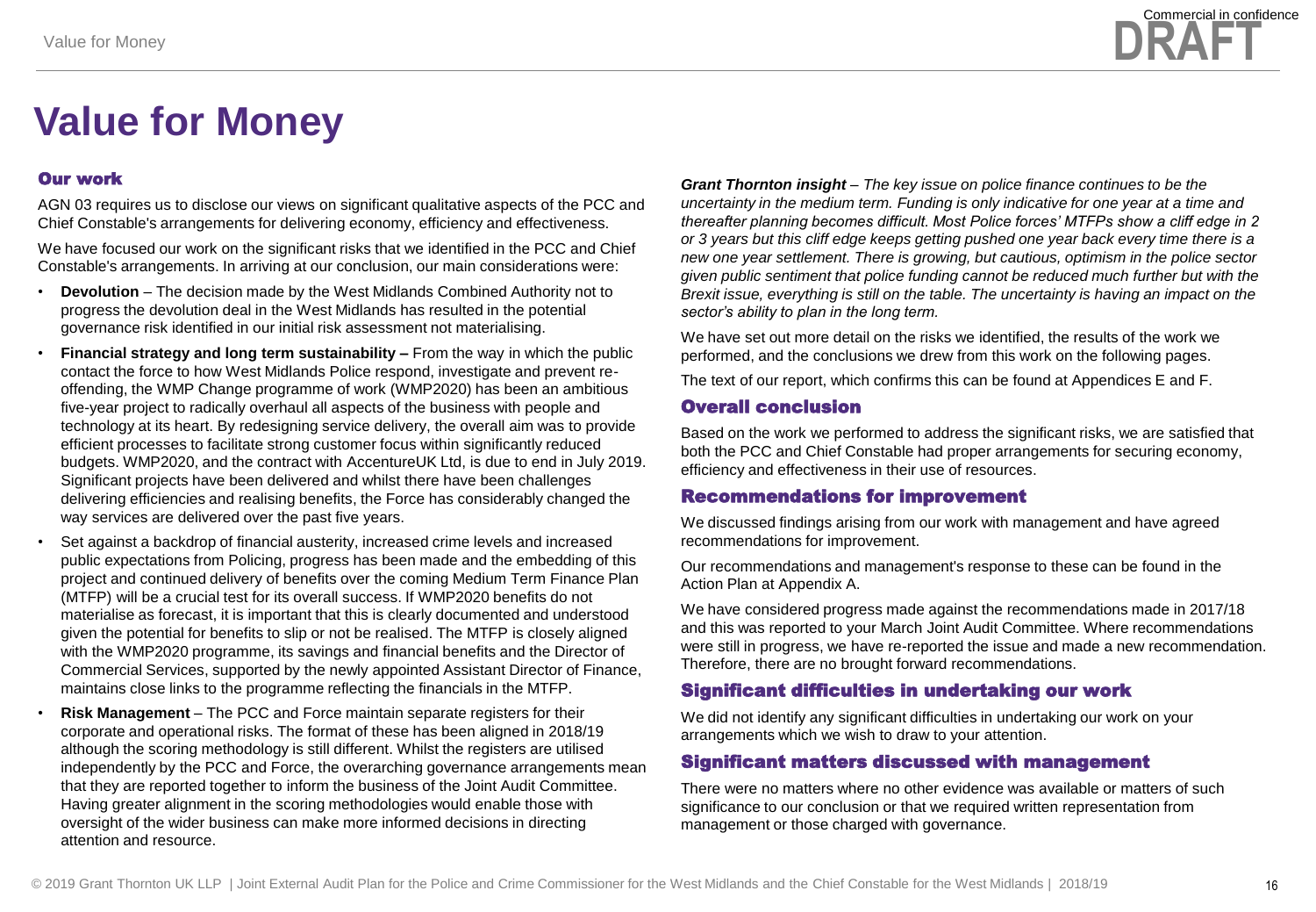

We set out below our key findings against the significant risks we identified through our initial risk assessment and further risks identified through our ongoing review of documents.

#### **Significant risk Findings and conclusion**

#### **Devolution and new governance arrangements**

The Government signalled its intention in the Budget 2016 to explore the incorporation of the role and power of the Police and Crime Commissioner into the Mayoralty of the West Midlands Mayor.

A consultation has taken place on the future leadership of West Midlands Police from 2020 to examine the principle of moving leadership of the police force from a directly elected Police and Crime Commissioner, to a Mayor. This would transfer the strategic leadership of the force, setting the budget and appointing and dismissing the Chief Constable amongst many other policing responsibilities.

Should this proceed, this would result in significant changes in governance and accountability structures. In addition, it is not yet clear as to where the ownership rights and obligations for the assets and liabilities currently controlled by the PCC will lie, or how decisions currently taken by the PCC in respect of investment, borrowing and levels of reserves in the Police Fund will be made as the Mayor, unlike the PCC, is not a corporation sole. It will be key to ensure there is clarity over future governance and accountability arrangements, with a full and informed understanding of the implications and consequences of these new arrangements.

#### We have:

- Updated our understanding of the latest developments and outcomes from consultations
- Reviewed emerging issues on the impact on governance, accountability and assurance arrangements
- Assessed how well the impact of potential changes is understood by parties to the change, the extent to which risks are mitigated and the effectiveness of proposed arrangements in ensuring sound governance, accountability and transparent, joined-up decision making.

#### **Findings**

The First Devolution Deal was agreed in November 2015, setting up the Mayoral Combined Authority and bringing new powers and funding to the West Midlands. Following the General Election in June 2017, the West Midlands Combined Authority (WMCA) initiated discussions with Government on a Second Devolution Deal, based on the proposals brought forward by the Devolution Strategy Group. The Deal set out that the Government, the Combined Authority and the Office of the Police and Crime Commissioner (PCC) would work together to incorporate the role and powers of the PCC into the mayoralty from 2020.

The Government, the WMCA and the PCC considered a governance model and a legislative timetable for incorporating the role and power of the PCC into the mayoralty, with a view to electing the first Mayor with these powers in 2020. This was reported to the September 2018 WMCA Board. Feedback received from the constituent councils, the PCC and West Midlands Police (WMP) following circulation of the Scheme and Governance Review at September WMCA Board was reported to the November 2018 WMCA Board.

Extensive consultation was undertaken with the public across the constituency areas and conclusions from this were reported to the March 2019 WMCA Board. At this meeting, the Board voted to not continue progression of the Devolution Deal, resulting in a decision that the PCC functions would not transfer to the Mayoral Combined Authority from May 2020.

#### **Conclusion**

With the decision to abandon the proposed devolution governance model, the risk in this area has been mitigated.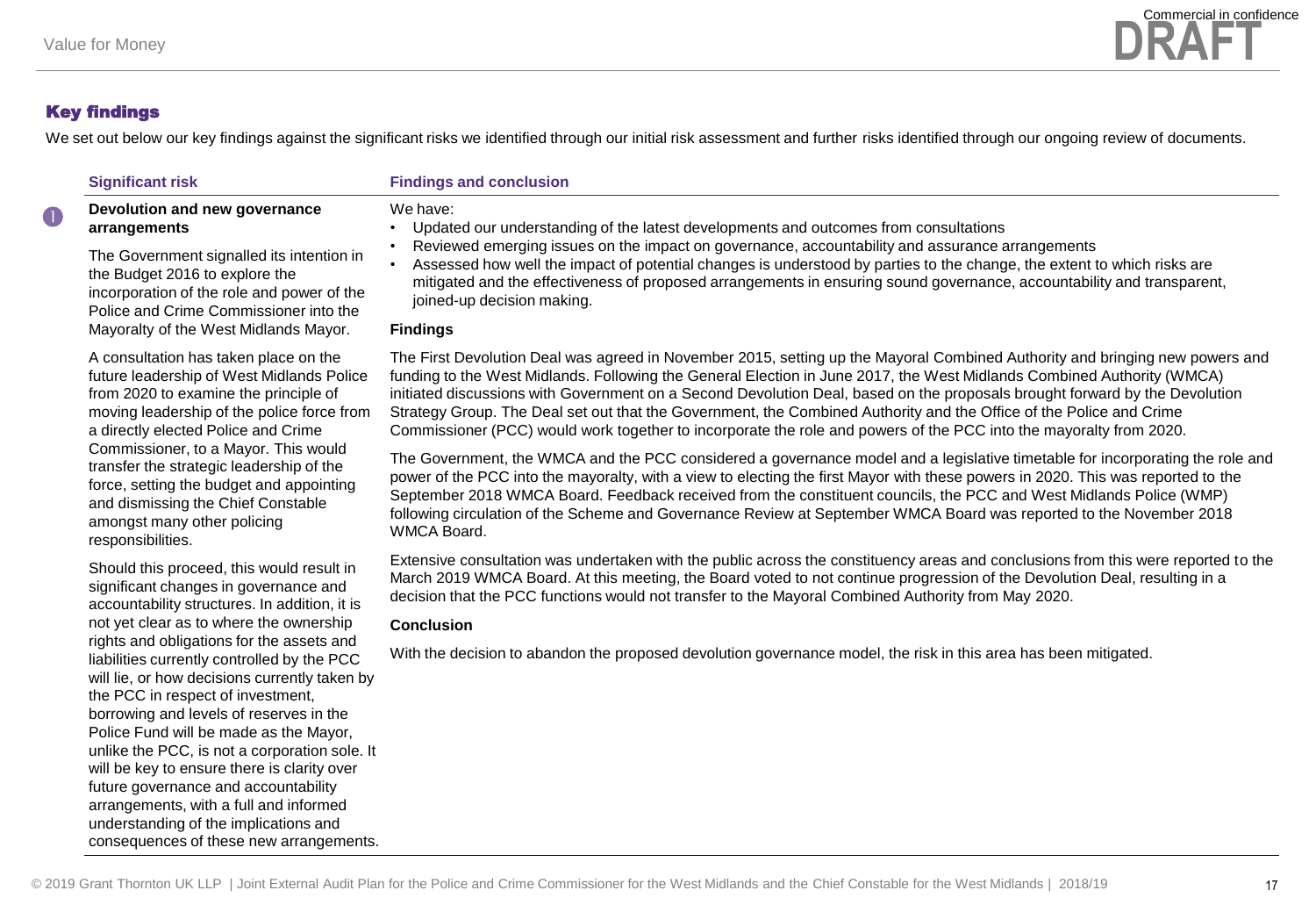We set out below our key findings against the significant risks we identified through our initial risk assessment and further risks identified through our ongoing review of documents.

#### **Significant risk Findings and Conclusion**

#### **Financial strategy and long term sustainability**

West Midlands Police and Crime Commissioner and Chief Constable are planning to deliver ahead of budget for 2018/19. Future budgets remain challenging with further austerity reductions, increasing demand and costs and uncertainty around the financial settlement longer term and impact of pension cost increases.

There is a balanced budget for 2019/20 and some risk around 2020/21 but beyond that the financial landscape remains uncertain. The Force is proposing to increase officer numbers to address demand and capacity issues which have arisen.

A number of strands are being developed to deliver efficiencies and savings. An Income Generation Board has been established and the Force is currently assessing what additional capacity will be required to support delivery post AccentureUK Ltd when the transformation partnership finishes in July 2019. The Force and the PCC are also planning to deliver a significant estates rationalisation programme over the next few years.

We have:

- reviewed updates to your medium term financial strategy;
- assessed the gaps in savings requirements and your plans to mitigate these risks;
- assessed the extent to which your financial plans are aligned with realistic outcomes from the transformation programme and benefits realised; and
- considered the reasonableness of assumptions underpinning the strategy.

#### **Findings**

#### **Medium term financial plan**

The Force produces a Medium Term Financial Plan (MTFP) annually, developed from May in the previous year ready for the following April. This is 'published' each September prior to the start of the financial year, following internal and PCC consultation over the summer. Developed from funding announcements in the spring and modelled as other information is confirmed, the preparation of this MTFP is a bottom up assessment of resources required, the start point being a roll forward of previous income and expenditure with inflationary adjustments. Finances are also shaped by the workforce plan, which sets a target of growth for Police Officers of 250 by 2020, bringing the total number of FTEs to 6,755. Each MTFP covers five financial years and drives the budget setting for the following February, agreed by the Strategic Police and Crime Board.

The MTFP is underpinned by the Force's financial model. This is refreshed monthly for any changes agreed by the Organisational Change Board (OCB), primarily from updates to the WMP2020 programme with a change log maintained to validate and reconcile any changes. This 'live' financial model informs the financial reporting against the budget. The financial plan, or relevant elements of this, are shared widely amongst the Force Governance Boards and the PCC's office to drive accountability for financial delivery. There is formal quarterly reporting against the financial plan.

Each project within the WMP2020 programme is designed to deliver financial and/or non-financial savings, monitored through a Project Board with the SROs being accountable to the OCB. The financial model and therefore the MTFP only reflects savings when they are cash-backed and there is a certainty over delivery, which is considered prudent. The OCB drives the identification of benefits, particularly the non-cashable or tangible savings, and holds SROs to account for their delivery. This is then periodically reported to the Force Executive Team and the PCC so there is oversight of these savings.

During 2018/19 the Force refreshed its financial model and the monthly updates to drive greater links between financial delivery and the benefits realised from transformation and WMP2020. Extensive work has been undertaken to develop a detailed model which captures benefits at the start of the project and then tracks progress against these. This is supported by a suite of tools, including a Benefit Profile Template, Benefit Realisation Plan and Financial Tracker, which has strengthened the link between operational decisions and finance. Finance staff who maintain the financial model consider that this process makes it easier to update and obtain information at a greater depth to feed into the financial reporting. Quarterly benefit review meetings are now held to assess delivery of benefits against the project plans and Assistant Chief Constables have greater accountability for the delivery of savings. The Force is in the process of 're-baselining' each project against which benefits will be measured.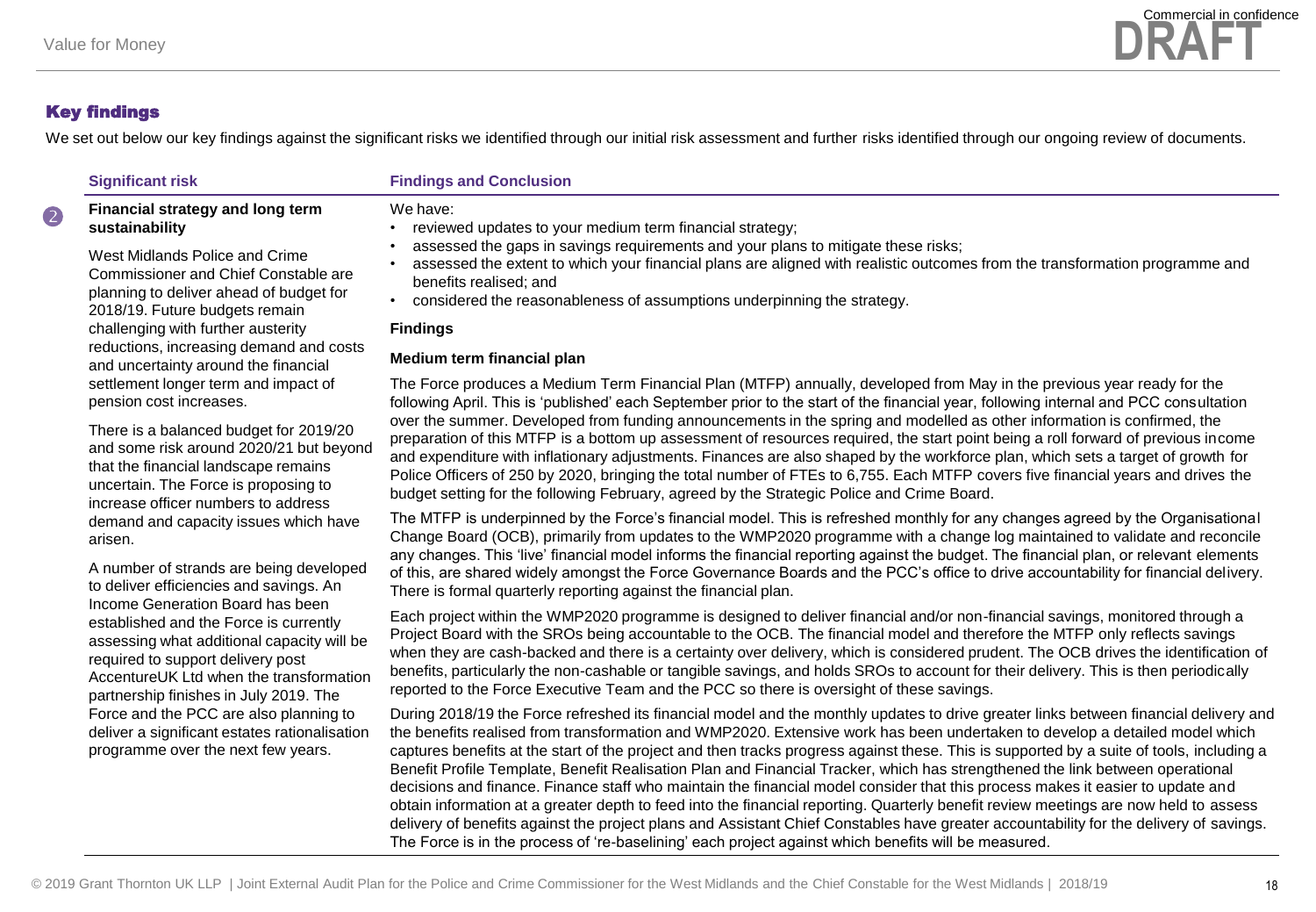

We set out below our key findings against the significant risks we identified through our initial risk assessment and further risks identified through our ongoing review of documents.

|   | <b>Significant risk</b>                                     | <b>Findings and Conclusion</b>                                                                                                                                                                                                                                                                                                                                                                                                                                                                                                                                                                                                                                                                                                                                                                                                                                                                                                                                                                                                                                                                                                                                                                                                                                                                                                                                                                                 |
|---|-------------------------------------------------------------|----------------------------------------------------------------------------------------------------------------------------------------------------------------------------------------------------------------------------------------------------------------------------------------------------------------------------------------------------------------------------------------------------------------------------------------------------------------------------------------------------------------------------------------------------------------------------------------------------------------------------------------------------------------------------------------------------------------------------------------------------------------------------------------------------------------------------------------------------------------------------------------------------------------------------------------------------------------------------------------------------------------------------------------------------------------------------------------------------------------------------------------------------------------------------------------------------------------------------------------------------------------------------------------------------------------------------------------------------------------------------------------------------------------|
| 2 | <b>Financial strategy and</b><br>long term sustainability - | These measures will then be embedded into departmental performance management through departmental performance meetings and Quality<br>Performance Reviews. Scheduled benefit reviews post project closure should ensure benefit delivery is maintained, progressed and realised.                                                                                                                                                                                                                                                                                                                                                                                                                                                                                                                                                                                                                                                                                                                                                                                                                                                                                                                                                                                                                                                                                                                              |
|   | continued                                                   | The Benefits Manager in Business Transformation has reported that there is an improvement in benefit delivery following the introduction of the<br>suite of tools with clear ownership of benefits by the Project leads. The Assistant Chief Constable leads have sight of the collective benefits, any<br>risks and emerging issues relating to benefit delivery within their portfolio to minimise loss of benefits. Non-cash-backed savings solely<br>attributable to a project are captured within the project trackers which feed the MTFP. Any non-cash-backed savings 'reinvested' are updated in<br>the productivity matrix for all departments as reinvestment of non-cashable benefits are cross project related (accumulation rather than one off).<br>In the main, the reinvestment is not allocated against the individual benefit profile but crossed referenced in the narrative.                                                                                                                                                                                                                                                                                                                                                                                                                                                                                                               |
|   |                                                             | Recommendation 1: The Force should ensure that non-cash backed savings 'reinvested' to offset demand pressures or other capacity<br>issues are clearly captured and there is a transparency around how these are 'counted' against financial targets, avoiding under-<br>reporting or duplication.                                                                                                                                                                                                                                                                                                                                                                                                                                                                                                                                                                                                                                                                                                                                                                                                                                                                                                                                                                                                                                                                                                             |
|   |                                                             | Key assumptions within the 2019/20 MTFP being developed are reasonable.                                                                                                                                                                                                                                                                                                                                                                                                                                                                                                                                                                                                                                                                                                                                                                                                                                                                                                                                                                                                                                                                                                                                                                                                                                                                                                                                        |
|   |                                                             | Levels of inflation appear in line with expectations<br>$\bullet$                                                                                                                                                                                                                                                                                                                                                                                                                                                                                                                                                                                                                                                                                                                                                                                                                                                                                                                                                                                                                                                                                                                                                                                                                                                                                                                                              |
|   |                                                             | No further increases to pensions (contributions or lump sums) have been included which, at this stage, is reasonable given there is no<br>certainty over the future funding position                                                                                                                                                                                                                                                                                                                                                                                                                                                                                                                                                                                                                                                                                                                                                                                                                                                                                                                                                                                                                                                                                                                                                                                                                           |
|   |                                                             | Precept increases of £24 in 2019/20 and 2020/21, dropping back to £12 thereafter, providing additional reserves of £3.7 million                                                                                                                                                                                                                                                                                                                                                                                                                                                                                                                                                                                                                                                                                                                                                                                                                                                                                                                                                                                                                                                                                                                                                                                                                                                                                |
|   |                                                             | At the time of writing, it remains unclear as to whether additional pension funding will recur beyond the current year. There is also potential that<br>the current Comprehensive Spending Review may be further delayed due to the potential change in government as a result of the Conservative<br>party leadership contest, and the UK's departure from the European Union.                                                                                                                                                                                                                                                                                                                                                                                                                                                                                                                                                                                                                                                                                                                                                                                                                                                                                                                                                                                                                                |
|   |                                                             | Overall the MTFP is based on reasonable assumptions. Where there is uncertainty, the MTFP seeks to mitigate this by taking a prudent<br>position. However, when faced with significant uncertainties, traditional top down MTFP budgeting arrangements become less effective in<br>securing value for money over the long term. In recent years parts of the sector have been able to secure a better than expected funding<br>position. Whilst this has been very welcome it has resulted in unanticipated funds being available for use, often late or at the end of the financial<br>planning process. It is important that financial planning arrangements include elements of scenario planning, in particular about the potential<br>upside and downside risks to funding. This includes considering not only what the potential funding envelope might be in a given scenario, but<br>also what the potential response might be in terms of investments and/or savings. This enhanced scenario planning may support you in<br>responding to the current uncertainty about future funding with some cautious optimism. It may also help to provide a framework to deal with<br>situations where additional funds are made available, and help the organisation is it shifts from the question of "how many officers can we<br>afford?" to a business led by the question "how many officers do we need?" |
|   |                                                             | Recommendation 2: It is important you continue to strengthen scenario planning arrangements in light of the future funding<br>uncertainties. Scenario planning arrangements should include plans for 'better than expected' which should be supported by a<br>pipeline of investment projects that can be prioritised as and when funds are available.                                                                                                                                                                                                                                                                                                                                                                                                                                                                                                                                                                                                                                                                                                                                                                                                                                                                                                                                                                                                                                                         |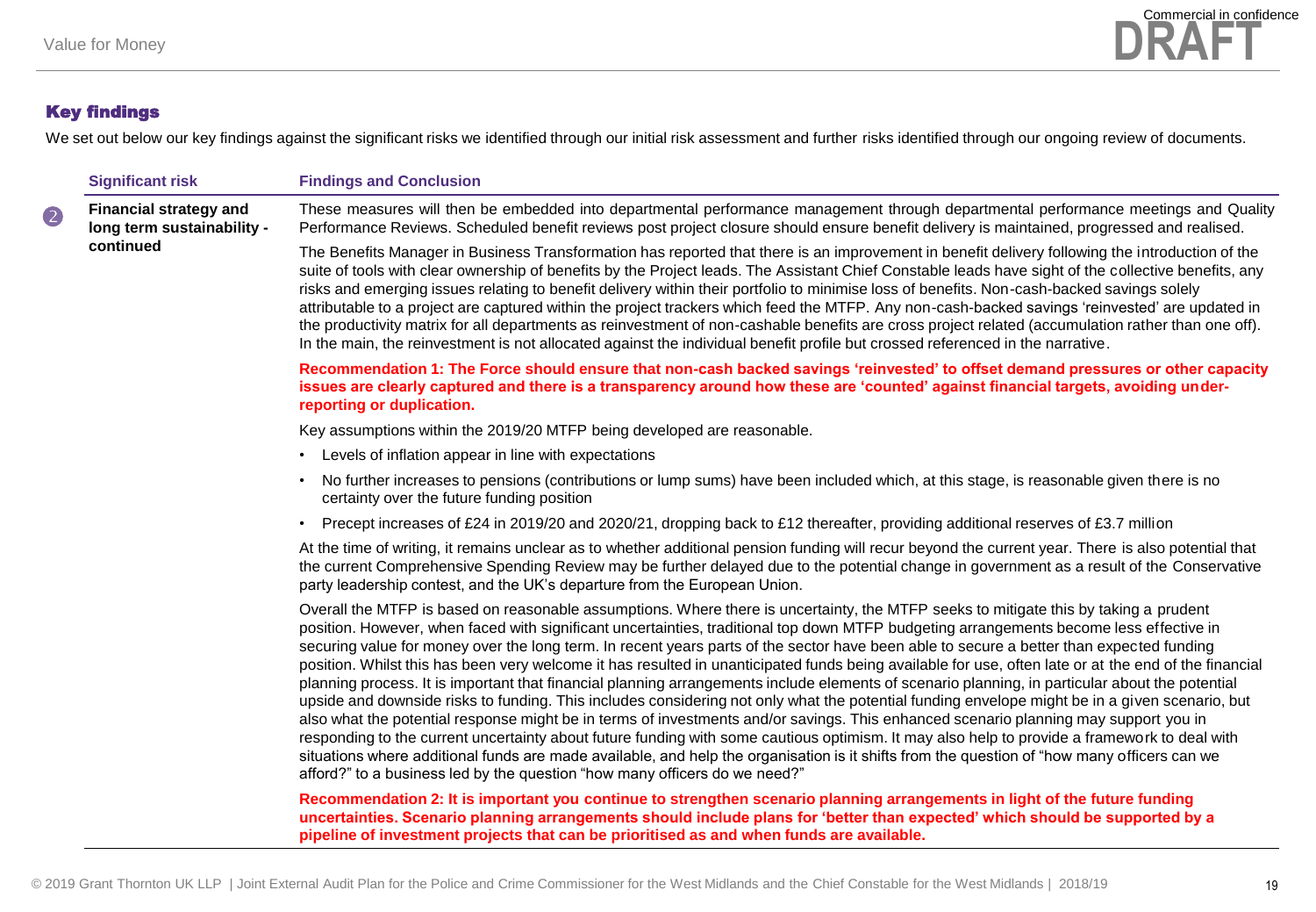

We set out below our key findings against the significant risks we identified through our initial risk assessment and further risks identified through our ongoing review of documents.

 **Financial strategy and long term sustainability - continued**

**Significant risk Findings and Conclusion**

Your ability to raise Council Tax income is limited by the Council Tax base in the region which you serve. This has meant that despite applying the maximum increase in each of the recent years, you remain one of the police forces nationally with the lowest precept to grant income ratio, as illustrated by the graph below:



As such, the availability of central government funding is of higher importance to you than it may be to other Forces. The police finance settlement was confirmed in January 2019 and represented the first increase in central government funding available to police forces since the beginning of austerity in 2010.

#### **Gaps in savings requirements and mitigations**

As part of the MTFP preparation key risks and opportunities have been identified and presented to the various stakeholders. These include:

*Risks*

- *Funding for short term grants – decision will need to be made if funding ceases*
- *Further costs pressures around the pension liability*
- *Projects are delayed and benefits are not realised.*
- *Short spending review does not give us a long-term certainty*
- *Increasing land costs for the Estate projects*
- *Inflationary increases are greater than assumed*

*Opportunities*

- *Investment opportunities*
- *Further efficiencies*
- *Greater Precept flexibility*
- *Income generation initiatives*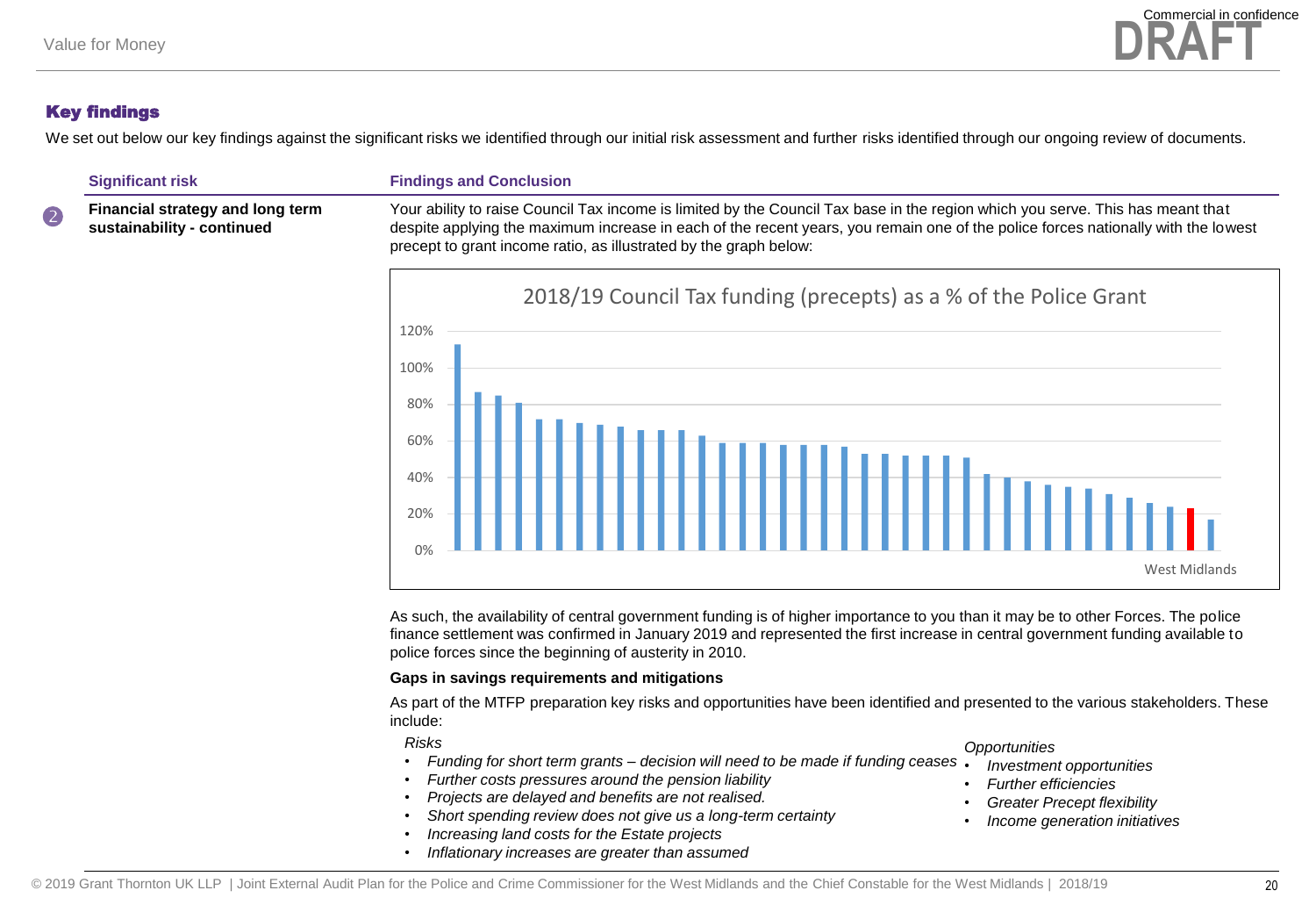

We set out below our key findings against the significant risks we identified through our initial risk assessment and further risks identified through our ongoing review of documents.

| <b>Significant risk</b> |                                                                | <b>Findings and Conclusion</b>                                                                                                                                                                                                                                                                                                                                                                                                                                                                                                                                                                                                                                                                                                                                                                                                                                                                                                                                                                                                         |
|-------------------------|----------------------------------------------------------------|----------------------------------------------------------------------------------------------------------------------------------------------------------------------------------------------------------------------------------------------------------------------------------------------------------------------------------------------------------------------------------------------------------------------------------------------------------------------------------------------------------------------------------------------------------------------------------------------------------------------------------------------------------------------------------------------------------------------------------------------------------------------------------------------------------------------------------------------------------------------------------------------------------------------------------------------------------------------------------------------------------------------------------------|
| 2                       | Financial strategy and long term<br>sustainability - continued | Workforce and demand remain the most difficult elements to forecast. Planned recruitment numbers appear reasonable but<br>ensuring the people pipeline mirrors the plan will be difficult, particularly balanced against attrition. Demand is a significant driver for<br>the workforce strategy which has been skewed by increased activity in Counter-Terrorism, Violent Crime Prevention initiatives and<br>the Commonwealth Games policing requirements. Force Support and the New Ways of Working agenda are continuing to support<br>response times and allowing local policing to remain focused on the prevention agenda. Whilst the Target Operating Model<br>continues to cope, there is a significant pressure on officers and staff which has been recognised by senior officers. Balancing the<br>limited staffing resources against growth in demand and staffing capacity will be a key challenge. Senior officers are assessing how<br>best to use the limited officer resources to deliver the wider Policing agenda. |
|                         |                                                                | The Force continues to deliver the significant estates strategy which has many variables in relation to the outcome, timing and<br>financial implications. There is greater certainty this year around capital receipts and their reinvestment which has supported the<br>accuracy of the forecasting and is reflected in the financial model and reserves strategy. The capital programme going forward<br>largely focuses on delivering the Estates Strategy. The main sources of funding will be capital receipts and borrowing.                                                                                                                                                                                                                                                                                                                                                                                                                                                                                                    |
|                         |                                                                | <b>Reserves strategy</b>                                                                                                                                                                                                                                                                                                                                                                                                                                                                                                                                                                                                                                                                                                                                                                                                                                                                                                                                                                                                               |
|                         |                                                                | WMP2020 has required a planned use of reserves to create efficiencies, either through direct cost-savings or increased capacity to<br>enable the Force to deliver more for less. Further use of reserves is planned with £23.5 million being utilised in 2019/20. Beyond<br>this, the Reserves Strategy published in March 2019 indicates that the Force will be in balance. It is therefore critical that<br>transformation progress is aligned with both the MTFP and Reserves Strategy to identify any unexpected budgetary gaps. Delays to<br>the transformation programme, the realisation of benefits, or reduction in the value of benefits realised could have an impact on the<br>long term financial sustainability of the organisation.                                                                                                                                                                                                                                                                                     |
|                         |                                                                | General Fund reserves as at 31 March 2019 were £12.042 million, held at the same level as at 31 March 2018 and 2017 and in line<br>with the Reserves Strategy. This represents a General Fund of approximately 1.6% of gross expenditure. The Budget and Change<br>Programme Reserves usage is intended to support organisational transformation rather than supporting 'business as usual' in the<br>long term. Delays or reductions in the realisation of benefits, if these arise over the MTFP, will therefore need to be considered in<br>revised reserves strategies. It is important that the reserves strategy and MTFP align with the future vision of the organisation as set<br>out through wider business planning.                                                                                                                                                                                                                                                                                                        |
|                         |                                                                | The Force has prioritised the revision of the MTFP and refresh of planning assumptions in the first quarter of 2019/20, which<br>includes the potential effect on reserves. The impact of this will be a revised Reserves Strategy, which will be produced by the end<br>of Quarter 2.                                                                                                                                                                                                                                                                                                                                                                                                                                                                                                                                                                                                                                                                                                                                                 |
|                         |                                                                | Grant Thornton insight - Resilience in the sector has stabilised, general reserves have remained steady from 2018 positions and<br>in some areas increased. However, there are massive reductions from the 2015 position with overall sector reserves dropping from<br>£1.9bn to £1.3bn. The average level of reserves to GRE, at 9%, is a significant drop from the average in 2015 (16%) and<br>significantly below the level of reserves held by councils on average.                                                                                                                                                                                                                                                                                                                                                                                                                                                                                                                                                               |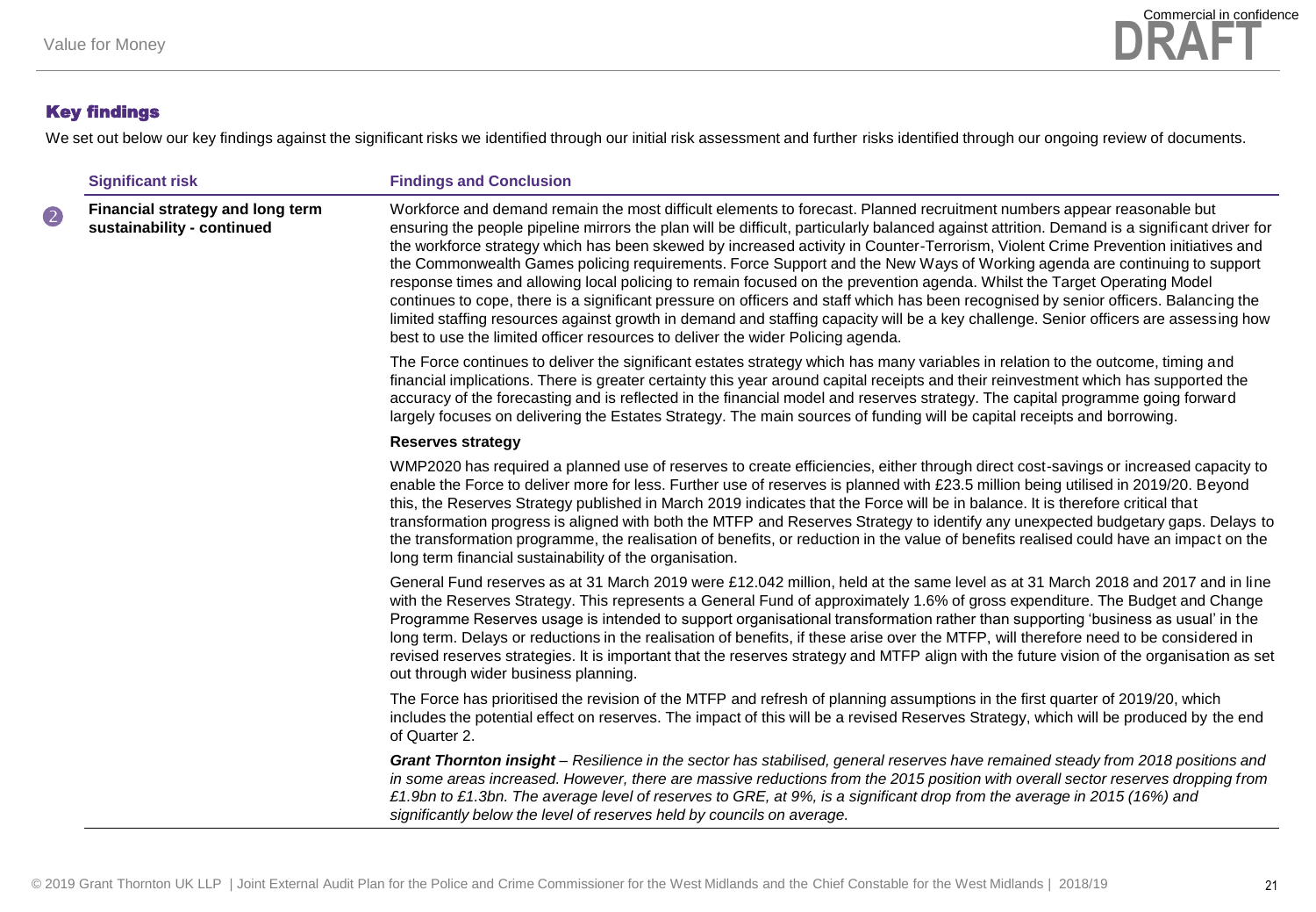

We set out below our key findings against the significant risks we identified through our initial risk assessment and further risks identified through our ongoing review of documents.





**Recommendation 3: As the Reserves Strategy's stated aim is to support the transformation programme, the timescales for anticipated delivery of transformation and benefits should be included within the strategy, aligned with the timescales for the use of reserves. Any slippage, or reduction, in benefits realisation should be factored into the planned use of reserves in the annual updates to the Reserves Strategy, along with mitigating actions. The strategy should be clear that reserves will not be used to support 'business as usual' on a long term basis.** 

#### **Realising benefits**

The PCC has recently requested a report from the Force on the benefits realised from WMP2020. This identified that:

- as at March 2018, WMP2020 had generated £51.8 million in cashable and non-cashable benefits which the Force has been able to reinvest in major infrastructure modernisation projects and use to protect 6505 police officer posts and 464 PCSO posts.
- ongoing improvements to processes, systems and technology are projected to deliver productivity savings equal to 625 full time officers across the Force, as projected in the business cases.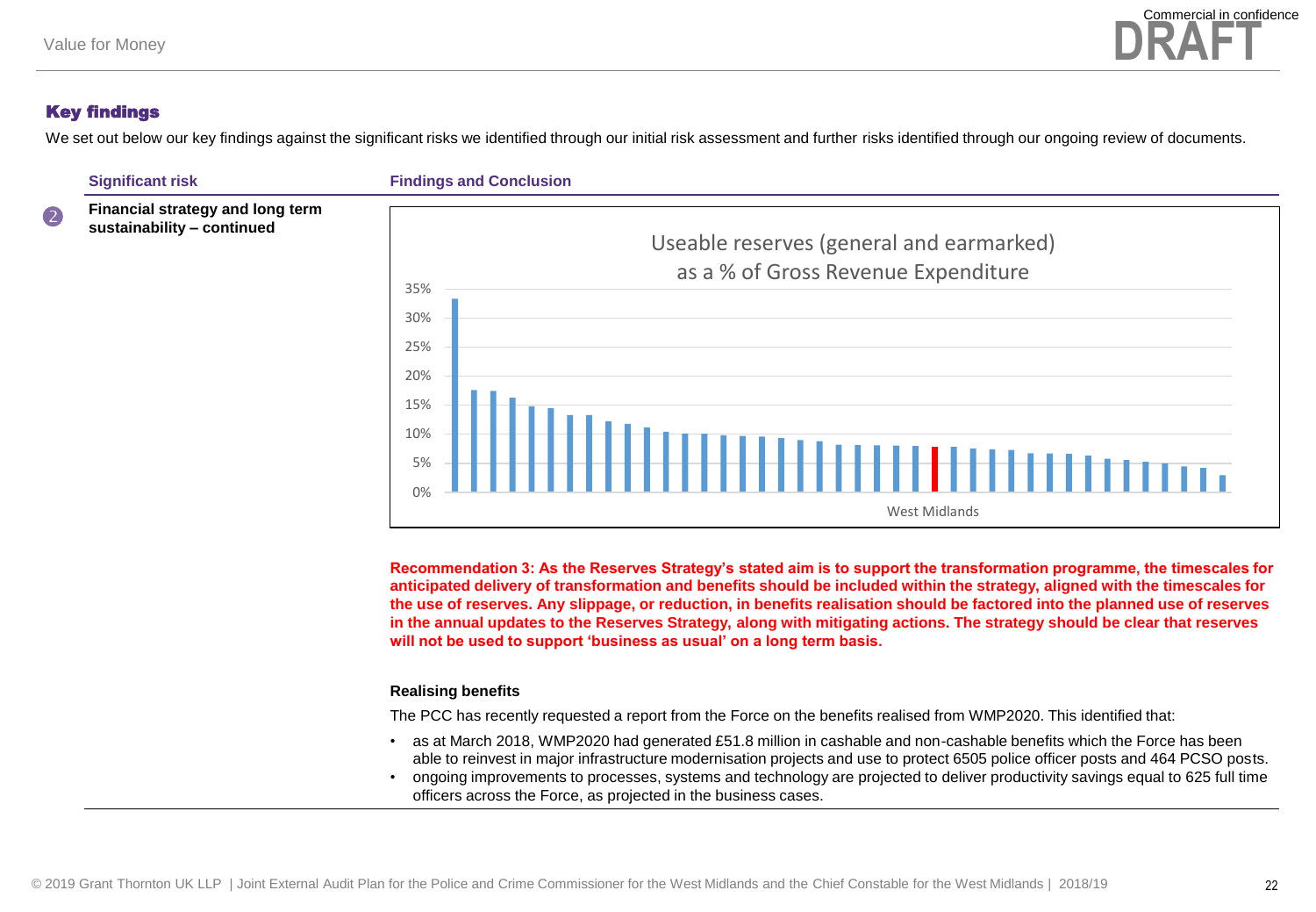

We set out below our key findings against the significant risks we identified through our initial risk assessment and further risks identified through our ongoing review of documents.

|   | <b>Significant risk</b>                                                  | <b>Findings and Conclusion</b>                                                                                                                                                                                                                                                                                                                                                                                                                                                                                                                                                                                                                                                                                                                                                                                                                                                                                                                                                                                                                                                                                  |
|---|--------------------------------------------------------------------------|-----------------------------------------------------------------------------------------------------------------------------------------------------------------------------------------------------------------------------------------------------------------------------------------------------------------------------------------------------------------------------------------------------------------------------------------------------------------------------------------------------------------------------------------------------------------------------------------------------------------------------------------------------------------------------------------------------------------------------------------------------------------------------------------------------------------------------------------------------------------------------------------------------------------------------------------------------------------------------------------------------------------------------------------------------------------------------------------------------------------|
| 2 | <b>Financial strategy and long</b><br>term sustainability -<br>continued | It is recognised that efficiencies and savings have been delivered through a number of projects which include:<br>streamlining investigations<br>the digital experience for citizens<br>answering and responding to calls for service<br>neighbourhood policing<br>back office efficiencies<br>mobility devices and apps<br>body worn video<br>modernising of the estate                                                                                                                                                                                                                                                                                                                                                                                                                                                                                                                                                                                                                                                                                                                                        |
|   |                                                                          | There are also further future efficiencies being identified through Data Driven Insights and the modernisation of the Command and Control<br>system.                                                                                                                                                                                                                                                                                                                                                                                                                                                                                                                                                                                                                                                                                                                                                                                                                                                                                                                                                            |
|   |                                                                          | Measuring non-cashable benefits is difficult and can be masked by reinvestment of spare capacity and the unplanned increase in demand<br>which has resulted in a 'reabsorption' of some benefits. There continues to be a delay in the delivery of non-cashable savings as projects take<br>time to embed and/or further training needs are identified. This is not unexpected for a transformation programme of this scale. However, the<br>Force has been proactive in focusing on delivering the benefits and continuing to drive culture change. The Force has also made<br>improvements to the way it defines, articulates and measures benefits for each project. We have noted the ongoing work of the WMP2020<br>programme team who have developed a revised benefit realisation plan (BRP) and reporting/tracking of benefits through governance. These<br>arrangements went 'live' from September 2018; focusing on outcomes rather than reduced inputs, these will drive the 'harder to achieve'<br>benefits from the projects.                                                                      |
|   |                                                                          | Many benefits identified focus on a measure of the better use of internal resource, e.g. reduced costs, reduced staffing, increased efficiency<br>etc. However, benefits also need to be focused on outcomes rather than inputs. This is being developed but is still in its early stages. Early<br>identification and agreed measurement of benefits across all projects will help to change the focus to outcomes and impact for the end user<br>which is being driven by the Benefits Realisation Plan and Benefits Tracker, reported to the quarterly benefit review meetings. This builds on<br>the points we raised in our previous work regarding the risk of the erosion of benefits and the importance of effective benefits realisation to<br>ensure the benefits of the transformation 'pain' are delivered. This is particularly the case with the non-cashable savings / productivity savings,<br>where capacity and productivity generated from the transformation is easily lost within the organisation without a clear plan to capture and<br>focus this capacity to maximum effect elsewhere. |
|   |                                                                          | During 2018/19 the Force appointed an Income Generation Officer whose remit is to maximise the income that the Force can achieve by<br>progressing a number of work streams, including charging for services and sponsorship. An income target has been set for 2019/20 and the<br>Force is confident that the work to date will achieve this. This is a noticeable shift from reducing costs and making further savings, to<br>maximising income opportunities. This should further support the overall financial resilience of the Force going forward.<br><b>Conclusion</b>                                                                                                                                                                                                                                                                                                                                                                                                                                                                                                                                  |

We are satisfied from the work performed that sufficient arrangements are in place, and were in place during 2018/19, to mitigate the risk identified.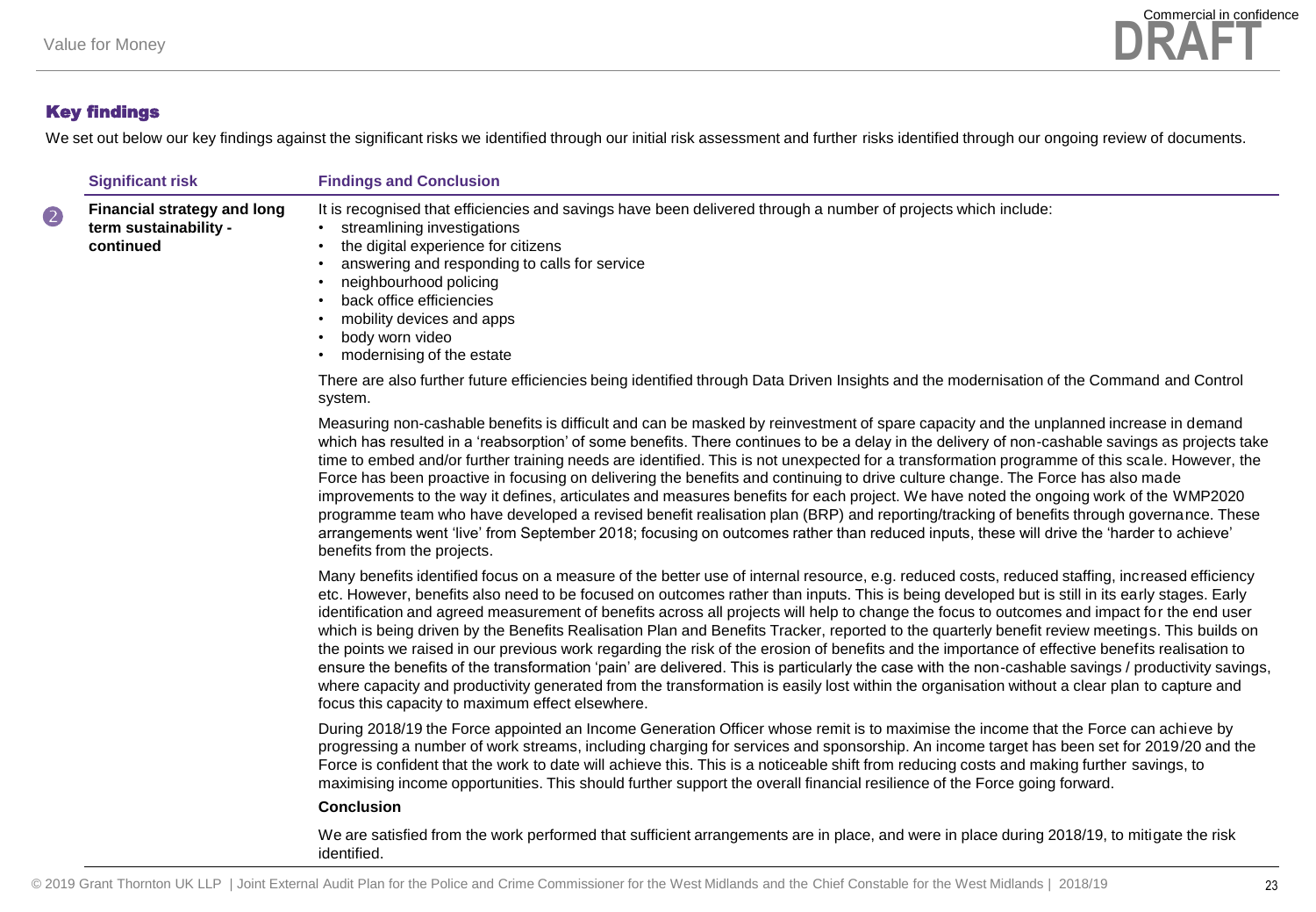

We set out below our key findings against the significant risks we identified through our initial risk assessment and further risks identified through our ongoing review of documents.

|  |  | <b>Significant risk</b> |
|--|--|-------------------------|
|  |  |                         |

**Risk Management**

#### **Findings and Conclusion**

#### We have:

- reviewed the risk registers reported to the Joint Audit Committee and consider the overall messages they are presenting to Members;
- assessed the level of challenge from Members to the risk profile presented within the risk registers;
- considered whether mitigations reported are appropriate and proportionate to the risks;
- considered how the risk profile drives the Joint Audit Committee agenda, both in relation to focus, time and resource; and
- assessed how ongoing risk identification and horizon scanning helps to manage and mitigate risks in future years.

#### **Findings**

Risk management is a crucial and fundamental process within any organisation. Given the nature of policing, when things go wrong there can be serious consequences which may threaten life or pose a threat to officer or public safety. The Office of the Police and Crime Commissioner (PCC) and the Force have separate risk registers and separate governance processes for compiling and managing their registers. This is not unusual within the Policing sector as the objectives of both bodies are different and, therefore, the risks to deliver these objectives will be different.

We have previously reported that there should be greater alignment between these two documents to ensure that those having oversight of the business and allocation of resources, can direct limited resources to the areas of most need. It would also support the prioritisation of Internal Audit work and the agenda for the Joint Audit Committee. During 2018/19 the PCC and the Force have revised the reporting templates for their Corporate Risk Registers, using a model similar to that used by the Metropolitan Police Service, setting out the risk, the key controls and the activity (the mitigating actions in place). This has meant that there is greater similarity between the two documents.

We have reviewed both documents and the process for driving risks to a corporate level.

- The approach to risk management in the PCC's Office is based on the delivery of the Police and Crime Plan and the risk register reflects this approach. The register also incorporates new risks that have arisen since the police and crime plan was introduced. The risk register is reviewed by the senior management team of the PCC's office on a regular basis, prior to being reported to the Joint Audit Committee.
- For the Chief Constable, there is a new Force Governance Structure in place for 2018/19. This uses thematic and portfolio boards to filter risks and determine whether they are reported to the Risk and Organisational Learning Board chaired by the Deputy Chief Constable. At that point, the risk is deemed operational or corporate and is then escalated and managed appropriately. Corporate risks are reported through the Corporate Risk Register and are reported at the Joint Audit Committee.

Police services are work against a backdrop of continued funding pressures, changes in levels and types of crime, an increased national profile for crime and policing, coupled with greater emphasis on enhanced collaboration within the emergency services sector. Defining a risk appetite and managing and reporting risks against this is key to making the best use of limited resources and delivering against core objectives.

The PCC and the Force have separate risk registers which is understandable as they are managing different risks and different risk profiles, and have different organisational roles. Risk management, however good, can never negate the potential for a risk to materialise. However, ensuring risk is understood and managed effectively, efficiently and proportionately can, and does help.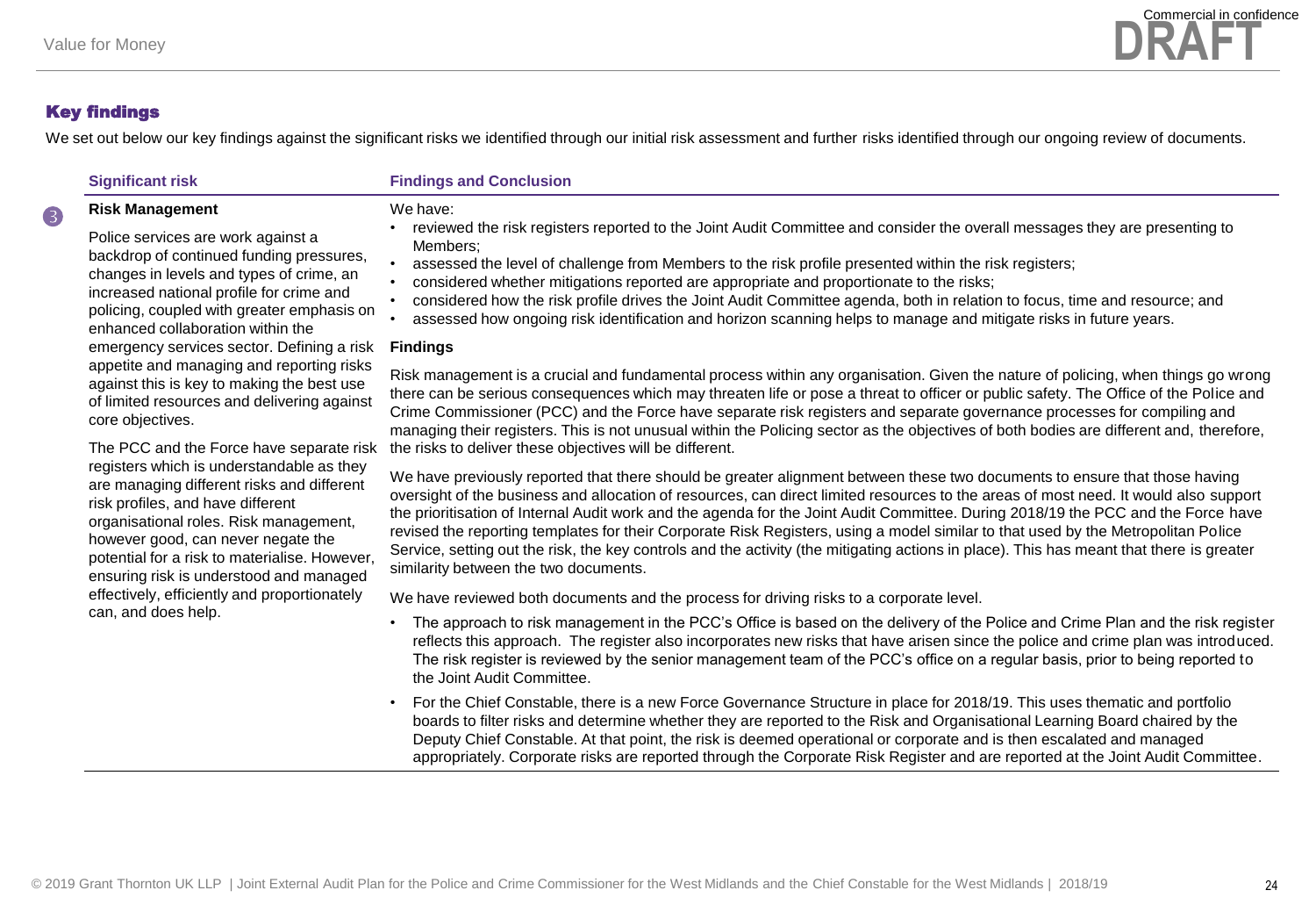

We set out below our key findings against the significant risks we identified through our initial risk assessment and further risks identified through our ongoing review of documents.

|   | <b>Significant risk</b>            | <b>Findings and Conclusion</b>                                                                                                                                                                                                                                                                                                                                                                                                                                                                                                                                                                                                                                                                                                                                                                                                                                                                                                                                    |
|---|------------------------------------|-------------------------------------------------------------------------------------------------------------------------------------------------------------------------------------------------------------------------------------------------------------------------------------------------------------------------------------------------------------------------------------------------------------------------------------------------------------------------------------------------------------------------------------------------------------------------------------------------------------------------------------------------------------------------------------------------------------------------------------------------------------------------------------------------------------------------------------------------------------------------------------------------------------------------------------------------------------------|
| 8 | <b>Risk Management - continued</b> | Review of the summary registers detailing the top 12 risks for both the PCC and the Force has identified that, as expected, there is<br>limited overlap due to the differing objectives. The themes within the registers are similar, focusing on finance, workforce,<br>partnership working and operational matters. There is also evidence of future risks being identified and reported. As the PCC holds<br>the Chief Constable to account, the description of comparable risks is not the same, but the broad controls and activity have<br>similarities. These are considered to be proportionate to the level of risk identified. There is only one risk which is within both<br>registers, relating to finance, which highlights that there is a risk that:                                                                                                                                                                                               |
|   |                                    | • resources are insufficient to meet the priorities of the Police and Crime Plan – PCC (risk score 16);                                                                                                                                                                                                                                                                                                                                                                                                                                                                                                                                                                                                                                                                                                                                                                                                                                                           |
|   |                                    | • the current flat cash police settlement means that there are still savings required, but that lifting the public sector pay cap with no<br>additional funding creates additional budgetary pressure and the change to pension arrangements creates further uncertainty –<br>Chief Constable (risk score 6.9).                                                                                                                                                                                                                                                                                                                                                                                                                                                                                                                                                                                                                                                   |
|   |                                    | The differentiation in scoring for comparable risks has identified that both risk registers are utilising different scoring methodologies.<br>Having significant variances between similar risks makes it challenging for overview functions (Joint Audit Committee, Internal<br>Audit) to assess how much attention or focus should be brought to these issues. There is training programmed for the Autumn to<br>enable Members of the Joint Audit Committee to better understand the risk scoring used within the Force.                                                                                                                                                                                                                                                                                                                                                                                                                                       |
|   |                                    | Recommendation 4: The scoring methodologies for both the PCC and the Chief Constable should be aligned to ensure<br>that there is clarity over the impact and likelihood assessment made by each body.                                                                                                                                                                                                                                                                                                                                                                                                                                                                                                                                                                                                                                                                                                                                                            |
|   |                                    | Examination of the activity within the risk registers by the Joint Audit Committee has evidenced challenge throughout the year. This<br>has increased since the formats have been better aligned. The Members of the Joint Audit Committee also identified that there was<br>limited opportunity for responses from other action plans, for example HMICFRS reports, to feed into this assessment. There is<br>recognition of HMICFRS risks within the Vulnerability section of the Corporate Risk Register which captures much of this at a higher<br>level and whilst this is not explicit, there is a link between the two processes.                                                                                                                                                                                                                                                                                                                          |
|   |                                    | Whilst the two risk registers detail the risks identified and managed by the PCC and the Force, the WMP2020 risks are managed<br>through a separate process which is not reported through these two registers. This results in the Joint Audit Committee not<br>receiving a comprehensive overview of the risks facing the two corporate bodies. This is partially mitigated by the fact that the<br>Deputy Chief Constable is a member of both the Organisational Change Board and Risk and Organisational Learning Board<br>(including Business Transformational who manage WMP2020) and so would be able to raise and report significant WMP2020 risks<br>to the Risk and Organisational Learning Board, enabling them to feed into the Force's corporate risk register. An example of this is<br>the significant IT system changes which are primarily delivered through WMP2020 but have also been documented within the<br>Force's corporate risk register. |
|   |                                    | <b>Conclusion</b>                                                                                                                                                                                                                                                                                                                                                                                                                                                                                                                                                                                                                                                                                                                                                                                                                                                                                                                                                 |
|   |                                    | We are satisfied from the work performed that sufficient arrangements are in place, and were in place during 2018/19, to mitigate<br>the risk identified.                                                                                                                                                                                                                                                                                                                                                                                                                                                                                                                                                                                                                                                                                                                                                                                                         |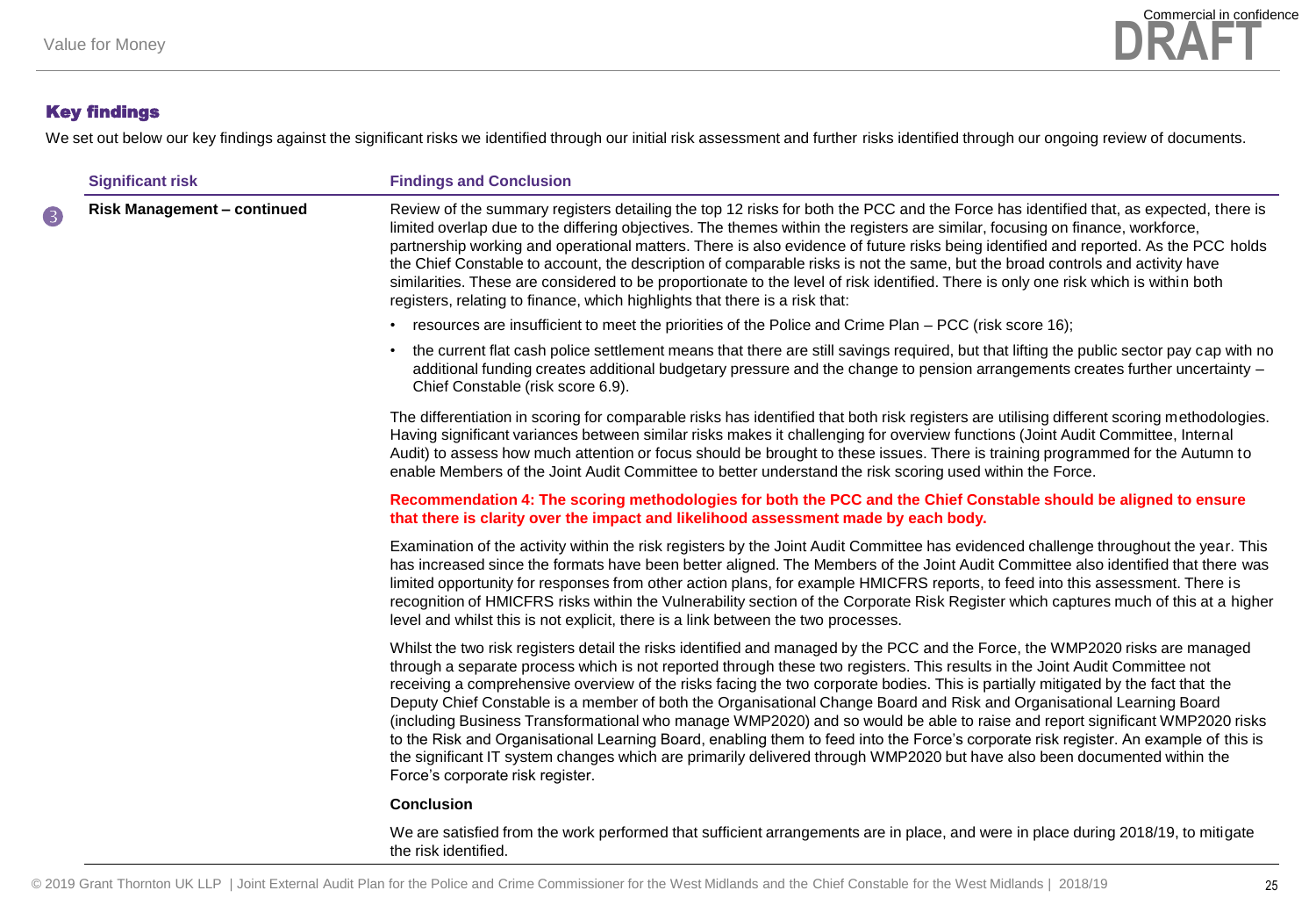

### **Independence and ethics**

We confirm that there are no significant facts or matters that impact on our independence as auditors that we are required or wish to draw to your attention. We have complied with the Financial Reporting Council's Ethical Standard and confirm that we, as a firm, and each covered person, are independent and are able to express an objective opinion on the financial statements

We confirm that we have implemented policies and procedures to meet the requirements of the Financial Reporting Council's Ethical Standard and we as a firm, and each covered person, confirm that we are independent and are able to express an objective opinion on the financial statements.

Further, we have complied with the requirements of the National Audit Office's Auditor Guidance Note 01 issued in December 2017 which sets out supplementary guidance on ethical requirements for auditors of local public bodies.

Details of fees charged are detailed in Appendix D

#### Audit and Non-audit services

For the purposes of our audit we have made enquiries of all Grant Thornton UK LLP teams providing services to each of the PCC and Chief Constable. No non-audit services were identified.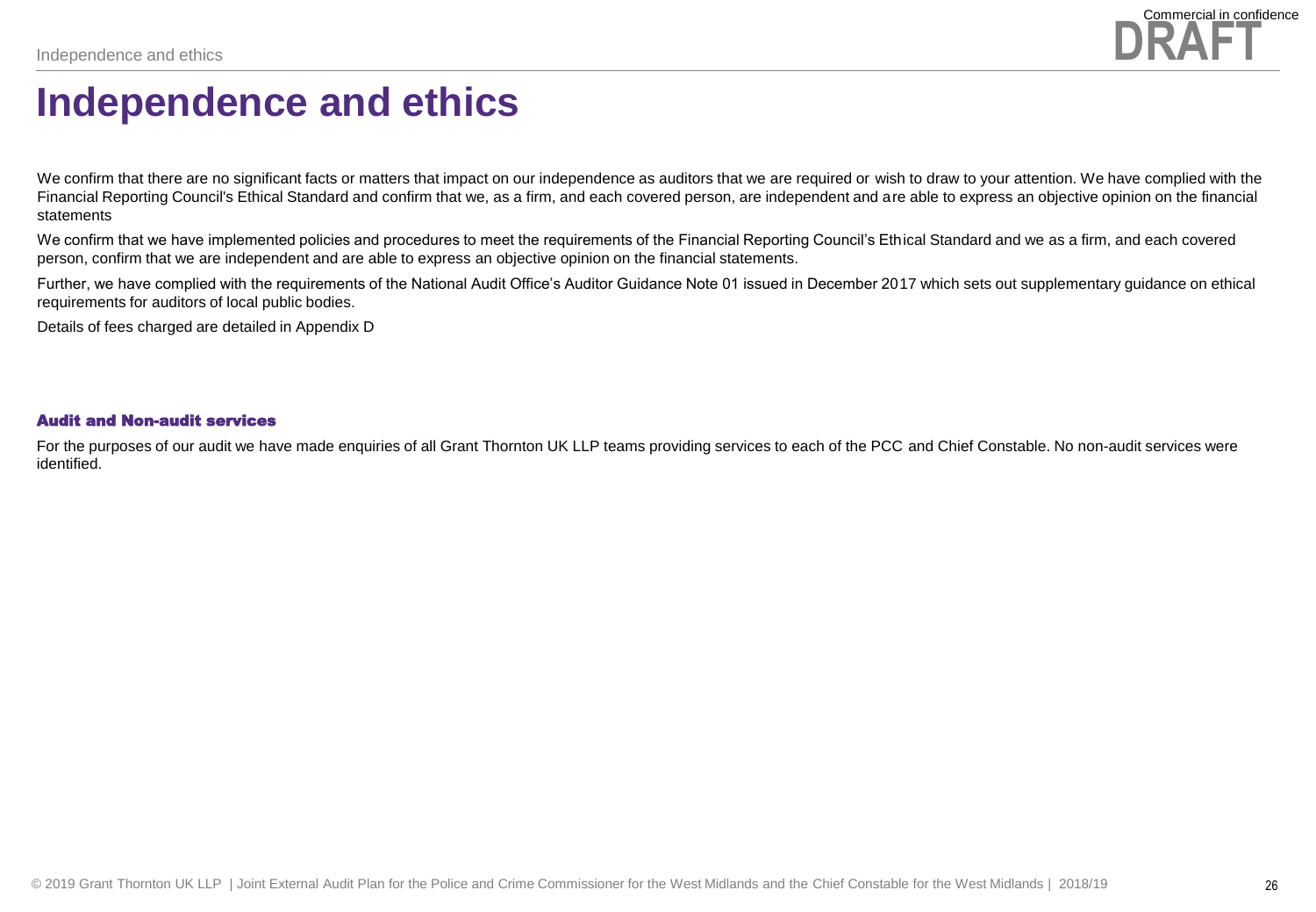# **Action plan**

We have] identified four recommendations for the PCC and Chief Constable as a result of issues identified during the course of our audit. We have agreed our recommendations with management and we will report on progress on these recommendations during the course of the 2019/20 audit. The matters reported here are limited to those deficiencies that we have identified during the course of our audit and that we have concluded are of sufficient importance to merit being reported to you in accordance with auditing standards.

|     | <b>Assessment</b> | <b>Issue and risk</b>                                                                                                                                                                                                                                                                                                                                                            | <b>Relevant to</b> | <b>Recommendations</b>                                                                                                                                                                                                                                                                                                                                                                                                                                                                                                                                                          |
|-----|-------------------|----------------------------------------------------------------------------------------------------------------------------------------------------------------------------------------------------------------------------------------------------------------------------------------------------------------------------------------------------------------------------------|--------------------|---------------------------------------------------------------------------------------------------------------------------------------------------------------------------------------------------------------------------------------------------------------------------------------------------------------------------------------------------------------------------------------------------------------------------------------------------------------------------------------------------------------------------------------------------------------------------------|
| ( 1 |                   | Any non-cash-backed savings 'reinvested' are updated<br>in the productivity matrix for all departments as<br>reinvestment of non-cashable benefits are cross<br>project related (accumulation rather than one off). In<br>the main, the reinvestment is not allocated against the<br>individual benefit profile but crossed referenced in the<br>narrative.                      | Chief<br>Constable | The Force should ensure that non-cash backed savings 'reinvested' to offset demand<br>pressures or other capacity issues are clearly captured and there is a transparency<br>around how these are 'counted' against financial targets, avoiding under-reporting or<br>duplication.                                                                                                                                                                                                                                                                                              |
|     |                   |                                                                                                                                                                                                                                                                                                                                                                                  |                    | <b>Management response</b>                                                                                                                                                                                                                                                                                                                                                                                                                                                                                                                                                      |
|     |                   |                                                                                                                                                                                                                                                                                                                                                                                  |                    | To be provided and reported to the next Joint Audit Committee.                                                                                                                                                                                                                                                                                                                                                                                                                                                                                                                  |
|     |                   | It is important that financial planning arrangements<br>include elements of scenario planning, in particular<br>about the potential upside and downside risks to<br>funding. This includes considering not only what the<br>potential funding envelope might be in a given<br>scenario, but also what the potential response might<br>be in terms of investments and/or savings. | Chief<br>Constable | It is important you continue to strengthen scenario planning arrangements in light of<br>the future funding uncertainties. Scenario planning arrangements should include<br>plans for 'better than expected' which should be supported by a pipeline of investment<br>projects that can be prioritised as and when funds are available.<br><b>Management response</b><br>To be provided and reported to the next Joint Audit Committee.                                                                                                                                         |
|     |                   | The Force has prioritised the revision of the MTFP and<br>refresh of planning assumptions in the first quarter of<br>2019/20, which includes the potential effect on<br>reserves. The impact of this will be a revised Reserves<br>Strategy, which will be produced by the end of Quarter<br>2.                                                                                  | <b>Both</b>        | As the Reserves Strategy's stated aim is to support the transformation programme,<br>the timescales for anticipated delivery of transformation and benefits should be<br>included within the strategy, aligned with the timescales for the use of reserves. Any<br>slippage, or reduction, in benefits realisation should be factored into the planned use<br>of reserves in the annual updates to the Reserves Strategy, along with mitigating<br>actions. The strategy should be clear that reserves will not be used to support<br>'business as usual' on a long term basis. |
|     |                   |                                                                                                                                                                                                                                                                                                                                                                                  |                    | <b>Management response</b>                                                                                                                                                                                                                                                                                                                                                                                                                                                                                                                                                      |
|     |                   |                                                                                                                                                                                                                                                                                                                                                                                  |                    | To be provided and reported to the next Joint Audit Committee.                                                                                                                                                                                                                                                                                                                                                                                                                                                                                                                  |

- **High Significant effect on control system**
- Medium Effect on control system **C** Low – Best practice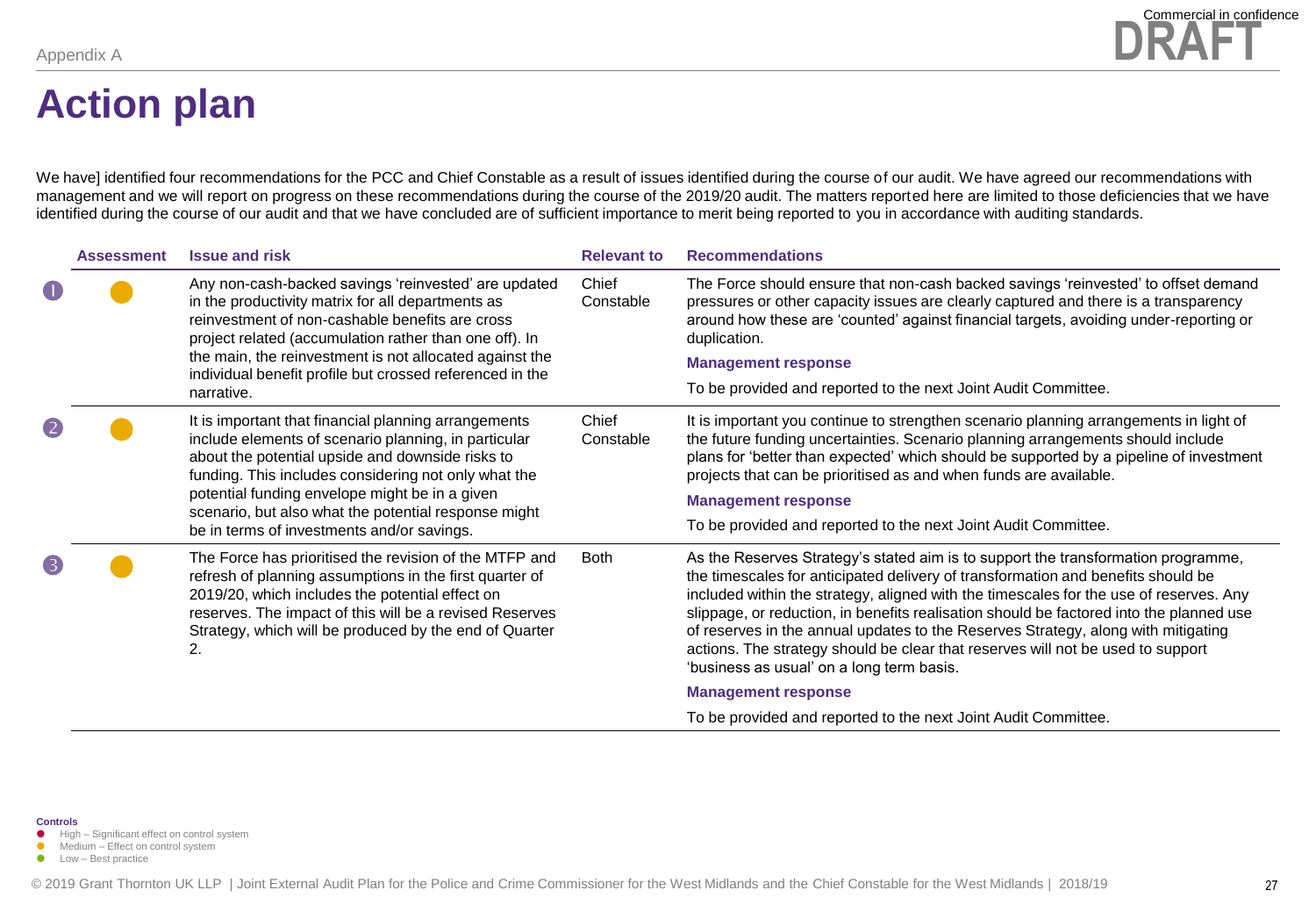

### **Action plan**

We have] identified four recommendations for the PCC and Chief Constable as a result of issues identified during the course of our audit. We have agreed our recommendations with management and we will report on progress on these recommendations during the course of the 2019/20 audit. The matters reported here are limited to those deficiencies that we have identified during the course of our audit and that we have concluded are of sufficient importance to merit being reported to you in accordance with auditing standards.

|                    | <b>Assessment</b> | <b>Issue and risk</b>                                                                                                                                                                                                                                                                                                                                        | <b>Relevant to</b> | <b>Recommendations</b>                                                                                                                                                                                   |
|--------------------|-------------------|--------------------------------------------------------------------------------------------------------------------------------------------------------------------------------------------------------------------------------------------------------------------------------------------------------------------------------------------------------------|--------------------|----------------------------------------------------------------------------------------------------------------------------------------------------------------------------------------------------------|
| $\left( 4 \right)$ |                   | The differentiation in scoring for comparable risks has<br>identified that both risk registers are utilising different<br>scoring methodologies. Having significant variances                                                                                                                                                                                | Both               | The scoring methodologies for both the PCC and the Chief Constable should be<br>aligned to ensure that there is clarity over the impact and likelihood assessment made<br>by each body.                  |
|                    |                   | between similar risks makes it challenging for overview<br>functions (Joint Audit Committee, Internal Audit) to<br>assess how much attention or focus should be brought<br>to these issues. There is training programmed for the<br>Autumn to enable Members of the Joint Audit<br>Committee to better understand the risk scoring used<br>within the Force. |                    | <b>Management response</b>                                                                                                                                                                               |
|                    |                   |                                                                                                                                                                                                                                                                                                                                                              |                    | To be provided and reported to the next Joint Audit Committee.                                                                                                                                           |
| $\sqrt{5}$         |                   | The current fixed asset register does not allow the<br>extraction of information to support the split of the<br>revaluation reserve and the amount taken to the                                                                                                                                                                                              |                    | As a general housekeeping exercise, assess the historic information for each asset<br>as to whether previous revaluations have been taken to the revaluation reserve in<br>total or charged to the CIES. |
|                    |                   | surplus/(deficit). This results in difficulty complying with<br>the Code, but also for unwinding any future upward<br>revaluations where there has been a charge to the<br>CIES which should be unwound.                                                                                                                                                     |                    | <b>Management response</b>                                                                                                                                                                               |
|                    |                   |                                                                                                                                                                                                                                                                                                                                                              |                    | To be provided and reported to the next Joint Audit Committee.                                                                                                                                           |

- **High Significant effect on control system**
- Medium Effect on control system
- **C** Low Best practice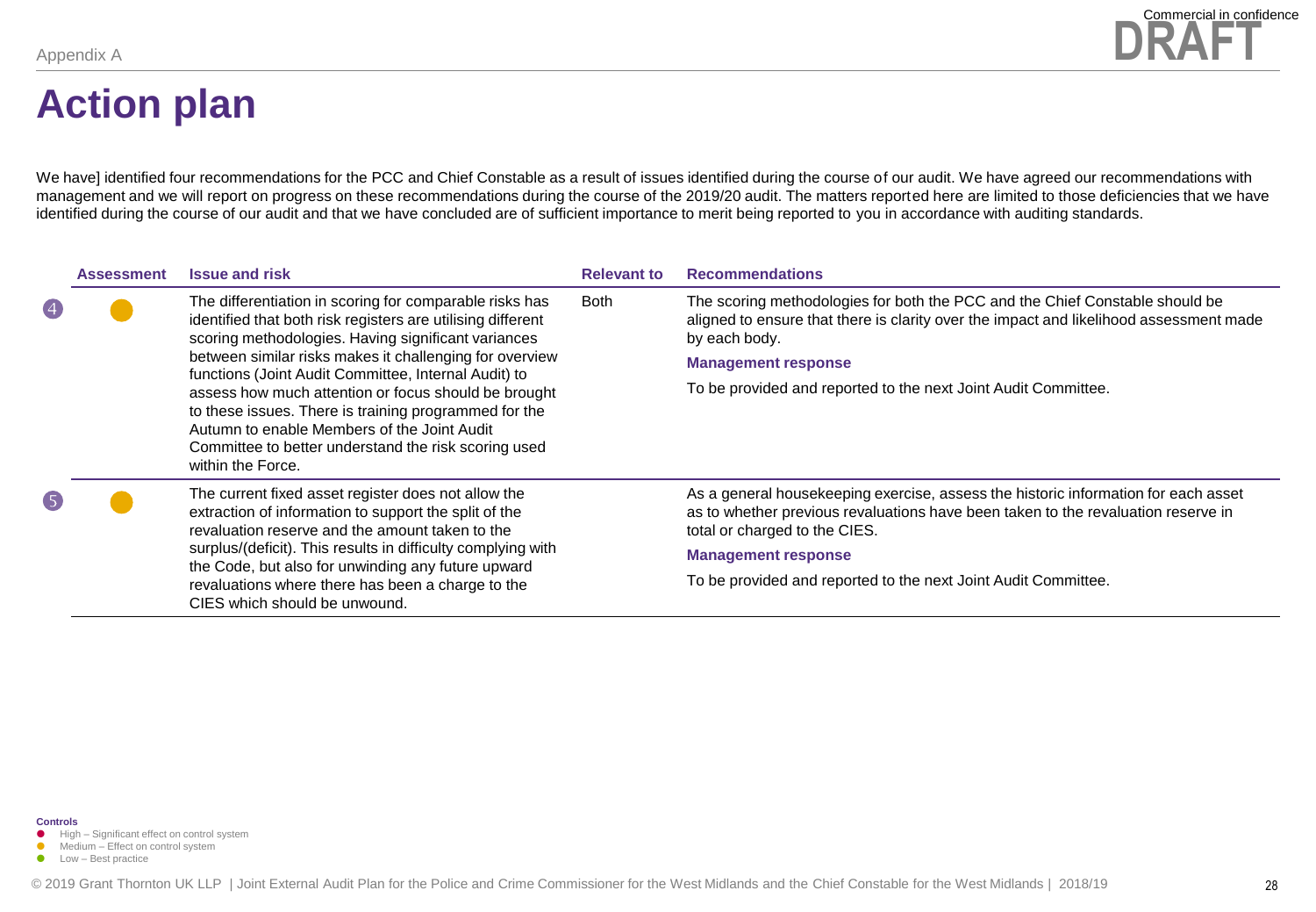

### **Follow up of prior year recommendations**

We identified a number of recommendations in the audit of the West Midlands PCC and Chief Constable's 2017/18 financial statements and value for money conclusion work. We have followed up progress against these recommendations which was reported to the March 2019 Joint Audit Committee. Therefore, we are not reporting against last year's recommendations in this report. Where recommendations are still in progress we have assessed as part of the 2018/19 work and have re-recommended these where appropriate.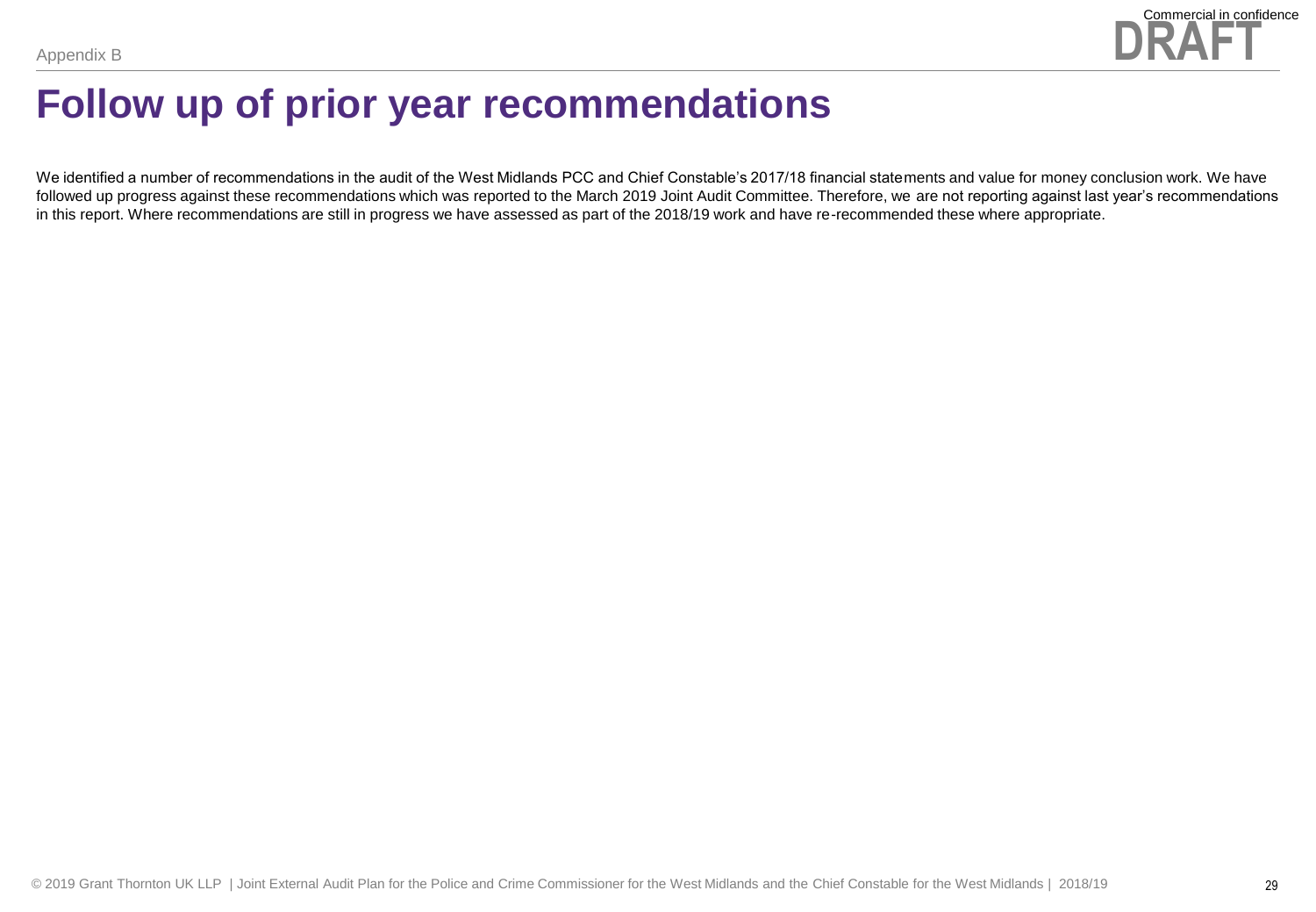

### **Audit Adjustments - PCC and Group**

We are required to report all non trivial misstatements to those charged with governance, whether or not the accounts have been adjusted by management.

#### **Impact of adjusted misstatements**

All adjusted misstatements are set out in detail below along with the impact on the key statements and the reported net expenditure for the year ending 31 March 2019.

| <b>Detail</b>                                                                                                                                                                                                                                                                 | <b>Comprehensive Income and</b><br><b>Expenditure Statement £'000</b> | <b>Statement of Financial</b><br><b>Position £' 000</b> | Impact on total net<br>expenditure £'000 |
|-------------------------------------------------------------------------------------------------------------------------------------------------------------------------------------------------------------------------------------------------------------------------------|-----------------------------------------------------------------------|---------------------------------------------------------|------------------------------------------|
| <b>McCloud Ruling</b><br>As a result of the McCloud ruling, CIES - Policing Services & PCC<br>expenditure has increased by £0.85 million for the PCC, and £347.7<br>million for the group as a whole with the corresponding increases to the<br>long term pensions liability. | Dr 347.682                                                            | Cr (347,682)                                            | Dr 347.682                               |
| Overall impact                                                                                                                                                                                                                                                                | £347.682                                                              | (E347,682)                                              | £347.682                                 |

#### **Misclassification and disclosure changes**

The table below provides details of misclassification and disclosure changes identified during the audit which have been made in the final set of financial statements.

| Disclosure area                                                                | <b>Detail</b>                                                                                              | <b>Auditor recommendations</b>                                                                       | <b>Adjusted?</b> |
|--------------------------------------------------------------------------------|------------------------------------------------------------------------------------------------------------|------------------------------------------------------------------------------------------------------|------------------|
| <b>Contingent</b><br><b>Liabilities/Events after</b><br>the balance sheet date | McCloud judgement ruling issued meaning that this<br>should no longer be classed as a contingent liability | This should now be disclosed as a post balance sheet event<br><b>Management response</b><br>Adiusted |                  |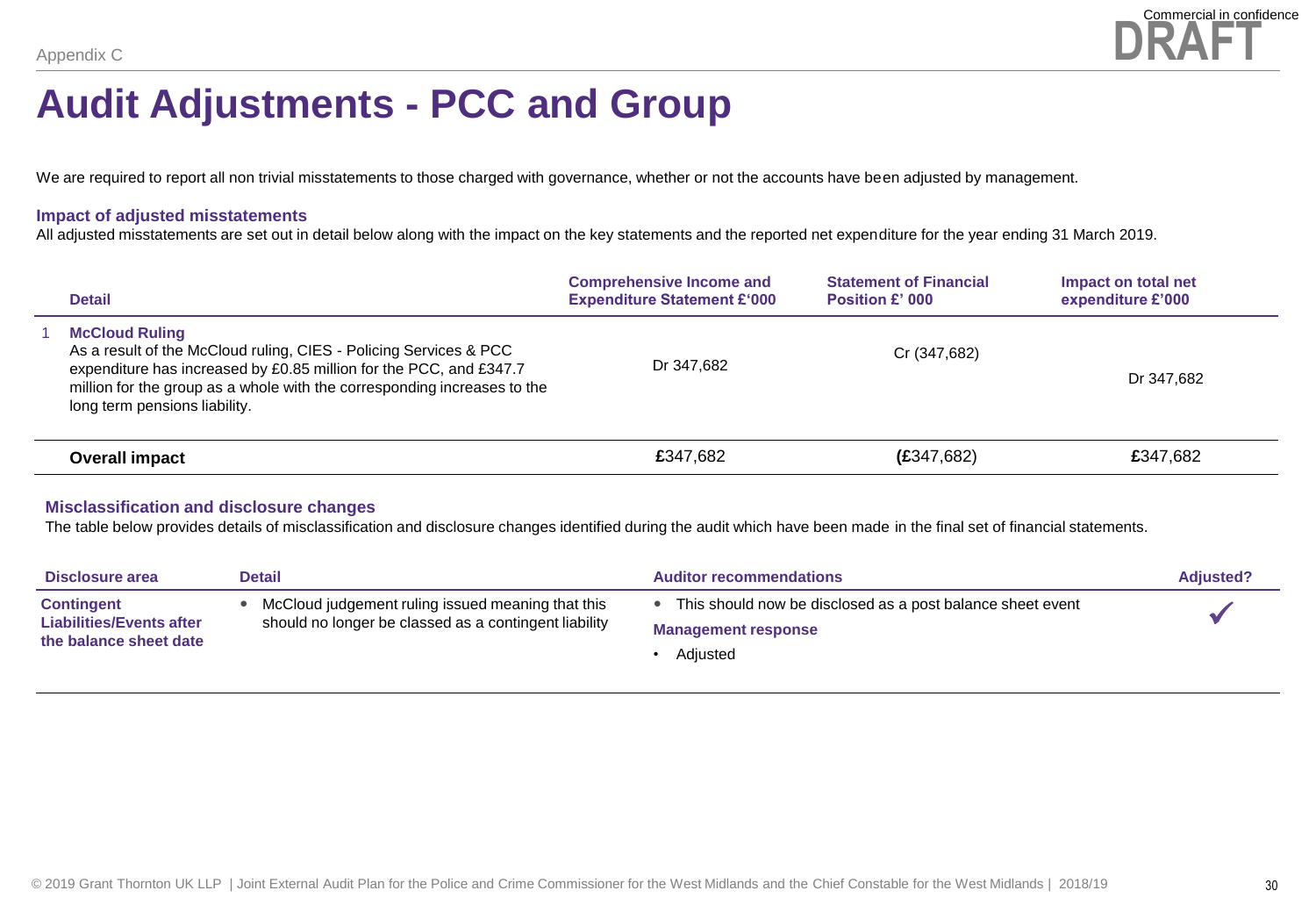#### **Misclassification and disclosure changes**

The table below provides details of misclassification and disclosure changes identified during the audit which have been made in the final set of financial statements.

| Disclosure area                                                     | <b>Detail</b>                                                                                                                                                      | <b>Auditor recommendations</b>                                                                                                                                                                                                                        | <b>Adjusted?</b> |
|---------------------------------------------------------------------|--------------------------------------------------------------------------------------------------------------------------------------------------------------------|-------------------------------------------------------------------------------------------------------------------------------------------------------------------------------------------------------------------------------------------------------|------------------|
| <b>Group Balance sheet -</b><br><b>Cash and Cash</b><br>equivalents | Overdraft of £1.405 million<br>was offset against cash and<br>cash equivalents of £8.437<br>million and disclosed net. This<br>was not compliant with the<br>Code. | Overdraft should be separately disclosed on the balance sheet as a liability.<br><b>Management response</b><br>Overdraft has been separately disclosed.                                                                                               |                  |
| <b>Group CIES - Other</b><br>operating income                       | The pension top up is non-<br>specific, and therefore it<br>should be included in the line<br>taxation and non-specific<br>grant income.                           | The pension top up grant should be disclosed on the CIES under taxation and non-specific grant<br>income<br><b>Management response</b><br>The pension top up grant has now been disclosed on the CIES under taxation and non-specific<br>grant income |                  |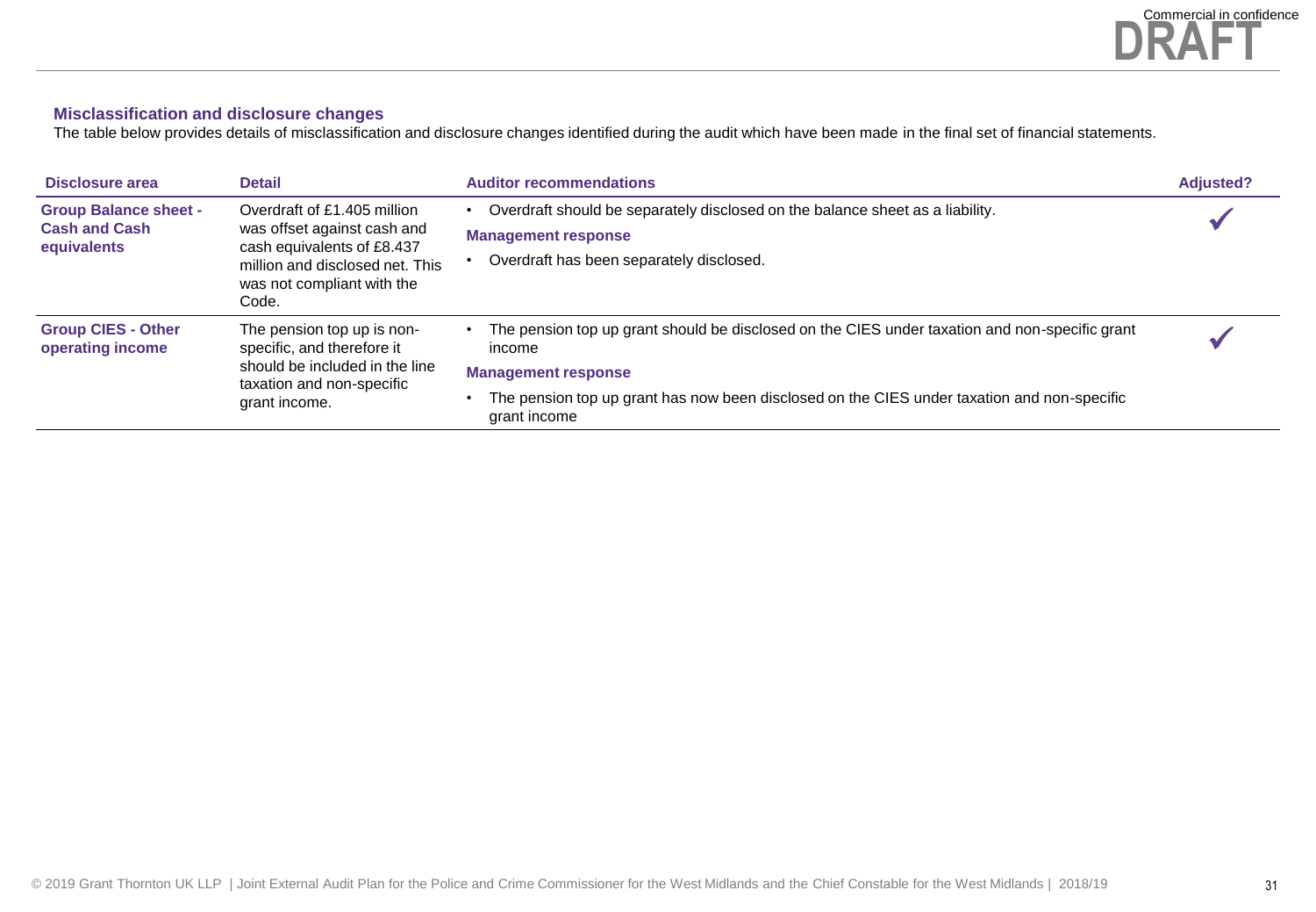

### **Audit Adjustments – PCC and Group**

#### **Impact of unadjusted misstatements**

The table below provides details of adjustments identified during the 2018/19 audit which have not been made within the final set of financial statements. The Joint Audit Committee is required to approve management's proposed treatment of all items recorded within the table below:

| <b>Detail</b>                                                                                                                                                                                                                                                                                                                                                                                                                                                                                                                                                                                    | <b>Comprehensive Income and</b><br><b>Expenditure Statement £'000</b> | <b>Statement of Financial</b><br><b>Position £' 000</b> | Impact on total net<br>expenditure £'000 | <b>Reason for not</b><br>adjusting                                                                                |
|--------------------------------------------------------------------------------------------------------------------------------------------------------------------------------------------------------------------------------------------------------------------------------------------------------------------------------------------------------------------------------------------------------------------------------------------------------------------------------------------------------------------------------------------------------------------------------------------------|-----------------------------------------------------------------------|---------------------------------------------------------|------------------------------------------|-------------------------------------------------------------------------------------------------------------------|
| <b>Understatement of Operating Expenditure</b><br>An error was noted during testing of a sample of operating<br>expenditure items. An error in the prior year was identified<br>relating to maintenance contract from August 2017 to<br>August 2018. Finance had identified the error and posted a<br>correction, but this was found to be inaccurate and resulted<br>in an understatement of the current year expenditure, and<br>overstatement of the prior year expenditure of £5,410.<br>When extrapolated over the sampled population, this<br>provides an uncertainty over £1.089 million. | Cr (1,089)                                                            | $\Omega$                                                | Cr (1,089)                               | Management do not<br>consider it is appropriate<br>to adjust due the<br>estimated nature of this<br>misstatement. |
| 2 Creditors<br>Seized cash was reported on the balance sheet at £2.6<br>million. Management should consider whether it is fair for<br>this balance to be recognised as a creditor in its entirety,<br>rather than as a provision or a contingent liability.                                                                                                                                                                                                                                                                                                                                      | $\Omega$                                                              | Dr 2,600 (creditors)<br>Cr (2,600) (provisions)         | $\Omega$                                 | Management do not<br>consider it is appropriate<br>to adjust due the<br>estimated nature of this<br>misstatement. |
| <b>Overall impact</b>                                                                                                                                                                                                                                                                                                                                                                                                                                                                                                                                                                            | £1,089                                                                | £0                                                      | (E1,089)                                 |                                                                                                                   |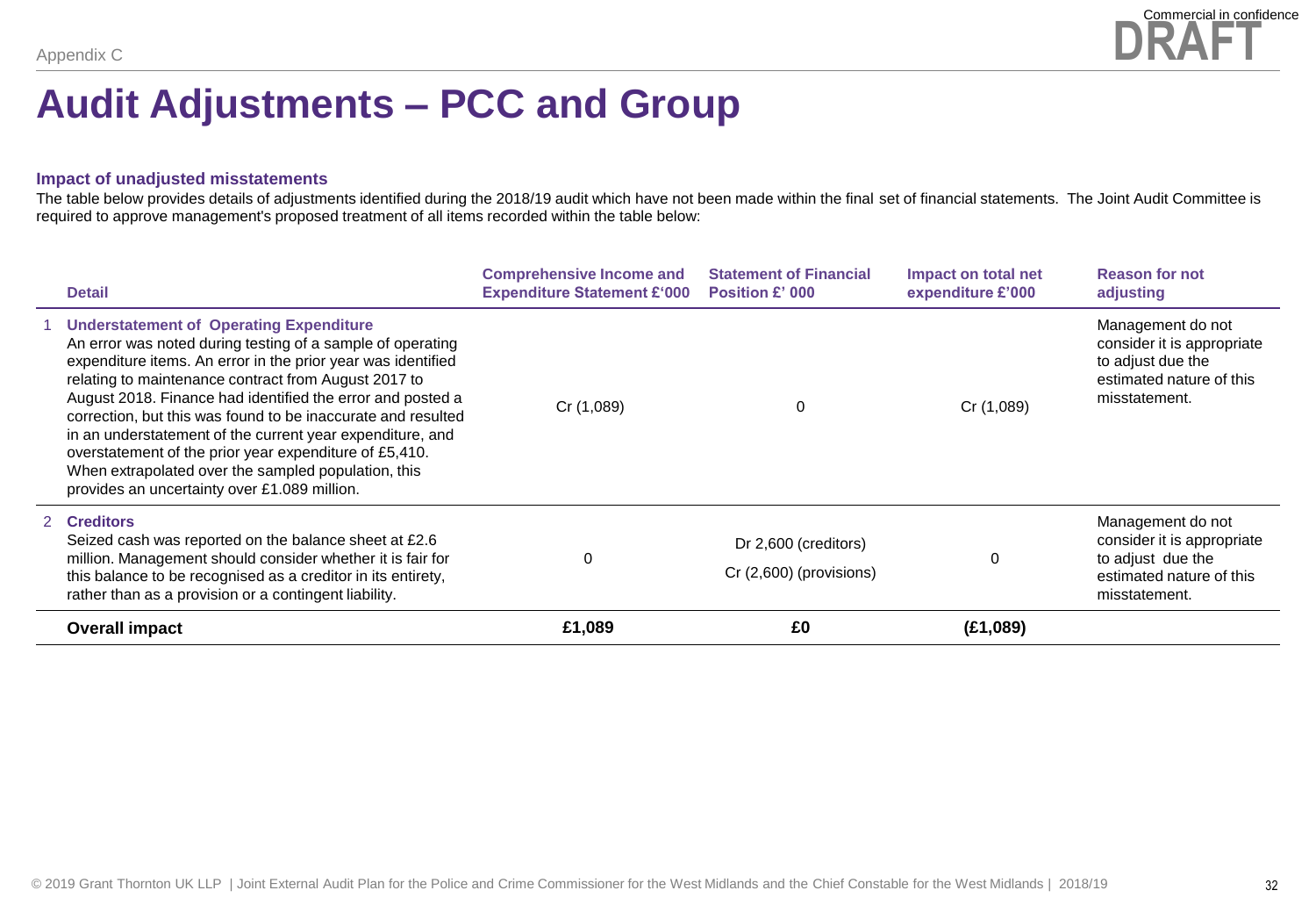#### **Impact of prior year unadjusted misstatements**

The table below provides details of adjustments identified during the prior year audit which had not been made within the final set of 2017/18 financial statements.

|                | <b>Detail</b>                                                                                                                                                                                                                                                                                                                                                                                             | <b>Comprehensive Income</b><br>and Expenditure<br><b>Statement £'000</b> | <b>Statement of</b><br><b>Financial Position</b><br>$£'$ 000 | Impact on total net<br>expenditure £'000 | <b>Reason for not adjusting</b>                                                                                                                                                                                                                                                                                                                               |
|----------------|-----------------------------------------------------------------------------------------------------------------------------------------------------------------------------------------------------------------------------------------------------------------------------------------------------------------------------------------------------------------------------------------------------------|--------------------------------------------------------------------------|--------------------------------------------------------------|------------------------------------------|---------------------------------------------------------------------------------------------------------------------------------------------------------------------------------------------------------------------------------------------------------------------------------------------------------------------------------------------------------------|
|                | <b>Prepayments and Accruals</b><br>An error was noted during testing of a sample of<br>debtors items. We estimate that, if this error rate<br>were consistent across the full population this<br>would give an overstatement of debtors and<br>creditors with the following impact:                                                                                                                       | $\mathbf 0$                                                              | Dr 700<br>(accruals)<br>Cr 700<br>(prepayments)              | 0                                        | Management did not consider it was<br>appropriate to adjust due the estimated nature<br>of this misstatement. We have not identified<br>any issues in our 2018/19 debtors testing.                                                                                                                                                                            |
| 2              | <b>Creditors</b><br>During the other creditor accruals testing, we<br>identified an item where expenditure recognition<br>had been duplicated. We estimate that, if this error<br>rate were consistent across the full population this<br>would give an £1,351,040. When the balance was<br>brought over from 11i, the change from<br>expenditure recognition on invoice to receipt was<br>not rectified. | Cr (1,351)                                                               | Dr 1,351                                                     | Cr(1,351)                                | Management were satisfied that the finance<br>team have carried out an extensive exercise to<br>ensure that duplicated expenditure recognition<br>does not have a material impact upon the<br>financial statements and are not adjusting for<br>this error. This has not been identified as an<br>issue for 2018/19 as the duplications have<br>been removed. |
| 3              | <b>Creditors</b><br>Seized cash was reported on the balance sheet at<br>£3,200. Management should consider whether it is<br>fair for this balance to be recognised as a creditor<br>in its entirety, rather than as a provision or a<br>contingent liability.                                                                                                                                             | $\Omega$                                                                 | Dr 3,200<br>(creditors)<br>Cr (3,200)<br>(provisions)        | $\mathbf{0}$                             | Management did not consider it was<br>appropriate to adjust. Management are working<br>to reduce this outstanding balance, therefore<br>this would not present a material issue in<br>2018/19. The balance in 2018/19 is £2.6 million<br>and is reported as an uncertainty.                                                                                   |
| $\overline{4}$ | <b>Pensions benefits payments</b><br>Lump sum payments. During testing of lump sum<br>payments, we identified an error in the calculation<br>of an individual's pension. We estimate that, if this<br>error rate were consistent across the full population<br>this would give a maximum projected<br>understatement: £2,042,551. N.B. this also impacts<br>the recurrent payments, see below.            | Dr 2,043                                                                 | $\Omega$                                                     | Dr 2,043                                 | Management did not consider it was<br>appropriate to adjust due the estimated nature<br>of this misstatement. We have not identified<br>any issues in our 2018/19 pension lump sum<br>testing.                                                                                                                                                                |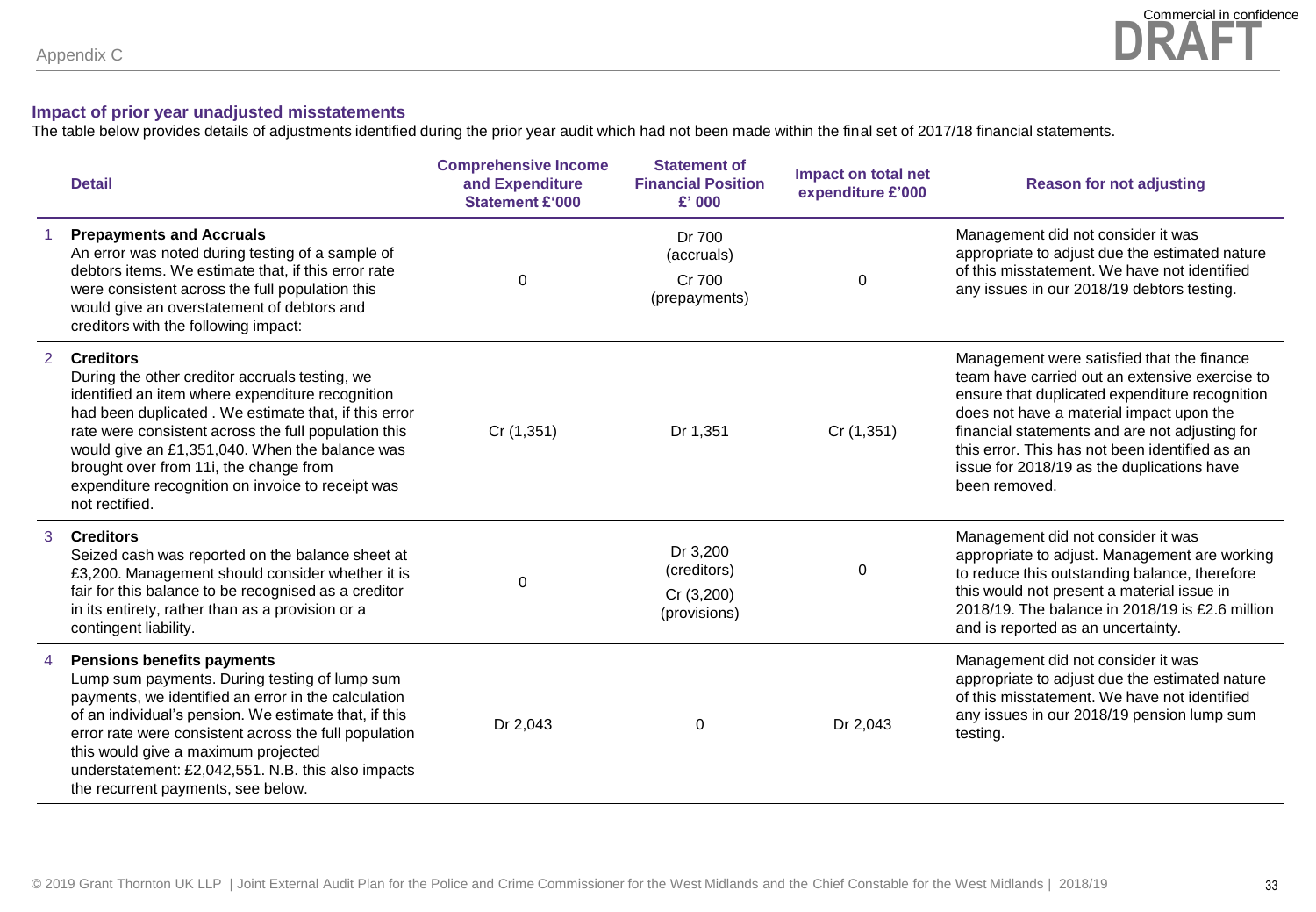#### **Impact of prior year unadjusted misstatements**

The table below provides details of adjustments identified during the prior year audit which had not been made within the final set of 2017/18 financial statements.

| <b>Detail</b>                                                                                                                                                                                                                                                                                                                                                             | <b>Comprehensive Income</b><br>and Expenditure<br><b>Statement £'000</b> | <b>Statement of</b><br><b>Financial Position</b><br>$\mathbf{f}'$ 000 | Impact on total net<br>expenditure £'000 | <b>Reason for not adjusting</b>                                                                                                                                                                                      |
|---------------------------------------------------------------------------------------------------------------------------------------------------------------------------------------------------------------------------------------------------------------------------------------------------------------------------------------------------------------------------|--------------------------------------------------------------------------|-----------------------------------------------------------------------|------------------------------------------|----------------------------------------------------------------------------------------------------------------------------------------------------------------------------------------------------------------------|
| 5 Pensions Benefits payments<br>Recurrent payments Maximum projected<br>understatement: £1,233,221. An error was<br>identified in the calculation of the lump sum and<br>recurrent payment provided to one individual. As a<br>result of this, we calculated that if similar errors<br>had been made in the population the maximum<br>error would have been £1.2 million. | Dr 1.233                                                                 | 0                                                                     | Dr 1,233                                 | Management did not consider it was<br>appropriate to adjust due the estimated nature<br>of this misstatement. We have not identified<br>any issues in our 2018/19 pension lump sum<br>and recurrent payment testing. |
| Overall impact                                                                                                                                                                                                                                                                                                                                                            | £1,925                                                                   | £1.351                                                                | £1.925                                   |                                                                                                                                                                                                                      |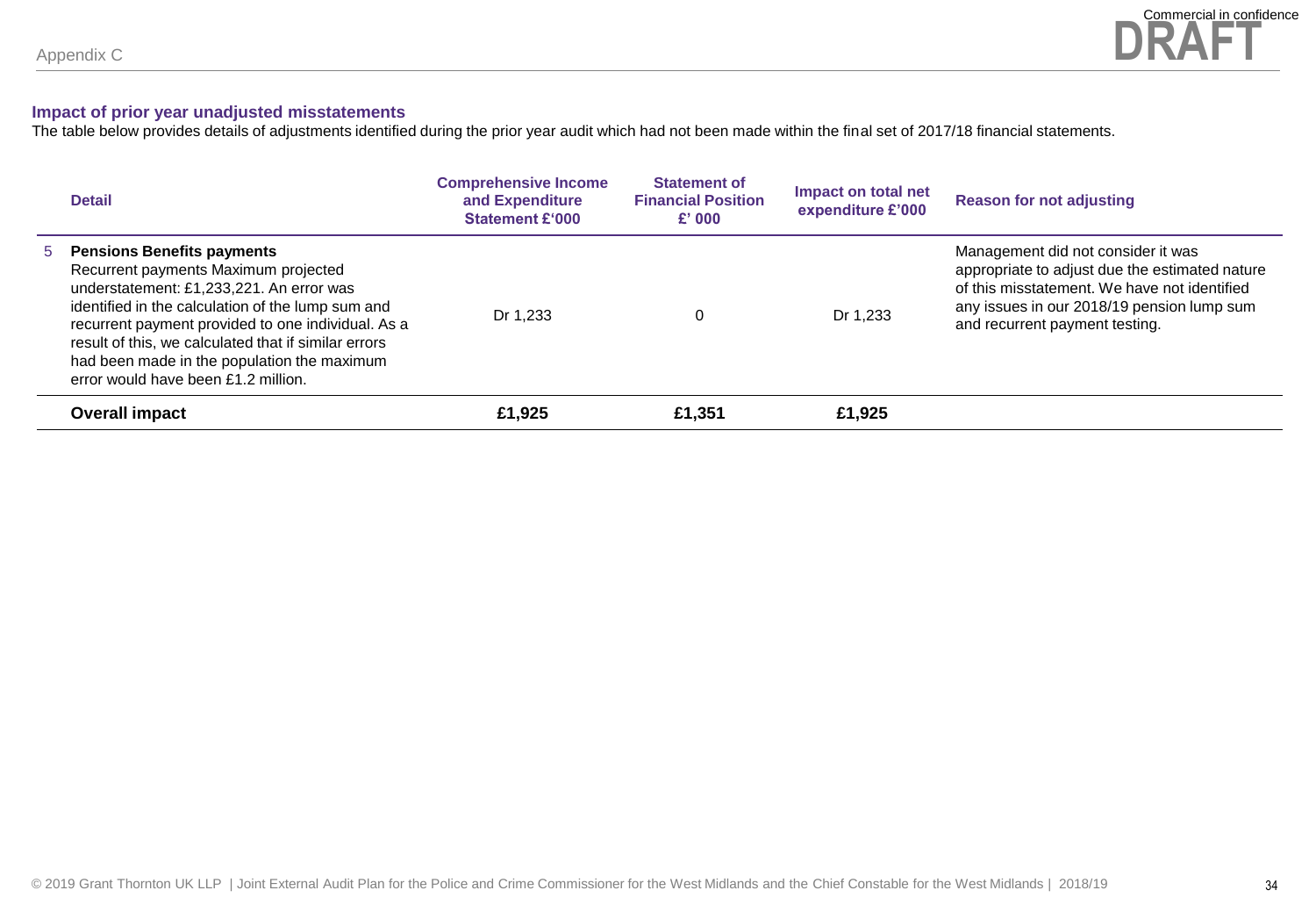

### **Audit Adjustments – Chief Constable**

We are required to report all non trivial misstatements to those charged with governance, whether or not the accounts have been adjusted by management.

#### **Impact of adjusted misstatements**

All adjusted misstatements are set out in detail below along with the impact on the key statements and the reported net expenditure for the year ending 31 March 2019.

| <b>Detail</b>                                                                                                                                                                                                              | <b>Comprehensive Income and</b><br><b>Expenditure Statement £'000</b> | <b>Statement of Financial</b><br>Position £' 000 | Impact on total net<br>expenditure £'000                                                                                      |
|----------------------------------------------------------------------------------------------------------------------------------------------------------------------------------------------------------------------------|-----------------------------------------------------------------------|--------------------------------------------------|-------------------------------------------------------------------------------------------------------------------------------|
| <b>McCloud Ruling</b><br>As a result of the McCloud ruling, CIES – Financial Resources<br>Consumed has increased by £347,597k with the corresponding<br>increases to the long term pensions liability.                     | Dr 347.597                                                            | Cr 347.597                                       | Dr 347.597                                                                                                                    |
| 2 Note 8 – Other Comprehensive Income & Expenditure.<br>The draft accounts did not include a balance of £26 million within the<br>Other Comprehensive Income & Expenditure resulting in it not<br>reconciling to the CIES. |                                                                       | 0                                                | This was an oversight in<br>compiling the financial<br>statements and has been<br>amended for within this<br>disclosure note. |
| <b>Overall impact</b>                                                                                                                                                                                                      | £347,597                                                              | £347,597                                         | £347,597                                                                                                                      |

#### **Misclassification and disclosure changes**

The table below provides details of misclassification and disclosure changes identified during the audit which have management has agreed to amend in the final set of financial statements.

| <b>Disclosure omission</b>                     | <b>Detail</b>                                                                                                                                                                                                                                                                             | <b>Auditor recommendations</b>                                                                                         | <b>Adjustment</b><br>agreed? |
|------------------------------------------------|-------------------------------------------------------------------------------------------------------------------------------------------------------------------------------------------------------------------------------------------------------------------------------------------|------------------------------------------------------------------------------------------------------------------------|------------------------------|
| <b>Police Pension Schemes</b>                  | Longevity assumption females current pensioners is noted in note 17<br>as 24.6 rather than 24.3 as per IAS 19 report from GAD. This was an<br>error in assembly of accounts. This was a typographical error in the<br>narrative of the assumptions table when the accounts were prepared. | An amendment was requested.<br><b>Management response</b><br>Adjusted                                                  |                              |
| <b>CIES - Other operating</b><br><i>income</i> | The pension top up is not received as grant income by the Chief<br>Constable, but as income from the PCC and as such should be shown<br>in Other Operating Income.                                                                                                                        | The pension top up grant should be disclosed on the CIES<br>under Other Operating Income<br><b>Management response</b> |                              |
|                                                |                                                                                                                                                                                                                                                                                           | The pension top up grant has now been disclosed on the<br>CIES under Other Operating Income                            |                              |
| <b>CIES</b>                                    | Casting error in the 201819 Gross income column, (Surplus deficit<br>on provision of services). Should have cast to £751,345, did cast to                                                                                                                                                 | Figures be adjusted to cast correctly<br><b>Management response</b>                                                    |                              |
|                                                | £751,375.                                                                                                                                                                                                                                                                                 | Adjusted                                                                                                               |                              |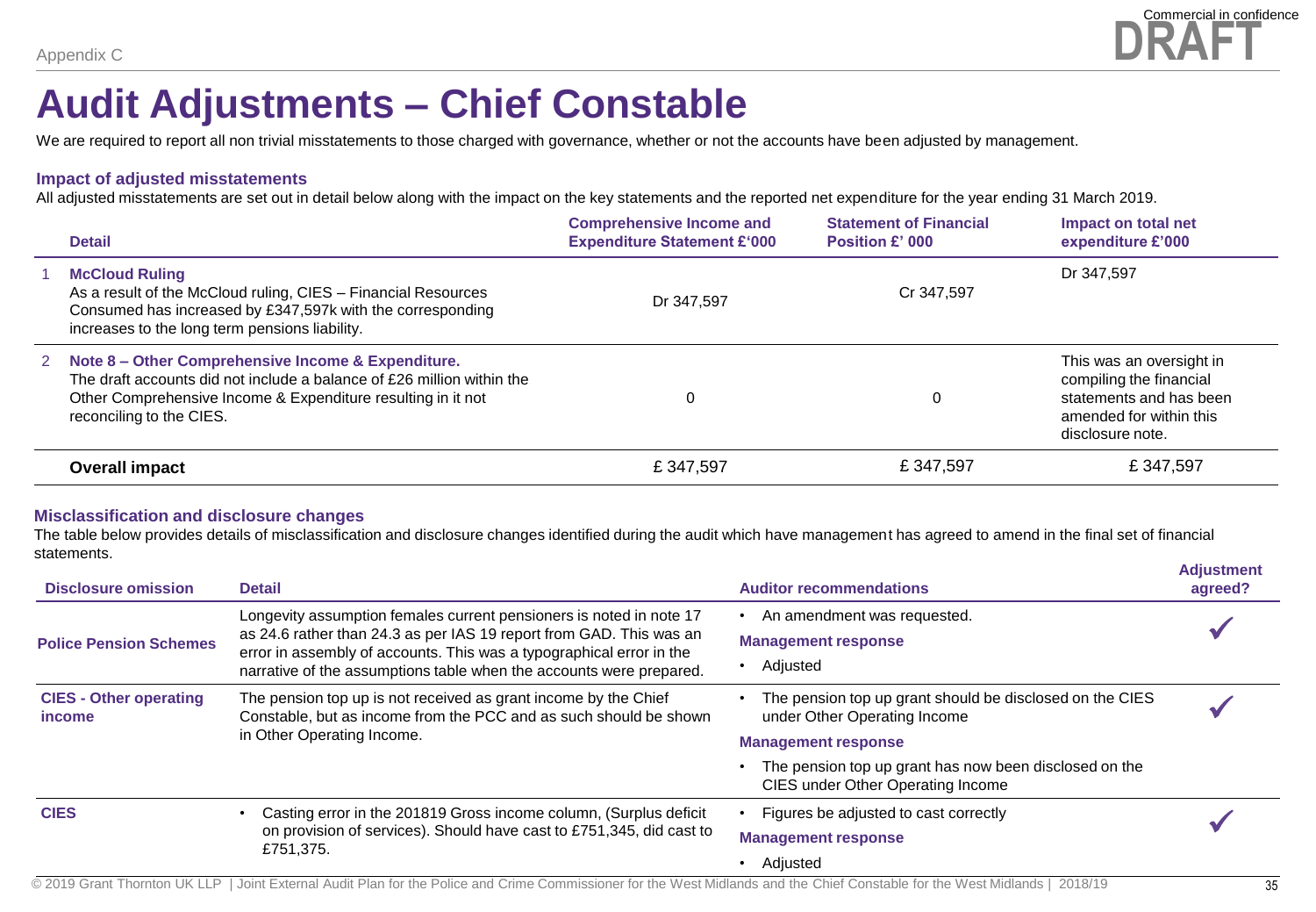

### **Audit Adjustments – Chief Constable**

#### **Impact of prior year unadjusted misstatements**

We are required to report all non trivial misstatements to those charged with governance, whether or not the accounts have been adjusted by management**.** 

#### **Impact of unadjusted misstatements**

No adjustments to the Chief Constable's accounts have been identified during the audit process..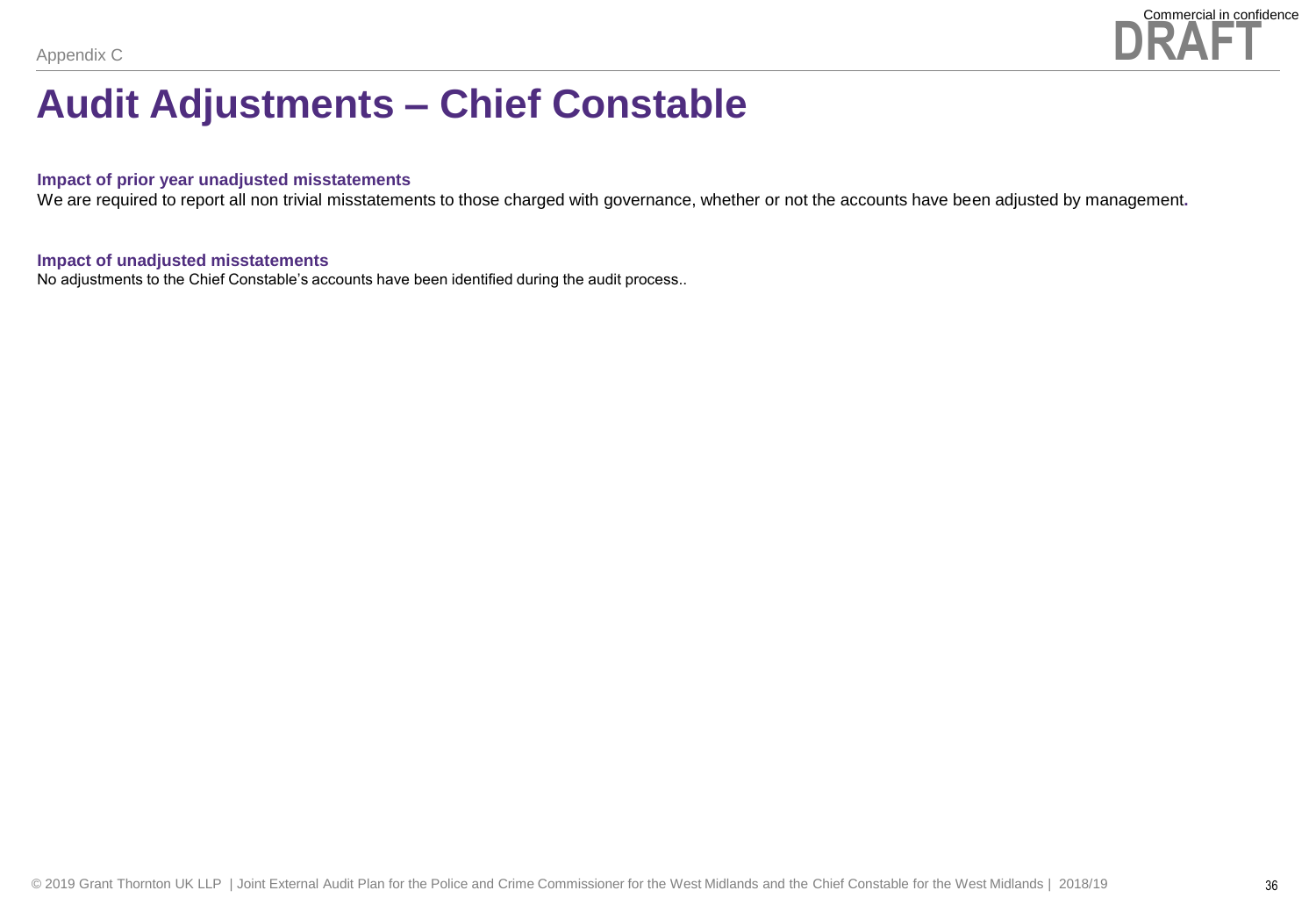### **Fees**

We confirm below our final fees charged for the audit and confirm there were no fees for the provision of non audit services.

| <b>Audit Fees</b>                                                                                                                                                                                                                                                                                                                                                                                                                   | £       |
|-------------------------------------------------------------------------------------------------------------------------------------------------------------------------------------------------------------------------------------------------------------------------------------------------------------------------------------------------------------------------------------------------------------------------------------|---------|
| PCC Audit - 2018/19 fee proposed per fee letter                                                                                                                                                                                                                                                                                                                                                                                     | 32,623  |
| PCC Audit - 2018/19 final fee                                                                                                                                                                                                                                                                                                                                                                                                       | £32,623 |
| PCC Audit - 2017/18 final fee                                                                                                                                                                                                                                                                                                                                                                                                       | £49,896 |
|                                                                                                                                                                                                                                                                                                                                                                                                                                     |         |
| CC Audit - 2018/19 fee proposed per fee letter                                                                                                                                                                                                                                                                                                                                                                                      | 17,325  |
| <b>Fee variation</b><br>Pensions and PPE valuation - The Financial Reporting Council has highlighted that the quality of work by audit firms in respect of IAS 19 and PPE valuations<br>needs to improve across local government audits. Accordingly, we have increased the level of scope and coverage in respect of IAS 19 and PPE valuations<br>this year.                                                                       | 2,000   |
| Assessing the impact of the McCloud ruling - The Government's transitional arrangements for pensions were ruled discriminatory by the Court of Appeal last<br>December and the Supreme Court refused the Government's application for permission to appeal this ruling. As part of our audit we have carried out<br>additional work considering the impact on the financial statements along with any audit reporting requirements. | 2,500   |
| CC Audit - 2018/19 final fee                                                                                                                                                                                                                                                                                                                                                                                                        | £21,825 |
| CC Audit - 2017/18 final fee                                                                                                                                                                                                                                                                                                                                                                                                        | £47,544 |
|                                                                                                                                                                                                                                                                                                                                                                                                                                     |         |
| Total Audit fee 2018/19 proposed per fee letter                                                                                                                                                                                                                                                                                                                                                                                     | £49,948 |
| Total Audit fee 2018/19 final fee                                                                                                                                                                                                                                                                                                                                                                                                   | £54,448 |

The proposed audit fee per the fee letter is included within the 2018/19 financial statements. Any additional fees will be shown as audit expenditure in the 2019/20 financial statements.

Last year the audit fee for both the PCC and the Chief Constable each included an amount of £7,528 as a result of additional work undertaken to provide the opinion. This was agreed with Management and is shown in the 2018/19 financial statements along with £17,516 of additional fee relating to 2016/17 value for money work which was billed in 2017/18.

The proposed fee variation for 2018/19 has not yet been discussed with the Chief Financial Officers and is subject to approval by PSAA

© 2019 Grant Thornton UK LLP | Joint External Audit Plan for the Police and Crime Commissioner for the West Midlands and the Chief Constable for the West Midlands | 2018/19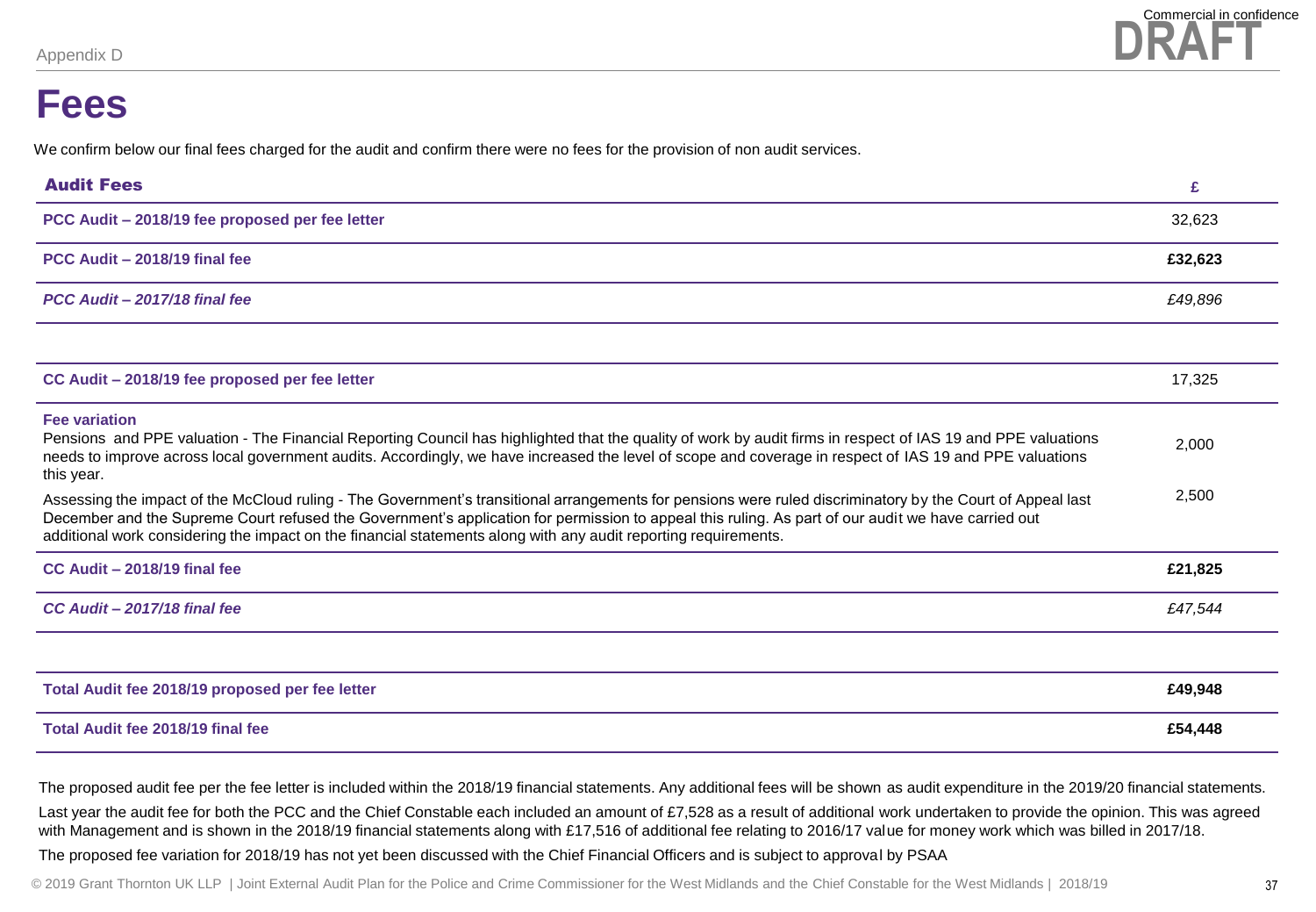

#### **We anticipate we will provide the PCC with an unmodified audit report**

**Independent auditor's report to the Police and Crime Commissioner for West Midlands Police**

#### **Report on the Audit of the Financial Statements Opinion**

We have audited the financial statements of the Police and Crime Commissioner for West Midlands Police (the 'Police and Crime Commissioner') and its subsidiary the Chief Constable (the 'group') for the year ended 31 March 2019 which comprise the Movement in Reserves Statement, the Comprehensive Income and Expenditure Statement, the Balance Sheet, the Cash Flow Statement and notes to the financial statements, including a summary of significant accounting policies, and include the police pension fund financial statements comprising the [Fund Account, the Net Assets Statement] and notes to the financial statements. The financial reporting framework that has been applied in their preparation is applicable law and the CIPFA/LASAAC code of practice on local authority accounting in the United Kingdom 2018/19.

In our opinion, the financial statements:

- give a true and fair view of the financial position of the group and of the Police and Crime Commissioner as at 31 March 2019 and of the group's expenditure and income and the Police and Crime Commissioner's expenditure and income for the year then ended;
- have been prepared properly in accordance with the CIPFA/LASAAC code of practice on local authority accounting in the United Kingdom 2018/19; and
- have been prepared in accordance with the requirements of the Local Audit and Accountability Act 2014.

#### **Basis for opinion**

We conducted our audit in accordance with International Standards on Auditing (UK) (ISAs (UK)) and applicable law. Our responsibilities under those standards are further described in the 'Auditor's responsibilities for the audit of the financial statements' section of our report. We are independent of the group and the Police and Crime Commissioner in accordance with the ethical requirements that are relevant to our audit of the financial statements in the UK, including the FRC's Ethical Standard, and we have fulfilled our other ethical responsibilities in accordance with these requirements. We

believe that the audit evidence we have obtained is sufficient and appropriate to provide a basis for our opinion.

#### **Conclusions relating to going concern**

We have nothing to report in respect of the following matters in relation to which the ISAs (UK) require us to report to you where:

- the [Chief Financial Officer]'s use of the going concern basis of accounting in the preparation of the financial statements is not appropriate; or
- the [Chief Financial Officer] has not disclosed in the financial statements any identified material uncertainties that may cast significant doubt about the group's or the Police and Crime Commissioner's ability to continue to adopt the going concern basis of accounting for a period of at least twelve months from the date when the financial statements are authorised for issue.

#### **Other information**

The Chief Finance Officer is responsible for the other information. The other information comprises the information included in the Statement of Accounts, the Narrative Report and the Annual Governance Statement, other than the Police and Crime Commissioner and group financial statements and our auditor's report thereon. Our opinion on the financial statements does not cover the other information and, except to the extent otherwise explicitly stated in our report, we do not express any form of assurance conclusion thereon.

In connection with our audit of the financial statements, our responsibility is to read the other information and, in doing so, consider whether the other information is materially inconsistent with the financial statements or our knowledge of the group and the Police and Crime Commissioner obtained in the audit or otherwise appears to be materially misstated. If we identify such material inconsistencies or apparent material misstatements, we are required to determine whether there is a material misstatement in the financial statements or a material misstatement of the other information. If, based on the work we have performed, we conclude that there is a material misstatement of this other information, we are required to report that fact.

We have nothing to report in this regard.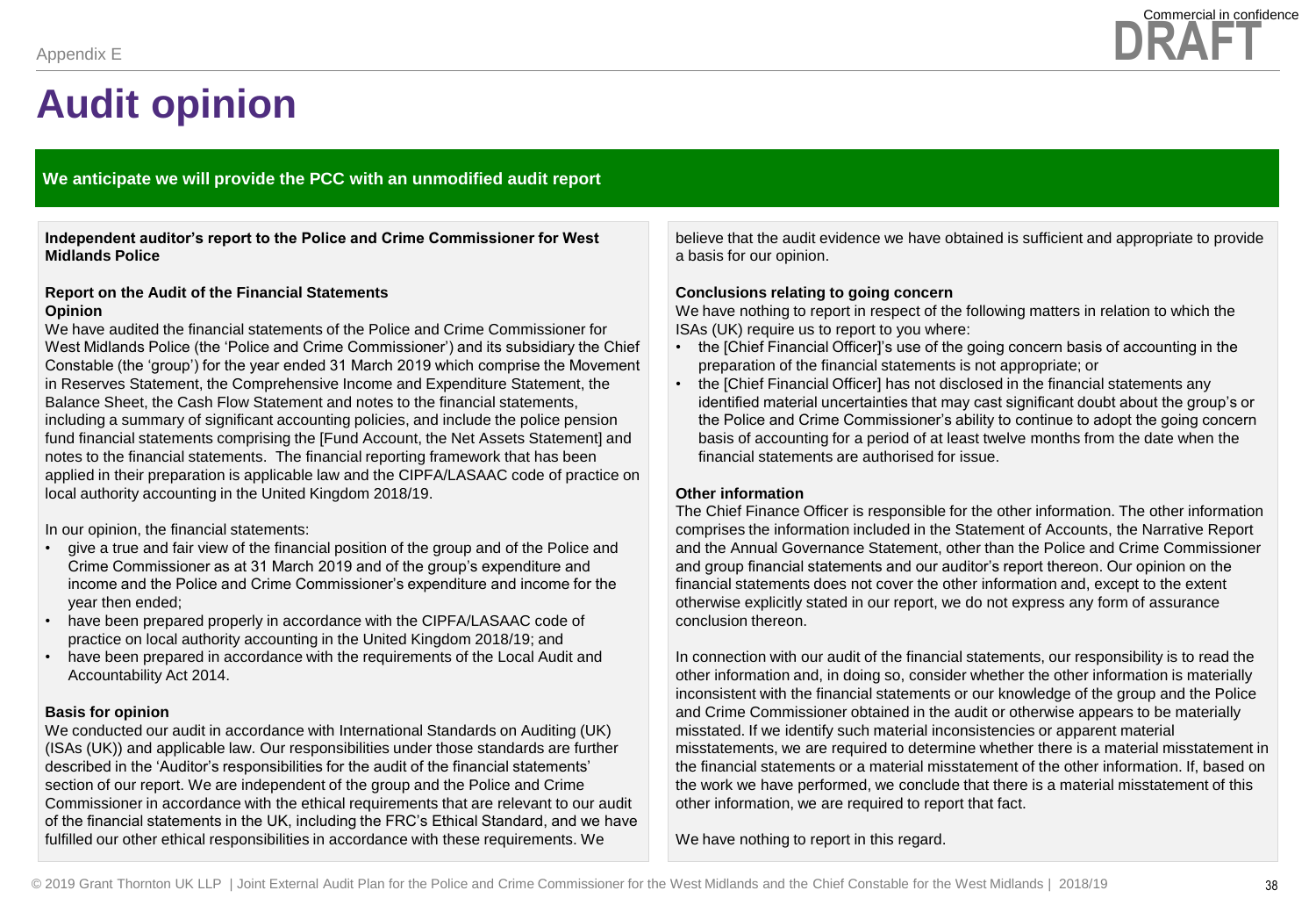#### **Other information we are required to report on by exception under the Code of Audit Practice**

Under the Code of Audit Practice published by the National Audit Office on behalf of the Comptroller and Auditor General (the Code of Audit Practice) we are required to consider whether the Annual Governance Statement does not comply with the 'Delivering Good Governance in Local Government: Framework (2016)' published by CIPFA and SOLACE or is misleading or inconsistent with the information of which we are aware from our audit. We are not required to consider whether the Annual Governance Statement addresses all risks and controls or that risks are satisfactorily addressed by internal controls.

We have nothing to report in this regard.

#### **Opinion on other matter required by the Code of Audit Practice**

In our opinion, based on the work undertaken in the course of the audit of the financial statements and our knowledge of the Police and Crime Commissioner gained through our work in relation to the Police and Crime Commissioner's arrangements for securing economy, efficiency and effectiveness in its use of resources, the other information published together with the financial statements in the Statement of Accounts, [the Narrative Report, the Annual Governance Statement and the Annual Report] for the financial year for which the financial statements are prepared is consistent with the financial statements.

#### **Matters on which we are required to report by exception**

Under the Code of Audit Practice, we are required to report to you if:

- we issue a report in the public interest under section 24 of the Local Audit and Accountability Act 2014 in the course of, or at the conclusion of the audit; or
- we make a written recommendation to the Police and Crime Commissioner under section 24 of the Local Audit and Accountability Act 2014 in the course of, or at the conclusion of the audit; or
- we make an application to the court for a declaration that an item of account is contrary to law under Section 28 of the Local Audit and Accountability Act 2014 in the course of, or at the conclusion of the audit; or;
- we issue an advisory notice under Section 29 of the Local Audit and Accountability Act 2014 in the course of, or at the conclusion of the audit; or
- we make an application for judicial review under Section 31 of the Local Audit and Accountability Act 2014, in the course of, or at the conclusion of the audit.

We have nothing to report in respect of the above matters**.**

#### **Responsibilities of the Police and Crime Commissioner and the Chief Finance Officer for the financial statements**

As explained more fully in the Statement of Responsibilities set out on page(s) x to x, the Police and Crime Commissioner is required to make arrangements for the proper administration of its financial affairs and to secure that one of its officers has the responsibility for the administration of those affairs. That officer is the Chief Finance Officer. The Chief Finance Officer is responsible for the preparation of the Statement of Accounts, which includes the financial statements, in accordance with proper practices as set out in the CIPFA/LASAAC code of practice on local authority accounting in the United Kingdom 2018/19, for being satisfied that they give a true and fair view, and for such internal control as the Chief Finance Officer determines is necessary to enable the preparation of financial statements that are free from material misstatement, whether due to fraud or error.

In preparing the financial statements, the Chief Finance Officer is responsible for assessing the group's and the Police and Crime Commissioner's ability to continue as a going concern, disclosing, as applicable, matters related to going concern and using the going concern basis of accounting unless there is an intention by government that the services provided by the group or the Police and Crime Commissioner will no longer be provided.

The Police and Crime Commissioner is Those Charged with Governance. Those charged with governance are responsible for overseeing the financial reporting process.

#### **Auditor's responsibilities for the audit of the financial statements**

Our objectives are to obtain reasonable assurance about whether the financial statements as a whole are free from material misstatement, whether due to fraud or error, and to issue an auditor's report that includes our opinion. Reasonable assurance is a high level of assurance, but is not a guarantee that an audit conducted in accordance with ISAs (UK) will always detect a material misstatement when it exists. Misstatements can arise from fraud or error and are considered material if, individually or in the aggregate, they could reasonably be expected to influence the economic decisions of users taken on the basis of these financial statements.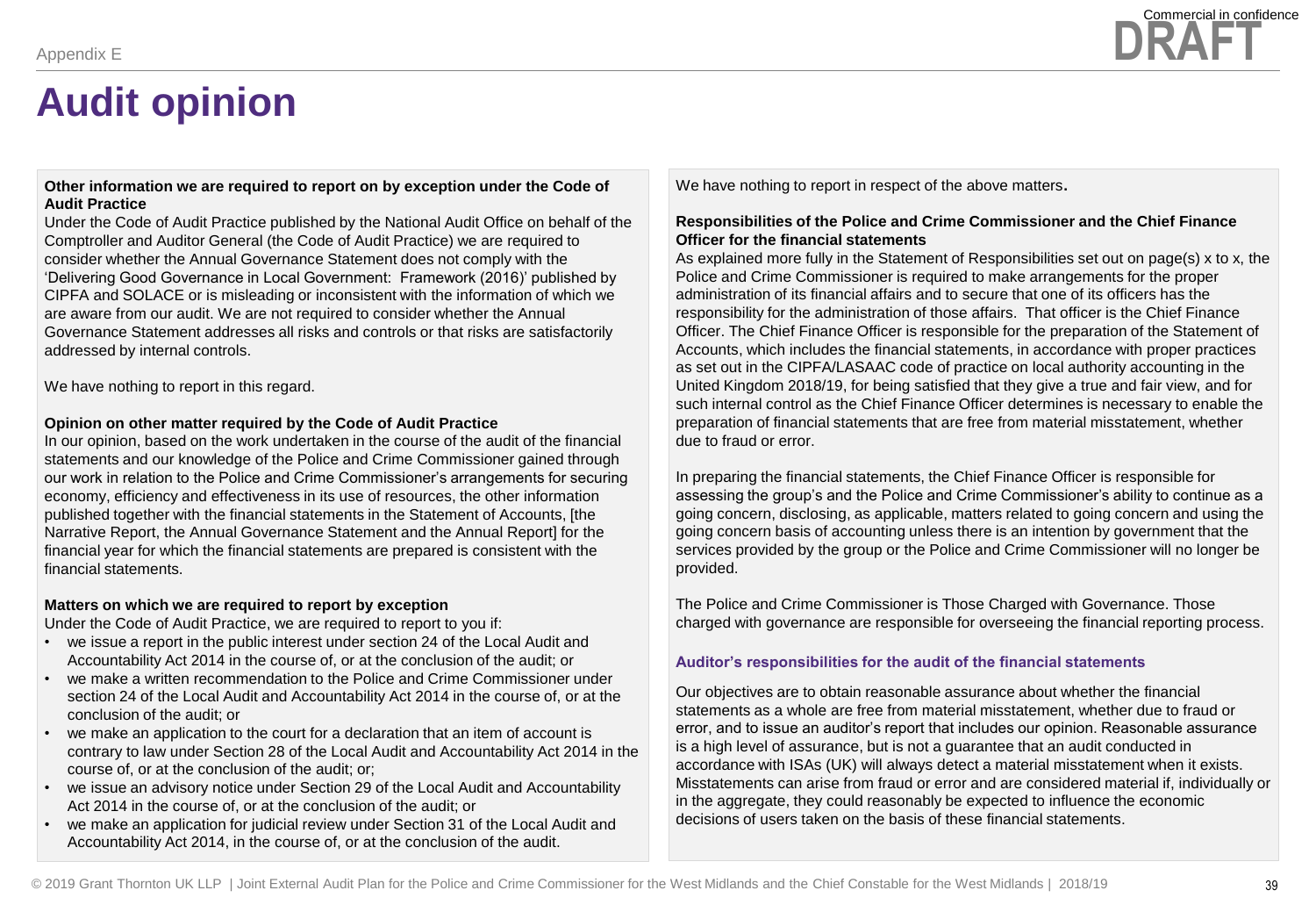A further description of our responsibilities for the audit of the financial statements is located on the Financial Reporting Council's website at:

[www.frc.org.uk/auditorsresponsibilities.](http://www.frc.org.uk/auditorsresponsibilities) This description forms part of our auditor's report.

**Report on other legal and regulatory requirements - Conclusion on the Police and Crime Commissioner's arrangements for securing economy, efficiency and effectiveness in its use of resources**

#### **Conclusion**

On the basis of our work, having regard to the guidance on the specified criterion issued by the Comptroller and Auditor General in November 2017, we are satisfied that the Police and Crime Commissioner put in place proper arrangements for securing economy, efficiency and effectiveness in its use of resources for the year ended 31 March 2019.

#### **Responsibilities of the Police and Crime Commissioner**

The Police and Crime Commissioner is responsible for putting in place proper arrangements for securing economy, efficiency and effectiveness in its use of resources, to ensure proper stewardship and governance, and to review regularly the adequacy and effectiveness of these arrangements.

#### **Auditor's responsibilities for the review of the Police and Crime Commissioner's arrangements for securing economy, efficiency and effectiveness in its use of resources**

We are required under Section 20(1)(c) of the Local Audit and Accountability Act 2014 to be satisfied that the Police and Crime Commissioner has made proper arrangements for securing economy, efficiency and effectiveness in its use of resources. We are not required to consider, nor have we considered, whether all aspects of the Police and Crime Commissioner's arrangements for securing economy, efficiency and effectiveness in its use of resources are operating effectively.

We have undertaken our review in accordance with the Code of Audit Practice, having regard to the guidance on the specified criterion issued by the Comptroller and Auditor General in November 2017, as to whether in all significant respects the Police and Crime Commissioner had proper arrangements to ensure it took properly informed decisions and deployed resources to achieve planned and sustainable outcomes for taxpayers and

local people. The Comptroller and Auditor General determined this criterion as that necessary for us to consider under the Code of Audit Practice in satisfying ourselves whether the Police and Crime Commissioner put in place proper arrangements for securing economy, efficiency and effectiveness in its use of resources for the year ended 31 March 2019.

We planned our work in accordance with the Code of Audit Practice. Based on our risk assessment, we undertook such work as we considered necessary to be satisfied that the Police and Crime Commissioner has put in place proper arrangements for securing economy, efficiency and effectiveness in its use of resources.

#### **Report on other legal and regulatory requirements - Delay in certification of completion of the audit**

We cannot formally conclude the audit and issue an audit certificate in accordance with the requirements of the Local Audit and Accountability Act 2014 and the Code of Audit Practice until we have completed the work necessary to issue our Whole of Government Accounts (WGA) Component Assurance statement for the West Midlands Police and Crime Commissioner and Chief Constable for the year ended 31 March 2019. We are satisfied that this work does not have a material effect on the financial statements or on our conclusion on the Police and Crime Commissioner's arrangements for securing economy, efficiency and effectiveness in its use of resources for the year ended 31 March 2019.

#### **Use of our report**

This report is made solely to the Police and Crime Commissioner, as a body, in accordance with Part 5 of the Local Audit and Accountability Act 2014 and as set out in paragraph 43 of the Statement of Responsibilities of Auditors and Audited Bodies published by Public Sector Audit Appointments Limited. Our audit work has been undertaken so that we might state to the Police and Crime Commissioner those matters we are required to state to the Police and Crime Commissioner in an auditor's report and for no other purpose. To the fullest extent permitted by law, we do not accept or assume responsibility to anyone other than the Police and Crime Commissioner as a body, for our audit work, for this report, or for the opinions we have formed.

Paul D Grady Key Audit Partner for and on behalf of Grant Thornton UK LLP, Local Auditor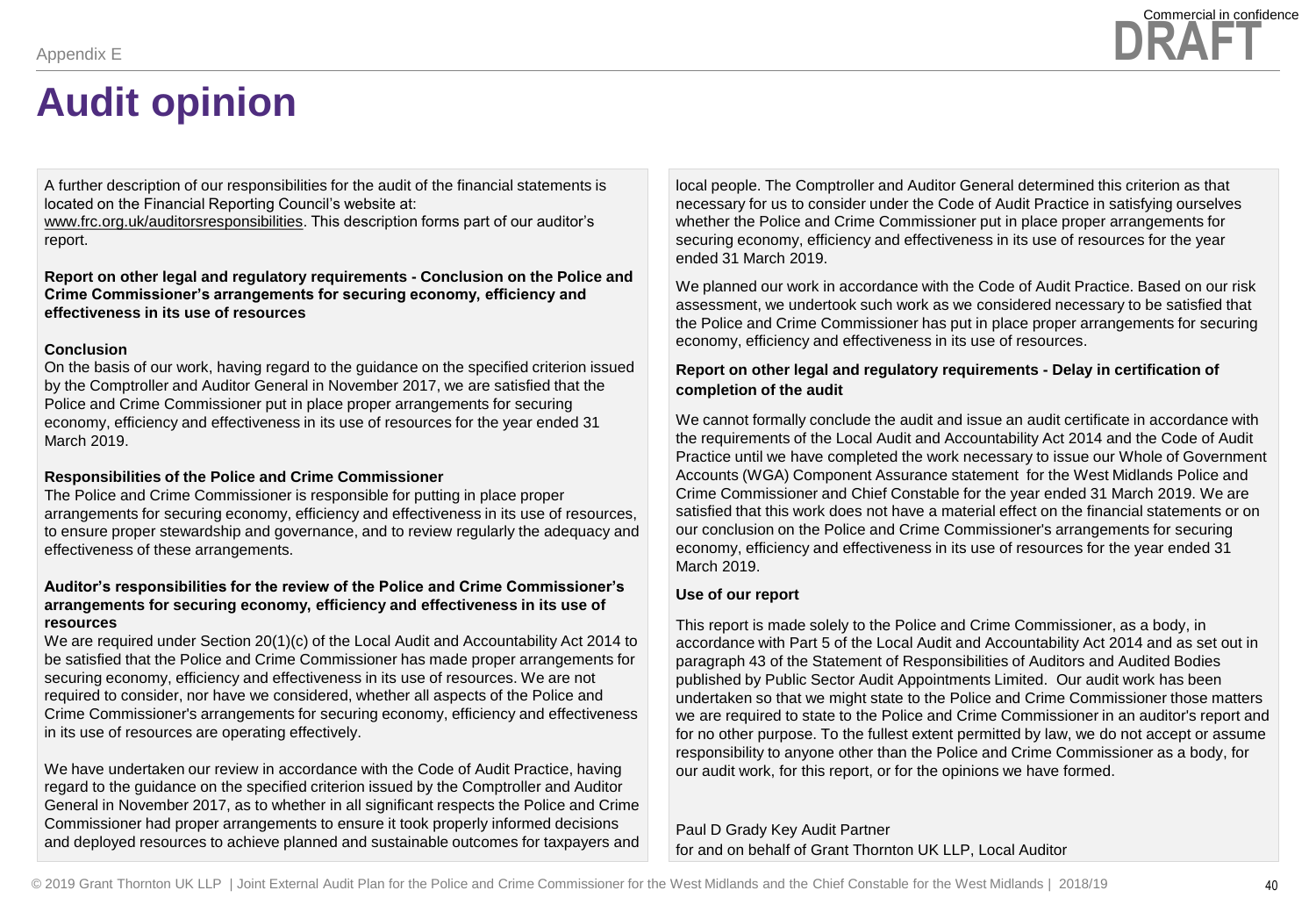

**We anticipate we will provide the Chief Constable with an unmodified audit report**

**Independent auditor's report to the Chief Constable for West Midlands Police Report on the Audit of the Financial Statements**

#### **Opinion**

We have audited the financial statements of the Chief Constable for [name of police force] (the 'Chief Constable') for the year ended 31 March 2019 which comprise the Movement in Reserves Statement, the Comprehensive Income and Expenditure Statement, the Balance Sheet, the Cash Flow Statement and notes to the financial statements, including a summary of significant accounting policies, and include the police pension fund financial statements comprising the [Fund Account, the Net Assets Statement] and notes to the financial statements . The financial reporting framework that has been applied in their preparation is applicable law and the CIPFA/LASAAC code of practice on local authority accounting in the United Kingdom 2018/19.

In our opinion, the financial statements:

- give a true and fair view of the financial position of the Chief Constable as at 31 March 2019 and of its expenditure and income for the year then ended;
- have been prepared properly in accordance with the CIPFA/LASAAC code of practice on local authority accounting in the United Kingdom 2018/19; and
- have been prepared in accordance with the requirements of the Local Audit and Accountability Act 2014.

#### **Basis for opinion**

We conducted our audit in accordance with International Standards on Auditing (UK) (ISAs (UK)) and applicable law. Our responsibilities under those standards are further described in the 'Auditor's responsibilities for the audit of the financial statements' section of our report. We are independent of the Chief Constable in accordance with the ethical requirements that are relevant to our audit of the financial statements in the UK, including the FRC's Ethical Standard, and we have fulfilled our other ethical responsibilities in accordance with these requirements. We believe that the audit evidence we have obtained is sufficient and appropriate to provide a basis for our opinion.

#### **Conclusions relating to going concern**

We have nothing to report in respect of the following matters in relation to which the ISAs (UK) require us to report to you where:

- the Chief Finance Officer's use of the going concern basis of accounting in the preparation of the financial statements is not appropriate; or
- the Chief Finance Officer has not disclosed in the financial statements any identified material uncertainties that may cast significant doubt about the Chief Constable's ability to continue to adopt the going concern basis of accounting for a period of at least twelve months from the date when the financial statements are authorised for issue.

#### **Other information**

The Chief Finance Officer is responsible for the other information. The other information comprises the information included in the Statement of Accounts, the Narrative Report and the Annual Governance Statement, other than the financial statements and, our auditor's report thereon.

In connection with our audit of the financial statements, our responsibility is to read the other information and, in doing so, consider whether the other information is materially inconsistent with the financial statements or our knowledge of the Chief Constable obtained in the audit or otherwise appears to be materially misstated. If we identify such material inconsistencies or apparent material misstatements, we are required to determine whether there is a material misstatement in the financial statements or a material misstatement of the other information. If, based on the work we have performed, we conclude that there is a material misstatement of this other information, we are required to report that fact.

We have nothing to report in this regard.

#### **Other information we are required to report on by exception under the Code of Audit Practice**

Under the Code of Audit Practice published by the National Audit Office on behalf of the Comptroller and Auditor General (the Code of Audit Practice) we are required to consider whether the Annual Governance Statement does not comply with the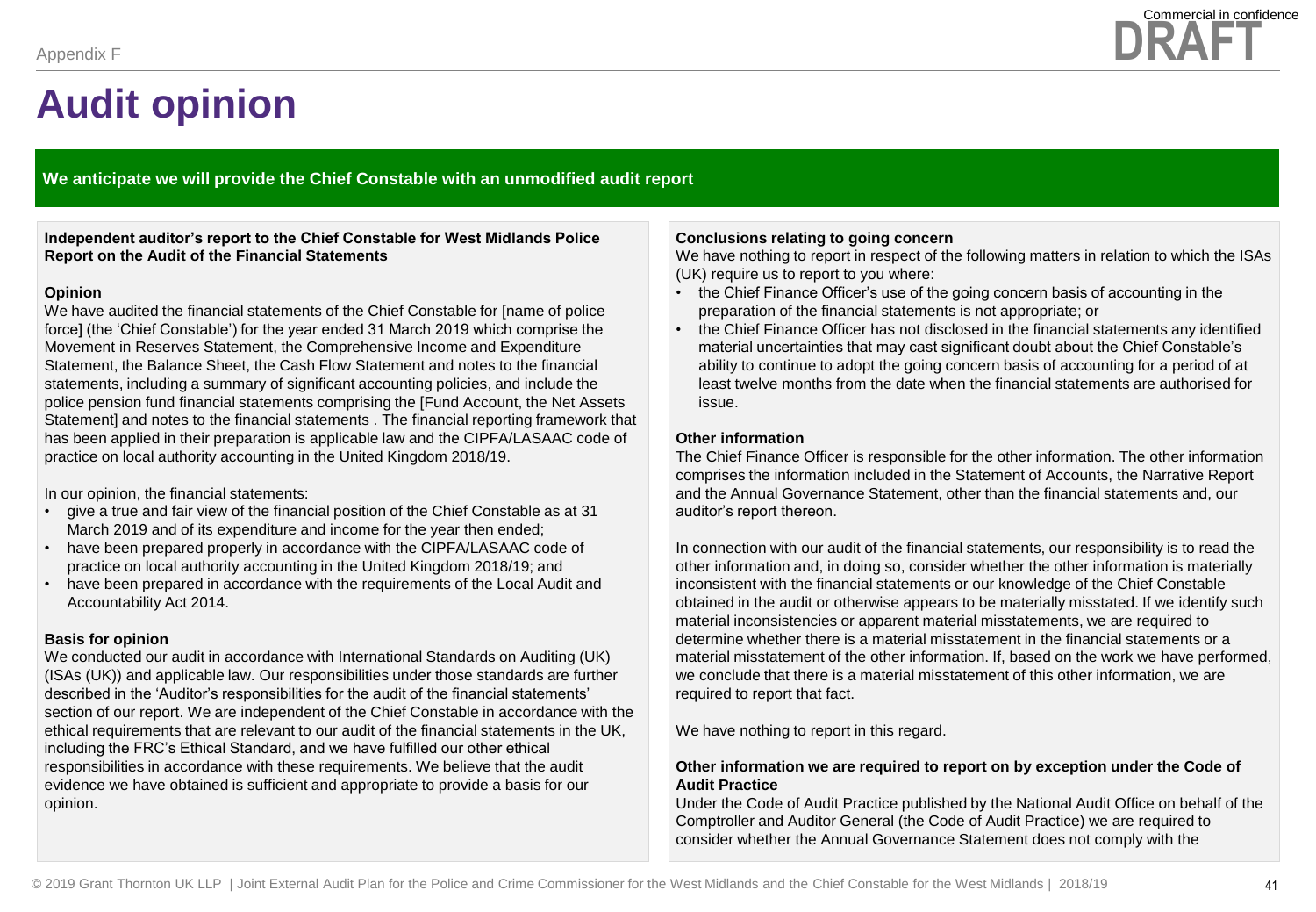'Delivering Good Governance in Local Government: Framework (2016)' published by CIPFA and SOLACE or is misleading or inconsistent with the information of which we are aware from our audit. We are not required to consider whether the Annual Governance Statement addresses all risks and controls or that risks are satisfactorily addressed by internal controls.

We have nothing to report in this regard.

#### **Opinion on other matter required by the Code of Audit Practice**

In our opinion, based on the work undertaken in the course of the audit of the financial statements and our knowledge of the Chief Constable gained through our work in relation to the Chief Constable's arrangements for securing economy, efficiency and effectiveness in its use of resources, the other information published together with the financial statements in the Statement of Accounts, the Narrative Report and the Annual Governance Statement for the financial year for which the financial statements are prepared is consistent with the financial statements.

#### **Matters on which we are required to report by exception**

Under the Code of Audit Practice, we are required to report to you if:

- we issue a report in the public interest under section 24 of the Local Audit and Accountability Act 2014 in the course of, or at the conclusion of the audit; or
- we make a written recommendation to the Chief Constable under section 24 of the Local Audit and Accountability Act 2014 in the course of, or at the conclusion of the audit; or
- we make an application to the court for a declaration that an item of account is contrary to law under Section 28 of the Local Audit and Accountability Act 2014 in the course of, or at the conclusion of the audit; or;
- we issue an advisory notice under Section 29 of the Local Audit and Accountability Act 2014 in the course of, or at the conclusion of the audit; or
- we make an application for judicial review under Section 31 of the Local Audit and Accountability Act 2014, in the course of, or at the conclusion of the audit.

We have nothing to report in respect of the above matters**.**

#### **Responsibilities of the Chief Constable and the Chief Finance Officer for the financial statements**

As explained more fully in the Statement of Responsibilities set out on page(s) x to x, the Chief Constable is required to make arrangements for the proper administration of its financial affairs and to secure that one of its officers has the responsibility for the administration of those affairs. That officer is the Chief Finance Officer. The Chief Finance Officer is responsible for the preparation of the Statement of Accounts, which includes the financial statements, in accordance with proper practices as set out in the CIPFA/LASAAC code of practice on local authority accounting in the United Kingdom 2018/19, for being satisfied that they give a true and fair view, and for such internal control as the Chief Finance Officer determines is necessary to enable the preparation of financial statements that are free from material misstatement, whether due to fraud or error.

In preparing the financial statements, the Chief Finance Officer is responsible for assessing the Chief Constable's ability to continue as a going concern, disclosing, as applicable, matters related to going concern and using the going concern basis of accounting unless there is an intention by government that the services provided by the Chief Constable will no longer be provided.

The Chief Constable is Those Charged with Governance. Those charged with governance are responsible for overseeing the financial reporting process.

#### **Auditor's responsibilities for the audit of the financial statements**

Our objectives are to obtain reasonable assurance about whether the financial statements as a whole are free from material misstatement, whether due to fraud or error, and to issue an auditor's report that includes our opinion. Reasonable assurance is a high level of assurance, but is not a guarantee that an audit conducted in accordance with ISAs (UK) will always detect a material misstatement when it exists. Misstatements can arise from fraud or error and are considered material if, individually or in the aggregate, they could reasonably be expected to influence the economic decisions of users taken on the basis of these financial statements.

A further description of our responsibilities for the audit of the financial statements is located on the Financial Reporting Council's website at:

[www.frc.org.uk/auditorsresponsibilities.](http://www.frc.org.uk/auditorsresponsibilities) This description forms part of our auditor's report.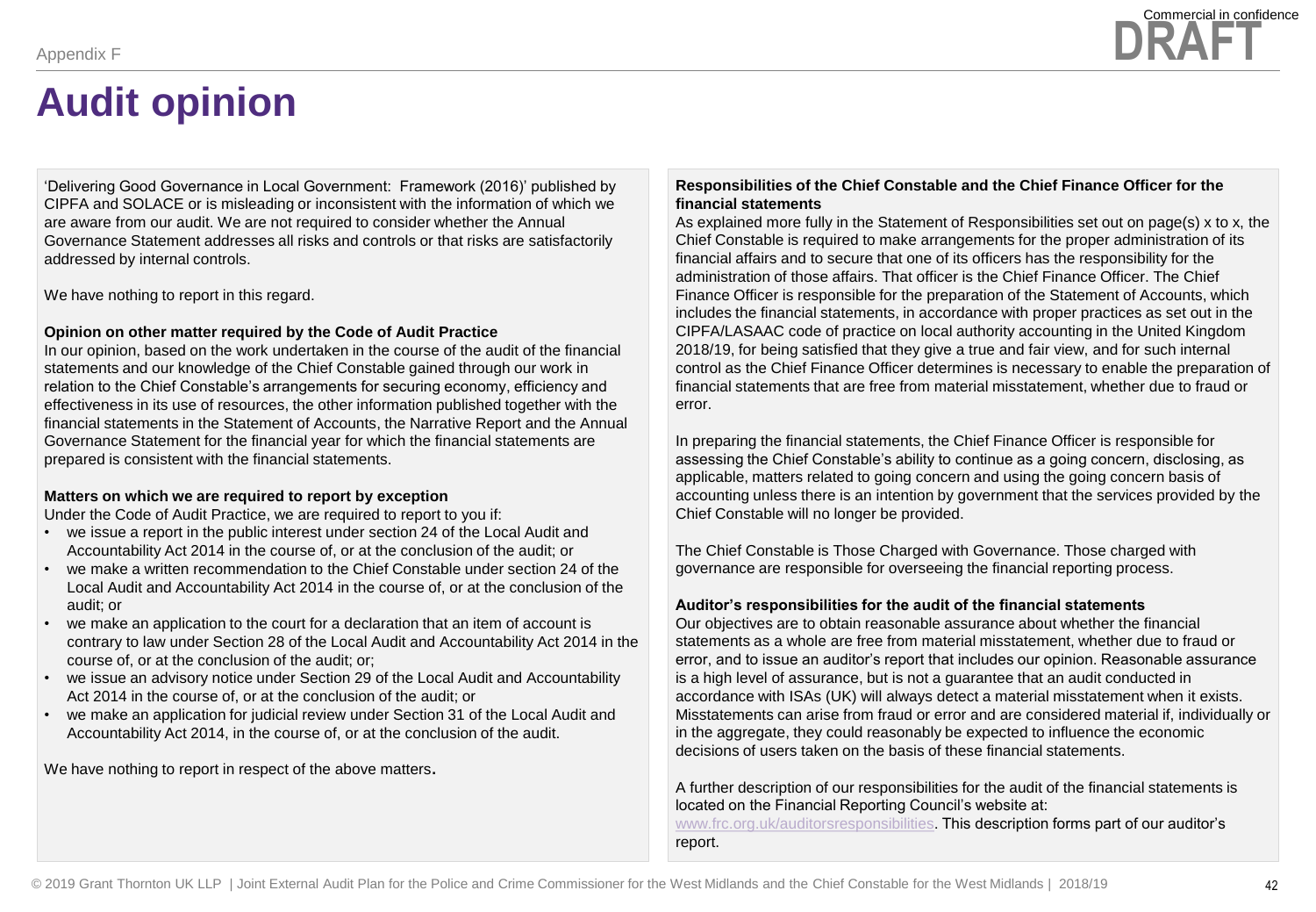**Report on other legal and regulatory requirements - Conclusion on the Chief Constable's arrangements for securing economy, efficiency and effectiveness in its use of resources**

#### **Conclusion**

On the basis of our work, having regard to the guidance on the specified criterion issued by the Comptroller and Auditor General in November 2017, we are satisfied that the Chief Constable put in place proper arrangements for securing economy, efficiency and effectiveness in its use of resources for the year ended 31 March 2019.

#### **Responsibilities of the Chief Constable**

The Chief Constable is responsible for putting in place proper arrangements for securing economy, efficiency and effectiveness in its use of resources, to ensure proper stewardship and governance, and to review regularly the adequacy and effectiveness of these arrangements.

#### **Auditor's responsibilities for the review of the Chief Constable's arrangements for securing economy, efficiency and effectiveness in its use of resources**

We are required under Section 20(1)(c) of the Local Audit and Accountability Act 2014 to be satisfied that the Chief Constable has made proper arrangements for securing economy, efficiency and effectiveness in its use of resources. We are not required to consider, nor have we considered, whether all aspects of the Chief Constable's arrangements for securing economy, efficiency and effectiveness in its use of resources are operating effectively.

We have undertaken our review in accordance with the Code of Audit Practice, having regard to the guidance on the specified criterion issued by the Comptroller and Auditor General in November 2017, as to whether in all significant respects the Chief Constable had proper arrangements to ensure it took properly informed decisions and deployed resources to achieve planned and sustainable outcomes for taxpayers and local people. The Comptroller and Auditor General determined this criterion as that necessary for us to consider under the Code of Audit Practice in satisfying ourselves whether the Chief Constable put in place proper arrangements for securing economy, efficiency and effectiveness in its use of resources for the year ended 31 March 2019.

We planned our work in accordance with the Code of Audit Practice. Based on our risk assessment, we undertook such work as we considered necessary to be satisfied that the Chief Constable has put in place proper arrangements for securing economy, efficiency and effectiveness in its use of resources.

#### **Report on other legal and regulatory requirements - Delay in certification of completion of the audit**

We cannot formally conclude the audit and issue an audit certificate in accordance with the requirements of the Local Audit and Accountability Act 2014 and the Code of Audit Practice until we have completed the work necessary to issue our Whole of Government Accounts (WGA) Component Assurance statement for the West Midlands Police and Crime Commissioner and Chief Constable for the year ended 31 March 2019. We are satisfied that this work does not have a material effect on the financial statements or on our conclusion on the Chief Constable's arrangements for securing economy, efficiency and effectiveness in its use of resources for the year ended 31 March 2019.

#### **Use of our report**

This report is made solely to the Chief Constable, as a body, in accordance with Part 5 of the Local Audit and Accountability Act 2014 and as set out in paragraph 43 of the Statement of Responsibilities of Auditors and Audited Bodies published by Public Sector Audit Appointments Limited. Our audit work has been undertaken so that we might state to the Chief Constable those matters we are required to state to the Chief Constable in an auditor's report and for no other purpose. To the fullest extent permitted by law, we do not accept or assume responsibility to anyone other than the Chief Constable as a body, for our audit work, for this report, or for the opinions we have formed.

[Signature]

Paul Grady, Director for and on behalf of Grant Thornton UK LLP, Local Auditor

Birmingham

[Date]